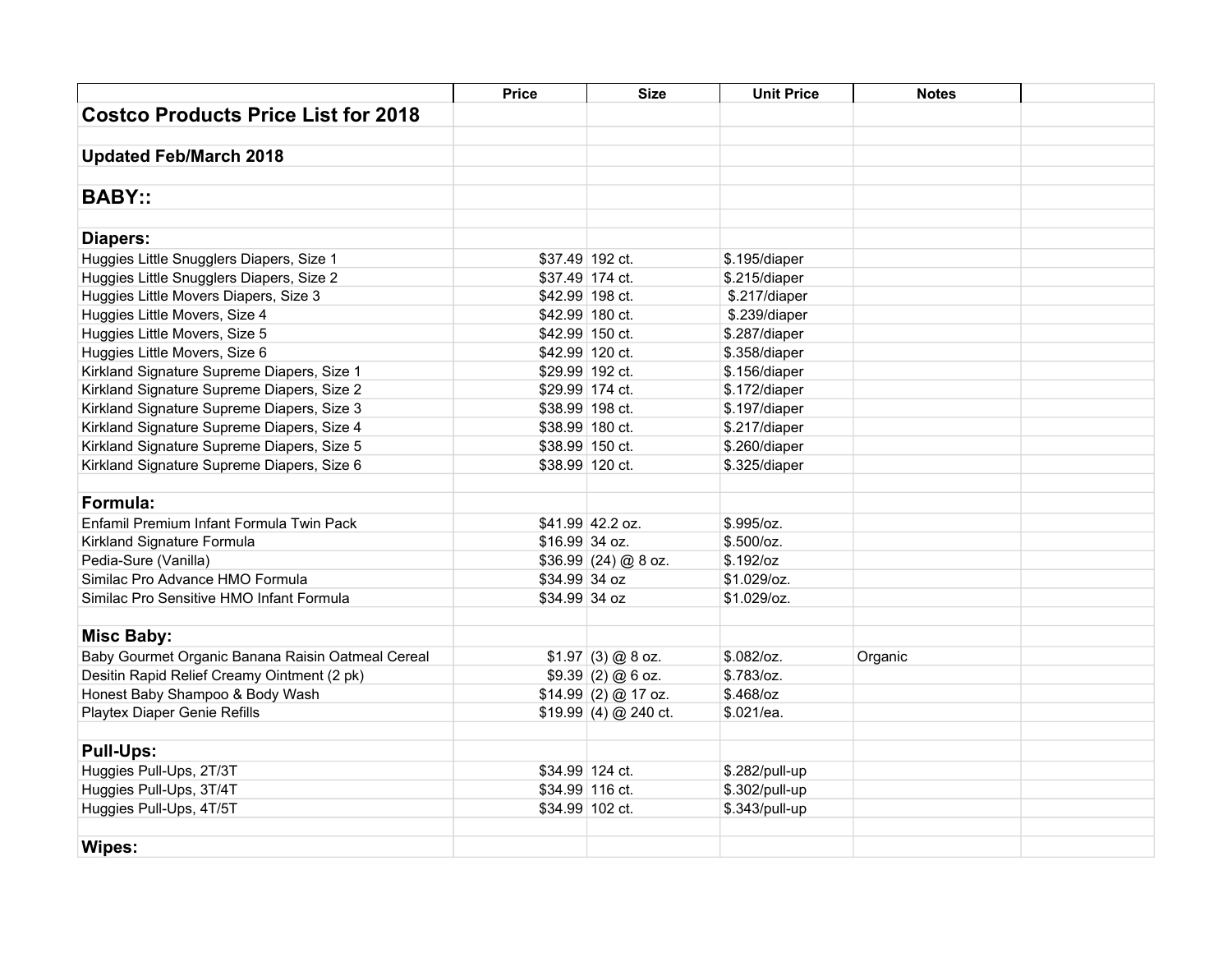|                                                        | <b>Price</b>    | <b>Size</b>         | <b>Unit Price</b> | <b>Notes</b>                                                                                                                     |  |
|--------------------------------------------------------|-----------------|---------------------|-------------------|----------------------------------------------------------------------------------------------------------------------------------|--|
| <b>Cottonelle Flushable Cleansing Cloths</b>           |                 | $$13.89(9) @56$ ct. | \$.028/wipe       |                                                                                                                                  |  |
| Huggies Natural Care Plus Baby Wipes                   |                 | \$24.99 1152 ct.    | \$.022/wipe       |                                                                                                                                  |  |
| Kirkland Signature Baby Wipes                          |                 | \$19.99 900 ct.     | \$.022/wipe       |                                                                                                                                  |  |
| Kirkland Signature Moist Flushable Wipes               |                 | \$14.99 632 ct.     | \$.024/wipe       |                                                                                                                                  |  |
|                                                        |                 |                     |                   |                                                                                                                                  |  |
| <b>BATTERIES::</b>                                     |                 |                     |                   |                                                                                                                                  |  |
|                                                        |                 |                     |                   |                                                                                                                                  |  |
| <b>Duracell Alkaline AA Batteries</b>                  | \$15.99 40 ct.  |                     | \$.400/ea.        |                                                                                                                                  |  |
| <b>Duracell Alkaline AAA Batteries</b>                 | \$15.99 32 ct.  |                     | \$.500/ea.        |                                                                                                                                  |  |
| <b>Duracell Alkaline C Batteries</b>                   | \$15.99 14 ct.  |                     | \$1.142/ea.       |                                                                                                                                  |  |
| <b>Duracell Alkaline D Batteries</b>                   | \$15.99 14 ct.  |                     | \$1.142/ea.       |                                                                                                                                  |  |
| Duracell Alkaline 9 Volt Batteries                     | $$16.99$ 8 ct.  |                     | \$2.124/ea.       |                                                                                                                                  |  |
| Kirkland AA Alkaline Batteries                         | \$19.99 72 ct.  |                     | \$.278/ea.        |                                                                                                                                  |  |
| Kirkland AAA Alkaline Batteries                        | \$19.99 64 ct.  |                     | \$.312/ea         |                                                                                                                                  |  |
| Panasonic Eneloop Rechargeable Batteries + Charger     | \$29.99         |                     |                   | Includes charger with<br>USB port, (6) AA<br>eneloop, (4) AAA<br>eneloop, 4 "C" adapters,<br>4 "D" adapters, and<br>storage case |  |
| <b>BEVERAGES::</b>                                     |                 |                     |                   |                                                                                                                                  |  |
|                                                        |                 |                     |                   |                                                                                                                                  |  |
| <b>Coffee/Tea/Hot Chocolate:</b>                       |                 |                     |                   |                                                                                                                                  |  |
| <b>Carnation Breakfast Essentials</b>                  | \$12.59 40 ct.  |                     | $$.250$ /oz       |                                                                                                                                  |  |
| Coffee Filters Cone #4                                 |                 | $$3.99$ 400 ct.     | \$.010/ea.        |                                                                                                                                  |  |
| Coffee Filters, Drip Machine                           |                 | \$2.99 700 ct.      | \$.004/ea.        |                                                                                                                                  |  |
| Folgers Classic Roast Ground Coffee                    |                 | \$9.99 3.2 lbs.     | \$3.122/lb.       |                                                                                                                                  |  |
| Folgers Instant Coffee - Classic Roast                 |                 | \$9.69 16 oz.       | \$.606/oz.        |                                                                                                                                  |  |
| Hershey's Chocolate Syrup                              |                 | \$7.99 7.5 lbs.     | $$.064$ /oz.      |                                                                                                                                  |  |
| Hershey's Simply 5 Chocolate Syrup                     |                 | \$8.59(2) @ 48 oz.  | $$.089$ /oz.      |                                                                                                                                  |  |
| Hunter Bay Big Sky Organic Arabica Coffee Beans        |                 | $$15.49$ 2.5 lb.    | \$6.196/lb.       | Organic                                                                                                                          |  |
| International Delight French Vanilla Creamer Singles   |                 | \$8.99 192 ct.      | \$.047/ea.        |                                                                                                                                  |  |
| Java Trading Co Organic Peru Coffee                    | $$10.79$ 2 lbs. |                     | \$5.395/lb.       | Organic                                                                                                                          |  |
| Keurig Green Mountain Kenya Highlands Single Origin K- |                 |                     |                   |                                                                                                                                  |  |
| Cups                                                   | \$19.99 54 ct.  |                     | \$.370/ea.        |                                                                                                                                  |  |
| Kirkland Signature 2% Organic Chocolate Milk           | \$15.99 24 ct.  |                     | $$.081$ /oz.      | Organic                                                                                                                          |  |
| Kirkland Signature 100% Colombian Ground Coffee        |                 | \$8.99 3 lbs.       | \$2.997/lb.       |                                                                                                                                  |  |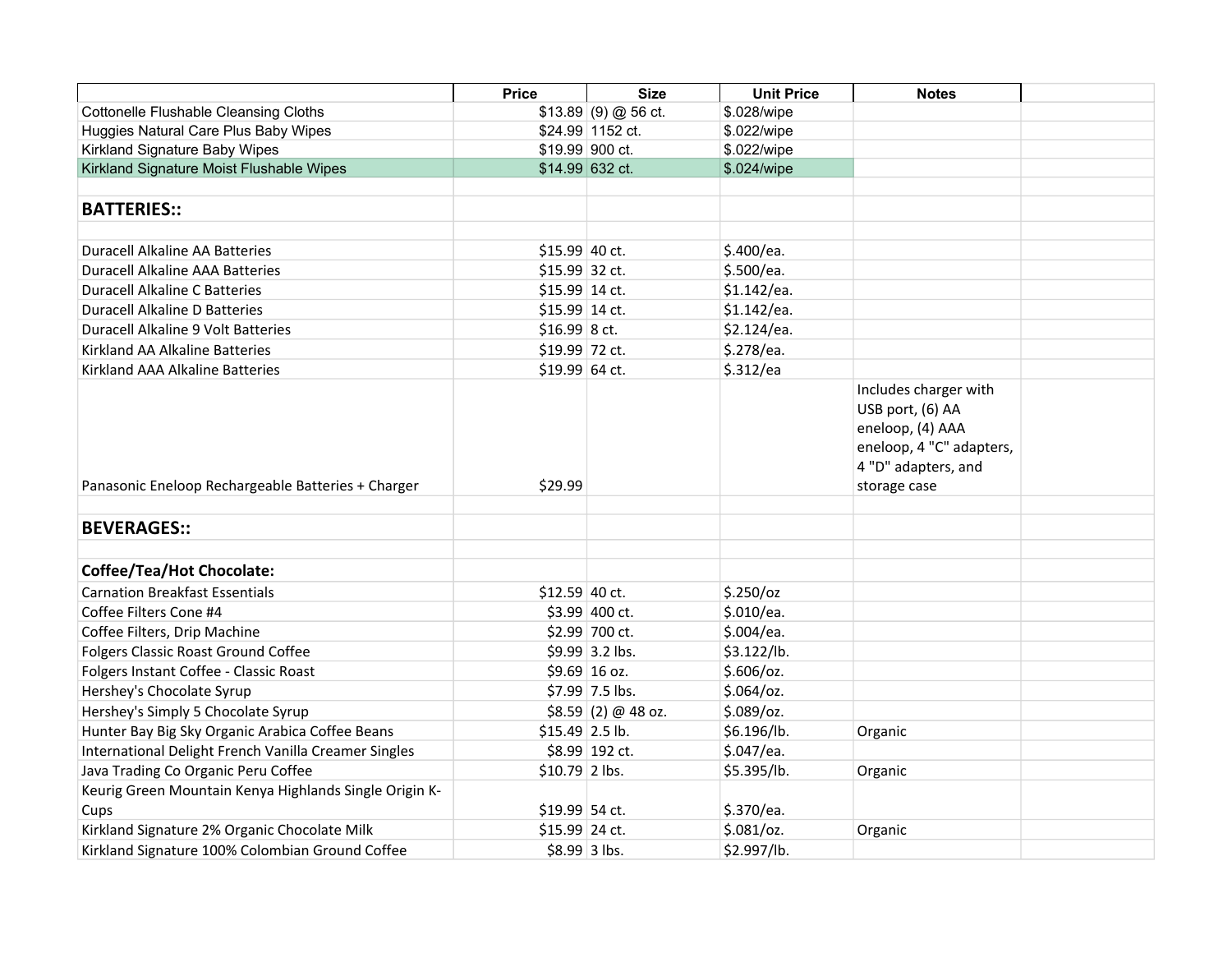|                                                                                           | <b>Price</b>    | <b>Size</b>          | <b>Unit Price</b> | <b>Notes</b>      |  |
|-------------------------------------------------------------------------------------------|-----------------|----------------------|-------------------|-------------------|--|
| Kirkland Signature Breakfast Blend Fair Trade Pods                                        |                 | \$39.99 120 ct.      | \$.333/ea         | Fair Trade        |  |
| Kirkland Signature Columbian Supremo Whole Bean                                           |                 |                      |                   |                   |  |
| Coffee                                                                                    | \$15.49 3 lbs.  |                      | \$5.163/lb.       |                   |  |
| Kirkland Signature De-Caf Arabica Ground Coffee                                           | \$9.99 3 lbs.   |                      | \$3.330/lb.       |                   |  |
| Kirkland Signature Fair Trade Espresso Whole Bean                                         | $$10.59$ 2 lbs. |                      | \$5.295/lb.       |                   |  |
| Kirkland Signature Japanese Green Tea Bags                                                |                 | \$12.99 100 ct.      | \$.130/ea.        |                   |  |
| Kirkland Signature Pacific Bold K-Cups                                                    |                 | \$39.99 120 ct.      | \$.333/ea.        | <b>Fair Trade</b> |  |
| Kirkland Signature Rwanda Whole Bean Coffee                                               | \$14.99 3 lbs.  |                      | \$4.997/lb.       |                   |  |
| Kirkland Signature Starbucks Certified Fair Trade De-Caf<br>Whole Bean Coffee             | $$11.49$ 2 lbs. |                      | \$5.745/lb.       | <b>Fair Trade</b> |  |
| Kirkland Signature Starbucks Certified Fair Trade<br>Espresso Beans                       | \$10.59 2 lbs.  |                      | \$5.295/lb.       | <b>Fair Trade</b> |  |
| Kirkland Signature Starbucks Certified Fair Trade House<br><b>Blend Whole Bean Coffee</b> | $$9.99$ 2 lbs.  |                      | \$4.995/lb.       | Fair Trade        |  |
| Kirkland Signature Sumatran French Roast Whole Bean<br>Coffee                             | \$17.49 3 lbs.  |                      | \$5.830/lb.       |                   |  |
| Lipton Tea Bags                                                                           |                 | \$9.49 312 ct.       | \$.030/ea.        |                   |  |
| Maxwell House International Cafe French Vanilla                                           |                 | \$5.89 29 oz.        | $$.203$ /oz.      |                   |  |
| Nescafe Taster's Choice House Blend Instant Coffee                                        | $$11.69$ 12 oz. |                      | \$.974/oz.        |                   |  |
| Nesquick Chocolate Powder                                                                 |                 | \$6.99 41.9 oz.      | $$.167$ /oz.      |                   |  |
| Nestle Coffee Mate Powder                                                                 |                 | \$6.29 56 oz.        | \$.112/oz.        |                   |  |
| Oregon Chai Organic Chai Tea Latte Concentrate                                            |                 | $$7.89$ (3) @ 32 oz. | $$.082$ /oz.      | Organic           |  |
| Pleasant Hill Farms Restaurant Blend Ground Coffee                                        | \$23.99 5 lbs.  |                      | \$4.798/lb.       |                   |  |
| San Francisco Bay Organic Coffee Whole Bean                                               | $$17.49$ 3 lbs. |                      | \$5.830/lb.       | Organic           |  |
| San Francisco Bay French Roast Coffee Whole Beans                                         | $$15.59$ 3 lbs. |                      | \$5.197/lb.       |                   |  |
| San Fransisco Bay Single Serve Coffee Gourmet Blend                                       |                 | \$19.99 100 ct.      | \$.200/ea.        |                   |  |
| San Francisco Bay Single Serve Coffee French Roast K-                                     |                 |                      |                   |                   |  |
| Cups                                                                                      | \$29.99 100 ct. |                      | \$.300/ea.        |                   |  |
| Splenda Naturals Made With Stevia Packets                                                 | \$16.99 500 ct. |                      | \$.034/ea.        |                   |  |
|                                                                                           |                 | 1000 ct. + 200 ct.   |                   |                   |  |
| Splenda Packets no Calorie Sweetener                                                      | \$19.99 Bonus   |                      | \$.017/ea.        |                   |  |
| Starbucks Organic Vista Verde Whole Bean Coffee                                           | $$12.79$ 2 lbs. |                      | \$6.395/lb.       | Organic           |  |
| Starbucks Pike Place Medium Roast K-Cups                                                  | \$34.99 60 ct.  |                      | \$.583/ea.        |                   |  |
| Starbucks French Roast Dark Roast K-Cups                                                  | \$34.99 60 ct.  |                      | \$.583/ea.        |                   |  |
| Starbucks French Roast Intense & Smokey Whole Bean                                        |                 |                      |                   |                   |  |
| Coffee                                                                                    |                 | $$17.99$ 2.5 lbs.    | \$7.196/lb.       |                   |  |
| Starbucks Via Colombian Coffee                                                            | \$14.99 26 ct.  |                      | \$.577/ea.        |                   |  |
| Stephen's Milk Chocolate Cocoa                                                            |                 | \$8.99 64 oz.        | \$.140/cz.        |                   |  |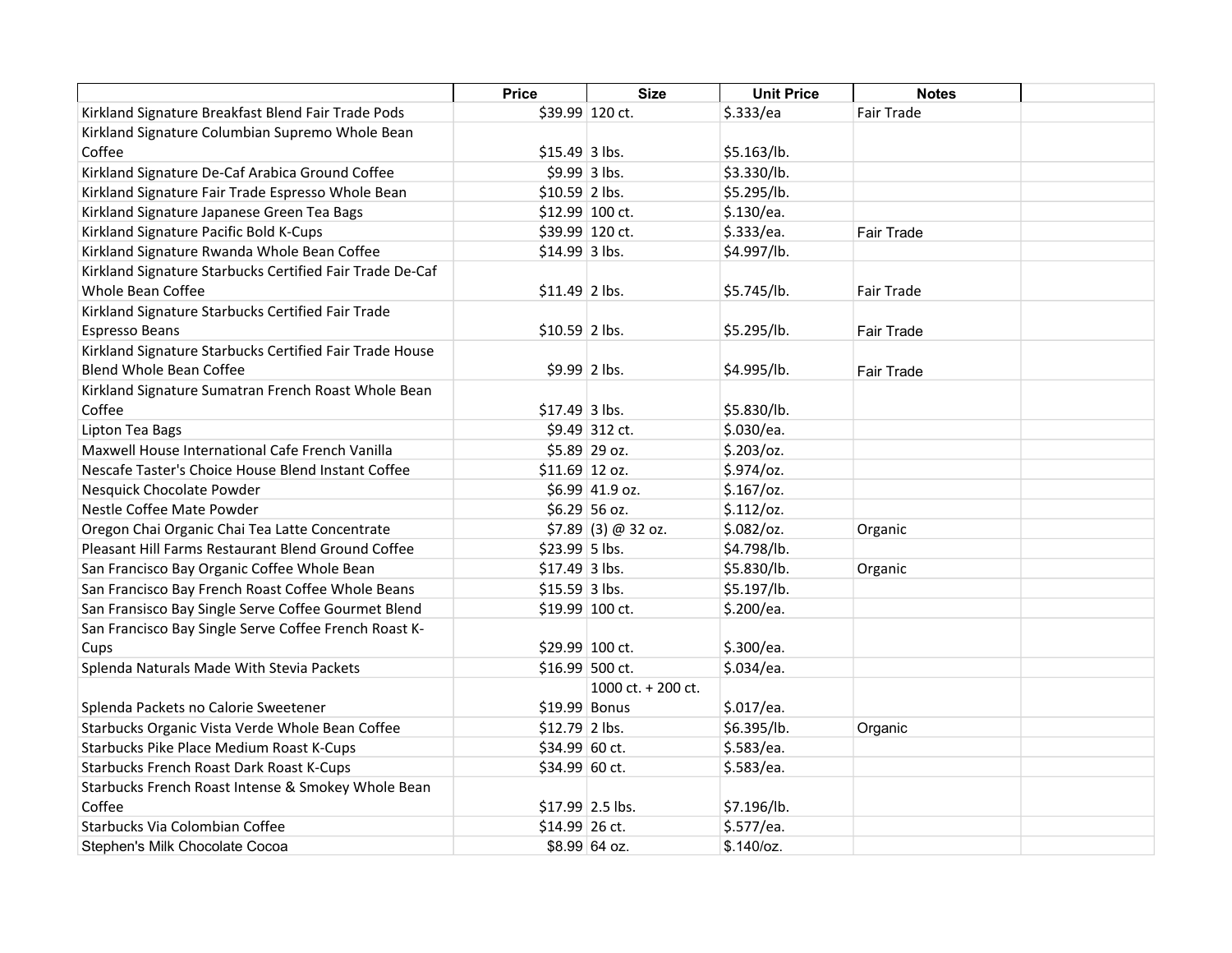|                                                     | <b>Price</b>   | <b>Size</b>              | <b>Unit Price</b> | <b>Notes</b>         |  |
|-----------------------------------------------------|----------------|--------------------------|-------------------|----------------------|--|
| Swiss Miss Milk Chocolate Cocoa Envelopes           | \$5.89 60 ct.  |                          | $$.134$ /oz.      |                      |  |
| Tully's Hawaiian Blend Medium Roast K-Cups          |                | \$44.99 100 ct.          | \$.450/ea.        |                      |  |
| Yuban Gold 100% Arabica Ground Coffee               |                | \$9.89 2.75 lbs.         | \$3.596/lb.       |                      |  |
| Juices:                                             |                |                          |                   |                      |  |
|                                                     |                |                          |                   |                      |  |
| Alo Aloe Vera Drink Variety                         |                | $$13.99$ (12) @ 16.9 oz. | $$.069$ /oz.      |                      |  |
| <b>Bai Antioxidant Infusions</b>                    |                | $$19.99$ (15) @ 18 oz.   | \$1.333/ea.       |                      |  |
| Campbell's V8 100% Vegetable Juice                  |                | $$12.89$ (28) @ 11.5 oz. | $$.040$ /oz.      |                      |  |
| Capri Sun 100% Juice Variety Pack                   |                | $$9.99$ (40) @ 6 oz.     | $$.042$ /oz.      |                      |  |
| Capri Sun Variety Pack                              |                | $$7.99$ (40) @ 6 oz.     | \$.033/oz.        |                      |  |
| Cheribundi Tart Cherry 100% Juice                   |                | $$9.99$ (3) @ 32 oz.     | $$.104$ /oz.      |                      |  |
| Grown Right Organic Orange Mango Juice              |                | $$8.89$ (2) @ 96 oz.     | $$.046$ /oz.      | Organic              |  |
| Harmless Harvet Organic Coconut Water               |                | \$12.99  (6) @ 14 oz.    | $$.203$ /oz.      | Organic              |  |
| Honest Kids Organic Variety Pack Juice Boxes        |                | $$9.99$ (40) @ 6 oz.     | $$.042$ /oz.      | Organic              |  |
| Izze Sparkling Juice Variety Pack                   |                | $$14.79$ (24) @ 8.4 oz.  | $$.073$ /oz.      |                      |  |
| Kern's Nectar Variety Pack                          |                | $$11.99$ (30) @ 11.5 oz. | $$.035$ /oz.      |                      |  |
| Kirkland Signature 100% Juice Boxes Organic         | \$12.79 40 ct. |                          | \$.319/ea.        | Organic              |  |
| Kirkland Concord 100% Grape Juice                   |                | $$5.99$ (2) @ 96 oz.     | $$.031$ /oz.      |                      |  |
| Kirkland Signature Cranberry Juice Cocktail Organic |                | $$6.79$ (2) @ 96 oz.     | $$.035$ /oz.      | Organic              |  |
| Kirkland Signature Diet Green Tea Bottles           |                | $$7.99$ (35) @ 16.9 oz   | \$.228/ea.        |                      |  |
| Kirkland Signature Fresh Pressed Apple Juice        |                | $$7.89$ (2) @128 oz.     | $$.031$ /oz.      |                      |  |
| Kirkland Signature Organic Coconut Water            |                | \$9.99(12) @ 11.1 oz.    | \$.832/ea.        | Organic              |  |
| Kirkland Signature Organic Lemonade                 |                | $$5.89$ (2) @ 96 oz.     | $$.031$ /oz.      | Organic              |  |
| Langers Mango Nectar Juice                          |                | \$5.89 128 oz.           | $$.046$ /oz.      |                      |  |
| Mott's Clamato Juice                                |                | $$7.99$ (2) @ 64 oz.     | $$.062$ /oz.      |                      |  |
| Sunny Delight Sports Cap                            |                | $$11.79$ (24) @ 11.3 oz. | \$.491/ea.        |                      |  |
| Tree Top Apple Juice                                |                | $$7.49$ (2) @ 128 oz.    | $$.029$ /oz.      |                      |  |
| Tree Top Fresh Pressed Honeycrisp Apple Juice       |                | $$6.49$ (2) @96 oz.      | $$.034$ /oz.      |                      |  |
| Tree Top Organic Apple Juice                        |                | $$10.59$ (27) @ 8 oz.    | $$.049$ /oz.      | Organic              |  |
| Vita Coco 100% Pure Coconut Water                   |                | $$17.89$ (9) @ 1 L.      | \$1.987/ea.       |                      |  |
| Vita Coco 100% Coconut Water                        |                | $$13.99$ (12) @ 11.1 oz. | \$1.166/ea.       |                      |  |
| <b>Zico Coconut Water</b>                           |                | $$17.99$ (9) @ 1 L.      | \$1.998/ea.       |                      |  |
|                                                     |                |                          |                   |                      |  |
| <b>Non Dairy Milk::</b>                             |                |                          |                   |                      |  |
| Blue Diamond Vanilla Almond Breeze Unsweetened Milk |                | \$8.99  (6) @ 32 oz.     | $$.047$ /oz.      |                      |  |
| Kirkland Signature Organic Vanilla Soy Milk         |                | $$12.59$ (12) @ 32 oz.   | \$.033/oz.        | Organic              |  |
| Kirkland Signature Organic GF Rice Milk             |                | $$12.99$ (12) @ 32 oz.   | $$.034$ /oz.      | Organic, Gluten Free |  |
| Kirkland Signature Organic Soy Milk Plain           |                | $$12.79$ (12) @ 32 oz.   | \$.033/oz.        | Organic              |  |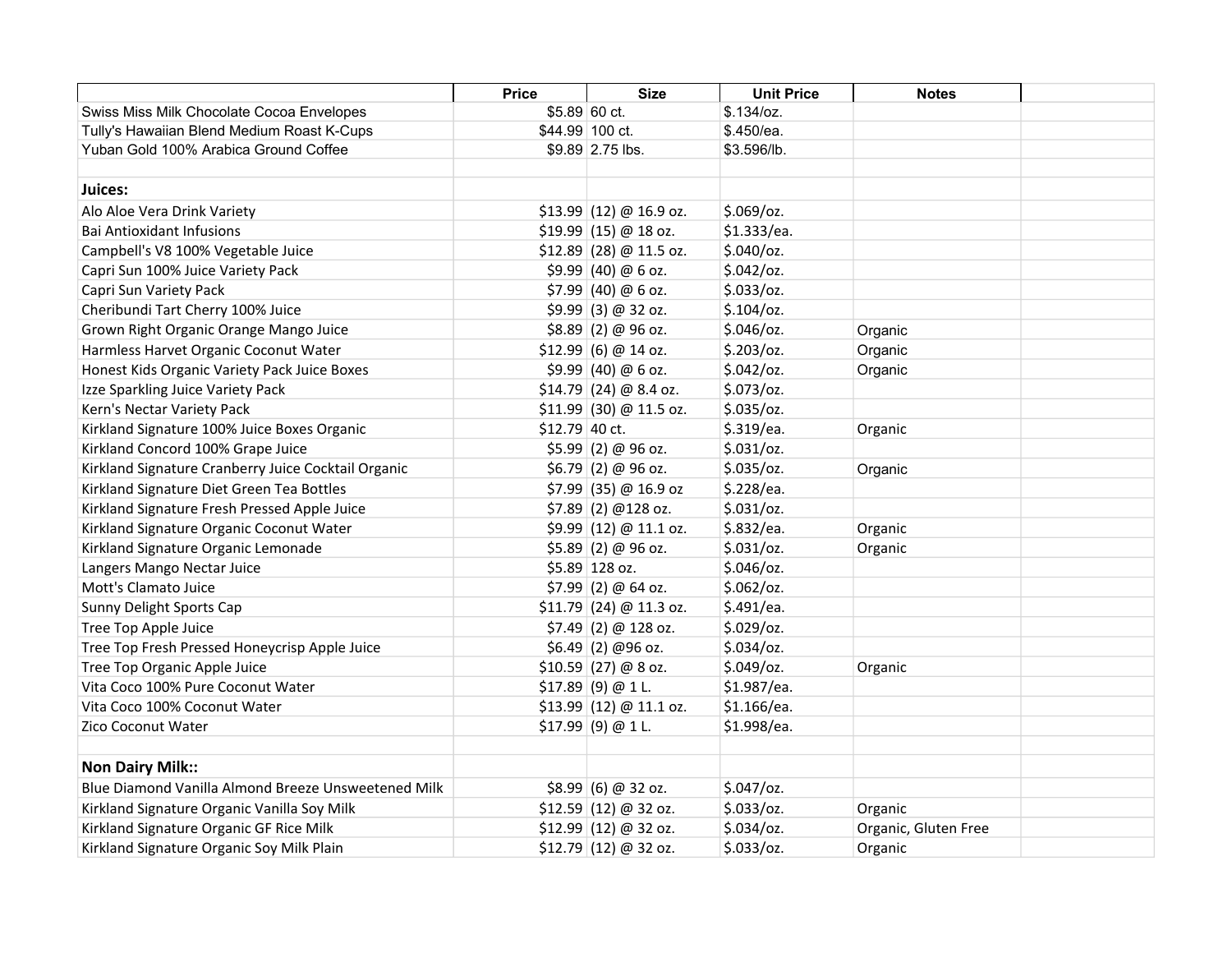|                                                       | <b>Price</b>   | <b>Size</b>              | <b>Unit Price</b> | <b>Notes</b> |  |
|-------------------------------------------------------|----------------|--------------------------|-------------------|--------------|--|
| Kirkland Signature Organic Unsweetened Vanilla Almond |                |                          |                   |              |  |
| Beverage                                              |                | $$7.99$ (6) @ 32 oz.     | $$.042$ /oz.      | Organic      |  |
| So Delicious Organic Coconut Milk                     |                | $$10.99$ (6) @ 32 oz.    | \$.057/oz.        | Organic      |  |
|                                                       |                |                          |                   |              |  |
| <b>Powdered Drinks:</b>                               |                |                          |                   |              |  |
| Crystal Light On the Go Variety Pack                  |                | \$6.99 44 ct.            | \$.158/ea.        |              |  |
| <b>Ready Coffee Drinks and Energy Drinks:</b>         |                |                          |                   |              |  |
| Monster Energy Drink 16 oz. Original                  | \$32.99 24 ct. |                          | \$1.375/ea        |              |  |
| Monster Energy Zero Ultra Variety Pack 16 oz.         | \$32.99 24 ct. |                          | \$1.375/ea.       |              |  |
| Red Bull Energy Drink 8.4 oz.                         | \$35.99 24 ct. |                          | \$1.500/ea.       |              |  |
| Starbucks Mocha Frappucino 9.5 oz.                    | \$17.79 15 ct. |                          | $$1.19$ /ea.      |              |  |
| Zipfizz Healthy Energy Drink Mix                      | \$27.99 30 ct. |                          | \$.933/ea.        |              |  |
|                                                       |                |                          |                   |              |  |
| <b>Refrigerated Juices:</b>                           |                |                          |                   |              |  |
| <b>Bolthouse Juice Organic Carrot</b>                 |                | $$7.89$ (3) @ 32 oz.     | $$.082$ /oz.      | Organic      |  |
| Brew Dr. Organic Kombucha Variety Pack                |                | $$12.69$ (6) @ 14 oz.    | \$.151/oz.        | Organic      |  |
| Kirkland Signature Organic Orange Juice               |                | $$8.49$ (2) @ 59 oz.     | $$.072$ /oz.      | Organic      |  |
| Naked Juice Variety Pack Smoothies                    |                | $$14.49$ (12) @ 10 oz.   | \$.121/oz         |              |  |
| Pom Wonderful 100% Pomegranate Juice                  |                | \$8.99 60 oz.            | \$.150/cz         |              |  |
| Suja Organic Uber Greens                              |                | $$11.59(6) @ 10.5$ oz.   | $$.184$ /oz.      | Organic      |  |
| Sunshine Frozen Concentrate Orange Juice              |                | \$10.99  (6) @ 16 oz.    | $$.114$ /0z.      |              |  |
| Tropicana Pure Premium Orange Juice w/ Calcium        |                | $$8.79$ (3) @ 59 oz.     | $$.050$ /oz.      |              |  |
|                                                       |                |                          |                   |              |  |
| <b>Sports Drinks and Vitamin Water:</b>               |                |                          |                   |              |  |
| <b>Gatorade All Stars</b>                             |                | $$12.99$ (28) @ 12 oz.   | \$.464/ea.        |              |  |
| Gatorade Fierce Variety Pack                          |                | $$15.99$ (35) @ 16.9 oz. | \$.457/ea.        |              |  |
| <b>Gatorade Frost Variety Flavors</b>                 |                | \$15.99 (35) @ 16.9 oz.  | \$.457/ea.        |              |  |
| Gatorade G2 Variety Pack                              |                | $$15.99$ (35) @ 16.9 oz. | \$.457/ea.        |              |  |
| <b>Gatorade Variety Original Flavors</b>              |                | $$15.99$ (35) @ 16.9 oz. | \$.457/ea.        |              |  |
| Glaceau Vitamin Water Zero Variety                    |                | \$15.990   (20) @ 20 oz. | \$.800/ea.        |              |  |
| Kirkland Signature Vita Rain Zero Vitamin Water       |                | $$9.99$ (24) @ 20 oz.    | \$.416/ea.        |              |  |
| Propel Zero Fitness Water Variety                     |                | $$9.99$ (24) @ 16.9 oz.  | \$.416/ea.        |              |  |
|                                                       |                |                          |                   |              |  |
| Soda Pop:                                             |                |                          |                   |              |  |
| Coca Cola Classic                                     |                | $$10.99$ (35) @ 12 oz.   | \$.314/ea.        |              |  |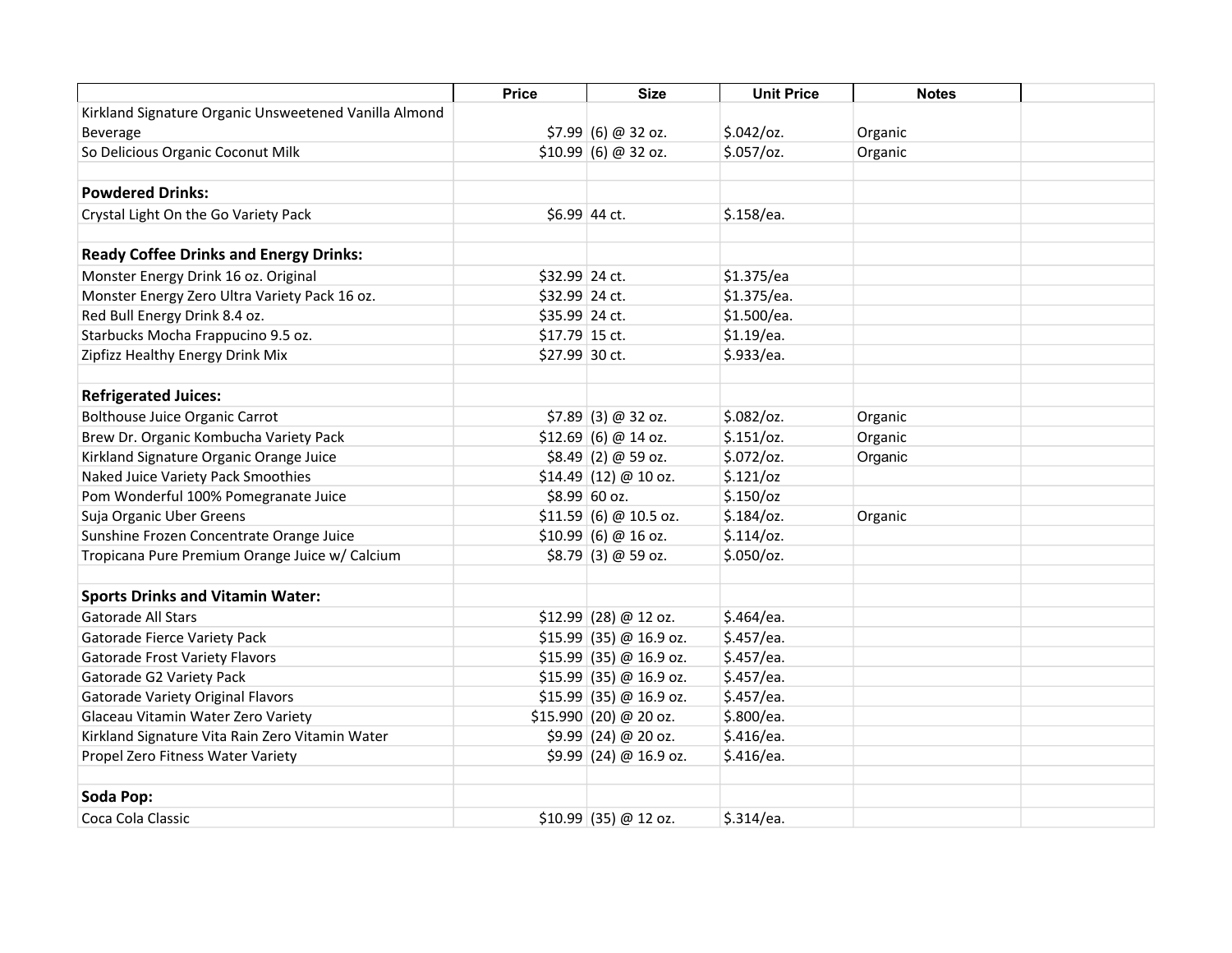|                                                                                          | <b>Price</b> | <b>Size</b>                           | <b>Unit Price</b> | <b>Notes</b> |  |
|------------------------------------------------------------------------------------------|--------------|---------------------------------------|-------------------|--------------|--|
| Coca Cola of Mexico with Pure Cane Sugar in Glass                                        |              |                                       |                   |              |  |
| <b>Bottles</b>                                                                           |              | $$20.99$ (24) @ 16.9 oz.              | \$.875/ea.        |              |  |
| Coke Zero Sugar                                                                          |              | $$10.99$ (35) @ 12 oz.                | \$.314/ea.        |              |  |
| Diet Coke                                                                                |              | $$10.99$ (35) @ 12 oz.                | \$.314/ea.        |              |  |
| Diet Dr. Pepper                                                                          |              | $$6.89$ (24) @ 12 oz.                 | \$.287/ea.        |              |  |
| Diet Mountain Dew                                                                        |              | $$9.99$ (36) @ 12 oz.                 | \$.278/ea.        |              |  |
| Diet Pepsi Cola                                                                          |              | $$9.99$ (36) @ 12 oz.                 | \$.278/ea.        |              |  |
| Dr. Pepper                                                                               |              | \$9.99 (36) @ 12 oz.                  | \$.278/ea.        |              |  |
| Mountain Dew                                                                             |              | \$9.99 (36) @ 12 oz.                  | \$.278/ea.        |              |  |
| Pepsi Cola                                                                               |              | \$9.99 (36) @ 12 oz.                  | \$.278/ea.        |              |  |
| Sprite                                                                                   |              | $$10.99$ (35) @ 12 oz.                | \$.314/ea.        |              |  |
|                                                                                          |              |                                       |                   |              |  |
| Water:                                                                                   |              |                                       |                   |              |  |
| Arrowhead Spring Water                                                                   |              | $$4.99$ (40) @ 16.9 oz.               | \$.125/ea.        |              |  |
| Arrowhead Spring Water Sport Top                                                         |              | $$4.89$ (24) @ 23.7 oz.               | \$.204/ea.        |              |  |
| Glaceau Smart Water                                                                      |              | $$15.49$ (15) @ 1 L.                  | \$1.033/ea.       |              |  |
| Kirkland Signature Drinking Water 8 oz.                                                  |              | $$6.99$ (80) @ 8 oz.                  | \$.087/ea.        |              |  |
| Kirkland Signature Italian Sparkling Water                                               |              | $$12.99$ (24) @ 16.9 oz.              | \$.541/ea.        |              |  |
| Kirkland Signature Premium Drinking Water                                                |              | $$2.99$ (40) @ 16.9 oz.               | \$.075/ea.        |              |  |
| Kirkland Signature Sparkling Flavored Water                                              |              | \$8.99 (24) @ 17 oz.                  | \$.375/ea.        |              |  |
| La Croix Sparkling Water Passionfruit/Mango/Coconut                                      |              | $$6.99$ (24) @ 12 oz.                 | \$.291/ea.        |              |  |
| La Croix Sparkling Water Variety                                                         |              | $$6.99$ (24) @ 12 oz.                 | \$.291/ea.        |              |  |
| Perrier Sparkling Mineral Water                                                          |              | $$17.99$ (24) @ .5 L.                 | \$.750/ea.        |              |  |
| Ready Nutrition Protein Water                                                            |              | $$9.99$ (12) @ 16.9 oz.               | \$.833/ea.        |              |  |
| San Pellegrino Sparkling Fruit Beverage Variety                                          |              | $$15.99$ (24) @ 11.15 oz.             | \$.666/ea.        |              |  |
| San Pellegrino Mineral Water                                                             |              | $$17.99$ (24) @ .5 L.                 | \$.750/ea.        |              |  |
| Talking Rain Sparkling Water Variety Pack                                                |              | $$9.99$ (30) @ 16.9 oz.               | \$.333/ea.        |              |  |
| Talking Rain Sparkling Ice Variety Pack                                                  |              | $$10.99$ (18) @ 17 oz.                | \$.611/ea.        |              |  |
|                                                                                          |              |                                       |                   |              |  |
| <b>BREADS::</b>                                                                          |              |                                       |                   |              |  |
| Dave's Killer Bread Organic 21 Whole Grain Bread                                         |              | $$7.59$ (2) 27 oz                     | \$.141/oz.        | Organic      |  |
| Dave's Killer Bread Organic Power Seed Bread                                             |              | $$7.59$ (2) @ 24 oz.                  | $$.158$ /oz.      | Organic      |  |
|                                                                                          |              |                                       | $$.173$ /oz       |              |  |
| Dave's Killer Bread Organic Sprouted Bread<br>El Camino Real Bakery Petite Cinnamon Roll |              | $$7.59$ (2) @ 22 oz.<br>\$7.99 35 oz. | \$.228/oz.        | Organic      |  |
| Essential Baking Co. Organic Sourdough                                                   |              | $$7.99$ (3) @ 54.6 oz.                | $$.146$ /oz.      |              |  |
| Franz 100% Whole Wheat Bread                                                             |              |                                       | $$.070$ /oz.      | Organic      |  |
|                                                                                          |              | $$4.49$ (2) @ 32 oz.                  |                   |              |  |
| Franz Brioche Hamburger Buns 4.5"                                                        |              | $$3.79$ 12 ct. (31.3 oz)              | \$.121/oz         |              |  |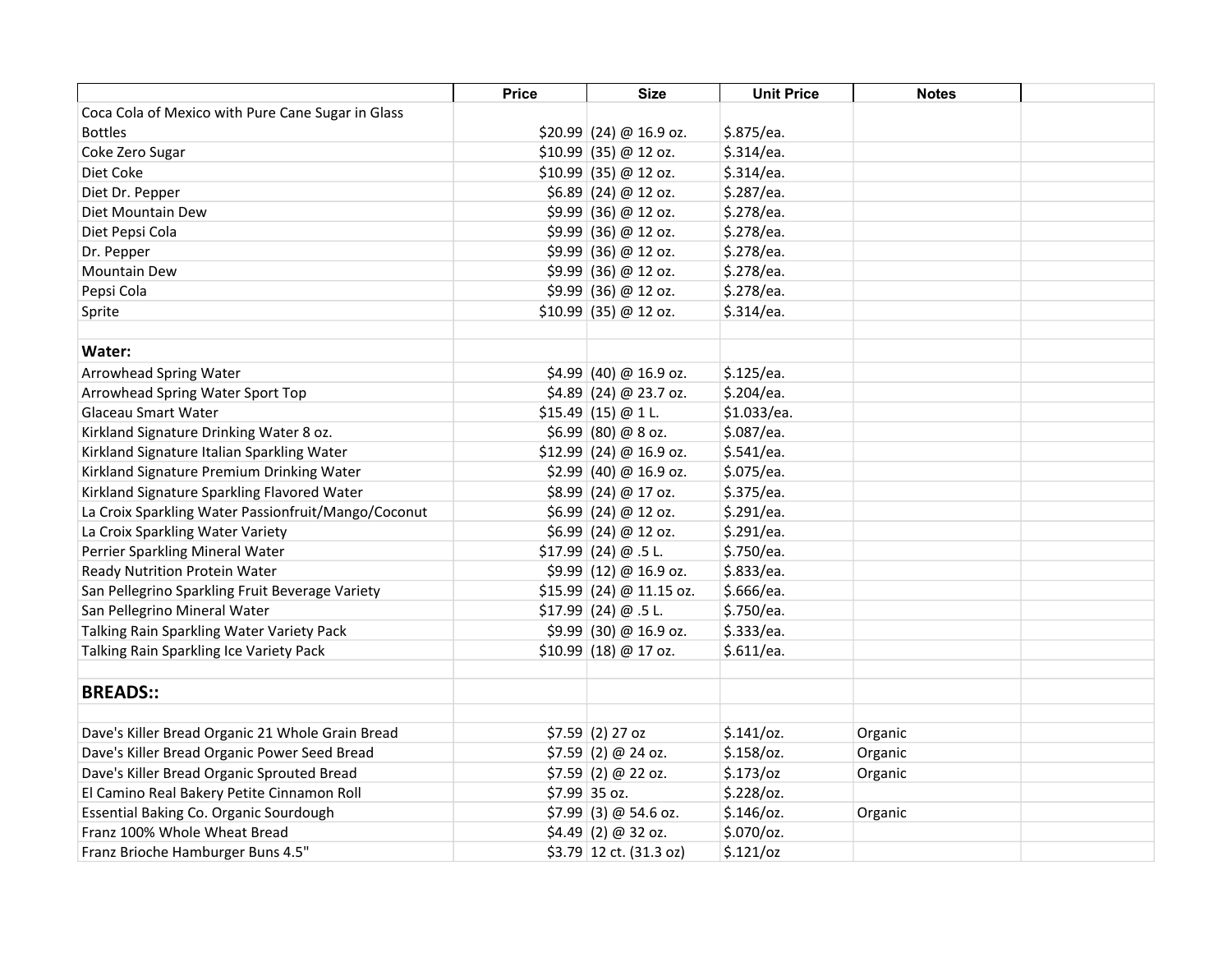|                                                          | <b>Price</b>   | <b>Size</b>             | <b>Unit Price</b> | <b>Notes</b>       |  |
|----------------------------------------------------------|----------------|-------------------------|-------------------|--------------------|--|
| <b>Franz Cracked Wheat Bread</b>                         |                | $$5.29$ (2) @ 32 oz.    | $$.083$ /oz.      |                    |  |
| Franz Donuts Double Chocolate/Cherry                     |                | \$5.99 12 ct.           | \$.499/ea.        |                    |  |
| <b>Franz Giant White Bread</b>                           |                | $$4.29$ (2) @ 32 oz.    | $$.067$ /oz.      |                    |  |
| Franz Gluten Free 7 Grain Bread                          |                | \$9.79(2) @ 20 oz       | $$.245$ /oz       | <b>Gluten Free</b> |  |
| Franz Great Seed Organic Bread                           |                | $$6.49$ (2) @ 26 oz.    | $$.125$ /oz.      | Organic            |  |
| Franz Hamburger Buns 4"                                  |                | \$2.99 24 ct. (42 oz)   | $$.071$ /oz.      |                    |  |
| Franz Hamburger Buns Sesame 4.5"                         |                | \$3.99 24 ct. (56 oz)   | \$.071/oz.        |                    |  |
| Franz Hot Dog Buns 6"                                    |                | $$3.39$ 24 ct. (36 oz)  | \$.094/oz.        |                    |  |
| Franz San Juan 9 Grain Bread                             |                | $$5.29$ (2) 32 oz       | $$.083$ /oz       |                    |  |
| Innkeeper's Cinnamon Bread                               |                | \$3.99 28 oz.           | $$.143$ /oz.      |                    |  |
| Innkeeper's Raisin Bread                                 |                | $$6.49$ (2) @ 24 oz.    | $$.135$ /oz       |                    |  |
| King's Hawaiian Sweet Rolls                              |                | \$4.99 32 ct            | \$.156/ea         |                    |  |
| Kirkland Signature Sandwich Rolls                        |                | \$3.49 18 ct.           | $$.065$ /oz.      |                    |  |
| Milton's Multigrain Muffins                              |                | \$4.29 12 ct.           | \$.357/ea.        |                    |  |
| Oroweat All Natural Buttermilk Bread                     |                | $$5.79$ (2) 32 oz       | \$.090/cz         |                    |  |
| Oroweat 100% Whole Wheat Sandwich Thins                  |                | \$5.99 36 oz.           | $$.166$ /oz.      |                    |  |
| Oroweat 100% Whole Wheat Bread                           |                | $$5.79$ (2) @ 32 oz.    | \$.090/oz.        |                    |  |
| Oroweat Oatnut Bread                                     |                | $$5.79$ (2) @ 32 oz.    | \$.090/oz.        |                    |  |
| Papa Pita Bakery Greek Pita Flat Bread                   |                | $$2.99$ 12 ct. (34 oz.) | $$.088$ /oz.      |                    |  |
| Svenhard's Danish Variety Pack 30 ct                     | \$13.99 60 oz  |                         | \$.233/oz.        |                    |  |
| Thomas English Muffins 24 ct                             |                | \$6.79 48 oz            | \$.141/oz         |                    |  |
|                                                          |                |                         |                   |                    |  |
| <b>BREAKFAST::</b>                                       |                |                         |                   |                    |  |
|                                                          |                |                         |                   |                    |  |
| Cereals:                                                 |                |                         |                   |                    |  |
| <b>BelVita Breakfast Biscuits</b>                        | \$10.19 25 ct. |                         | \$.407/ea.        |                    |  |
| Bob's Redmill Organic Steel Quick Oats                   |                | \$7.79 112 oz.          | \$.070/oz.        | Organic            |  |
| <b>General Mills Cheerios Twin Pack</b>                  |                | \$6.39(2) @ 20.3 oz.    | \$.157/oz.        |                    |  |
| General Mills Cinnamon Toast Crunch Cereal               |                | \$6.99 49.5 oz.         | \$.141/oz.        |                    |  |
| General Mills Honey Nut Cheerios                         |                | $$7.59$ (2) @ 27.5 oz.  | $$.138$ /oz.      |                    |  |
| <b>General Mills Triple Chex</b>                         |                | \$7.59 54.2 oz.         | $$.140$ /oz.      |                    |  |
| Kellogg's Frosted Flakes                                 |                | \$7.59 61.9 oz.         | $$.123$ /oz.      |                    |  |
| Kellogg's Special K Red Berries                          |                | \$8.59 43 oz.           | $$.200$ /oz.      |                    |  |
| Kirkland Signature Organic Ancient Grains Granola Cereal |                | \$6.99 35.3 oz.         | $$.198$ /oz.      | Organic            |  |
| Nature's Path Organic Love Crunch Granola                |                | \$6.99 26.4 oz.         | \$.265/oz.        | Organic            |  |
| Nature's Path Organic Pumpkin Flax Granola Cereal        |                | \$7.69 35.3 oz.         | \$.212/oz.        | Organic            |  |
| Nature's Path Organic Hot Oatmeal                        |                | \$8.99 32 ct.           | \$.281/ea.        | Organic            |  |
| Post Honey Bunches of Oats Cereal With Almonds           |                | $$6.49$ 48 oz.          | $$.135$ /oz.      |                    |  |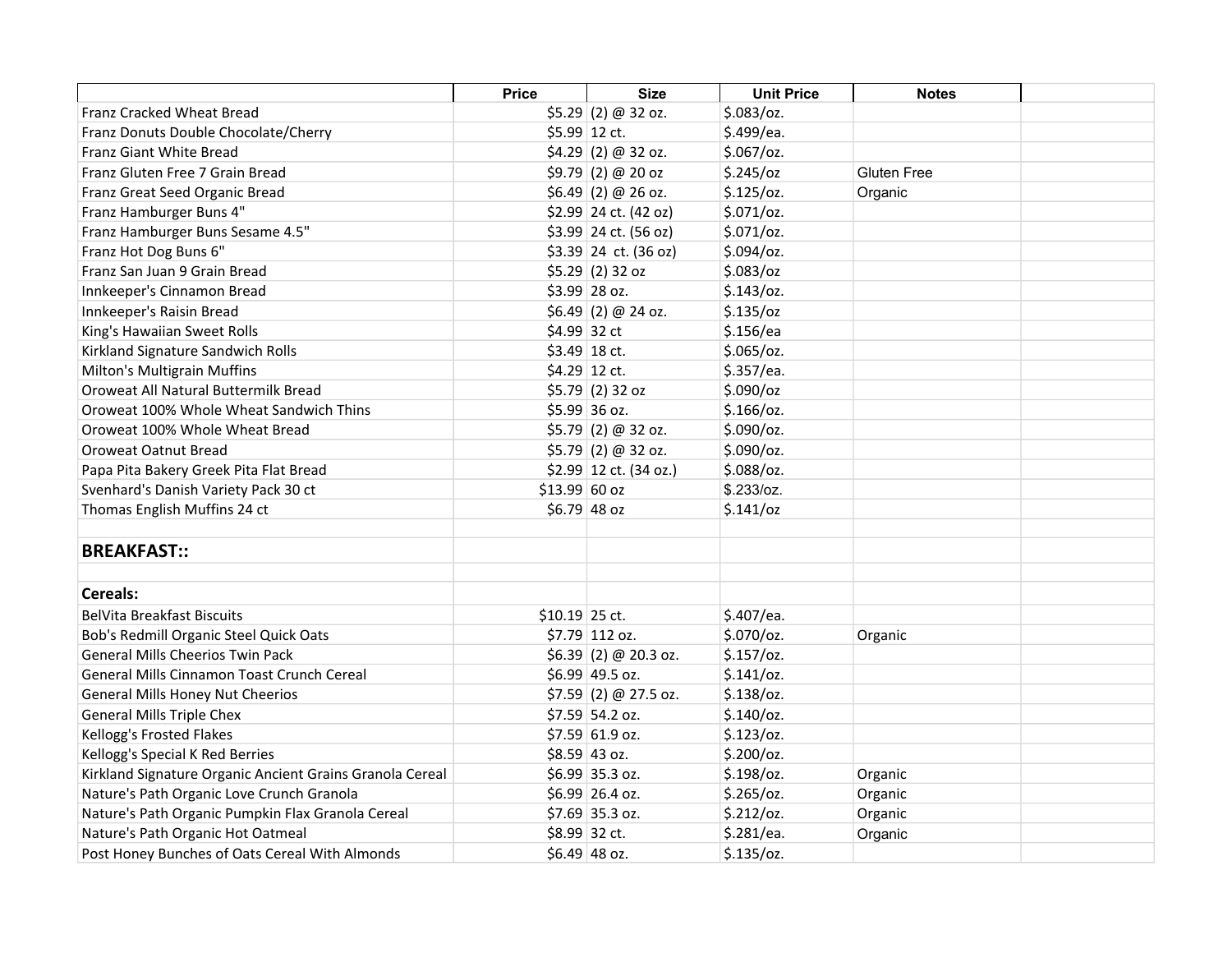|                                                 | <b>Price</b>   | <b>Size</b>             | <b>Unit Price</b> | <b>Notes</b> |  |
|-------------------------------------------------|----------------|-------------------------|-------------------|--------------|--|
| Post Honey Bunches of Oats Honey Roasted Cereal |                | \$5.99 48 oz.           | $$.125$ /oz.      |              |  |
| Quaker Breakfast Bars                           |                | \$5.97 18 ct.           | \$.332/ea.        |              |  |
| Quaker Cap'n Crunch Variety 3 pk                |                | \$6.99 55.8 oz.         | $$.125$ /oz.      |              |  |
| Quaker Instant Oatmeal Variety Pack 52 ct.      |                | \$9.39 74.3 oz.         | $$.126$ /oz.      |              |  |
| <b>Quaker Life Cereal</b>                       |                | $$6.99 62$ oz.          | \$.113/oz.        |              |  |
| Quaker Oatmeal Squares Cereal                   |                | \$6.89 58 oz.           | $$.119$ /oz.      |              |  |
| Quaker Old Fashioned Oatmeal                    |                | \$8.29 10 lbs.          | $$.052$ /oz.      |              |  |
| Quaker Simply Granola Cereal                    |                | $$7.99$ (2) @ 34.5 oz   | \$.116/oz.        |              |  |
| Umpqua Organic Oatmeal Cups Banana Walnut       | $$10.99$ 6 ct. |                         | \$1.831/ea.       | Organic      |  |
| <b>CANNED FOODS &amp; SOUPS::</b>               |                |                         |                   |              |  |
| <b>Canned Fruits or Sauces:</b>                 |                |                         |                   |              |  |
| Dole Sliced Pineapple                           |                | \$6.99  (6) @ 20 oz.    | $$.058$ /oz.      |              |  |
| Dole Tropical Gold Pineapple Chunks             |                | $$7.99$ (6) @ 20 oz.    | $$.067$ /oz.      |              |  |
| <b>Festival Mandarin Oranges</b>                |                | $$7.39$ (12) @ 11 oz.   | $$.056$ /oz.      |              |  |
| GoGo Squeez Organic Fruit and Vegetable Pouches |                | $$9.69$ (16) @ 3.2 oz.  | $$.189$ /oz.      | Organic      |  |
| Kirkland Signature Organic Applesauce Pouch     |                | $$9.99$ (24) @ 3.2 oz.  | $$.130$ /oz.      | Organic      |  |
| Kirkland Signature Sliced Peaches               |                | \$9.99(4) @ 24 oz.      | $$.104$ /oz.      |              |  |
| <b>S&amp;W Fruit Cocktail</b>                   |                | $$9.99$ (8) @ 15 oz.    | $$.083$ /oz.      |              |  |
| S&W Pear Halves Natural Style                   |                | $$9.99$ (8) @ 15 oz.    | $$.083$ /oz.      |              |  |
| Tree Top Applesauce No Sugar Added              |                | $$8.39$ (4) 47.25 oz.   | $$.044$ /oz.      |              |  |
| Tree Top Applesauce Organic No Sugar Added      |                | $$11.99$ (36) @ 4 oz.   | $$.083$ /oz.      | Organic      |  |
| Venus Growers Diced Peach Cups                  |                | \$8.99 (20@ @ 4 oz.     | \$.112/oz.        |              |  |
| <b>Canned Soups, Tuna/Meat, &amp; Beans</b>     |                |                         |                   |              |  |
| Amy's Organic Lentil Variety Soup               |                | $$12.79$ (8) @ 14.5 oz. | \$.110/oz.        | Organic      |  |
| Amy's Thai Coconut Soup                         |                | $$14.99$ (6) @ 14.1 oz  | \$.177/oz         |              |  |
| <b>Bush's Baked Beans</b>                       |                | \$9.99(6) @ 28 oz.      | $$.059$ /oz.      |              |  |
| Campbell's Cream of Mushroom                    |                | \$9.99(12) @ 10.5 oz.   | \$.079/oz.        |              |  |
| Cattle Drive Chili with Beans                   |                | $$10.99$ (8) @ 15 oz.   | \$.092/oz.        |              |  |
| Chicken of the Sea Chunk Light Tuna             |                | $$12.99$ (12) @ 7 oz.   | \$.190/cz.        |              |  |
| Chicken of the Sea Chunk Light Tuna             |                | $$9.99 66.5$ oz.        | $$.150$ /oz.      |              |  |
| Healthy Choice Chicken Noodle and Rice Soup     |                | $$9.79$ (10) @ 15 oz.   | $$.065$ /oz.      |              |  |
| <b>Hereford Corned Beef</b>                     |                | \$19.99  (6) @ 12 oz.   | \$.278/oz.        |              |  |
| Kirkland Signature Albacore Tuna                |                | $$12.99$ (8) @ 7 oz.    | \$.232/oz.        |              |  |
| Kirkland Signature Organic Chicken Stock        |                | \$9.99(6) @ 32 oz.      | \$.052/oz.        | Organic      |  |
| Kirkland Signature Premium Chicken Breast       |                | \$9.99 (6) @ 12.5 oz.   | \$.133/oz.        |              |  |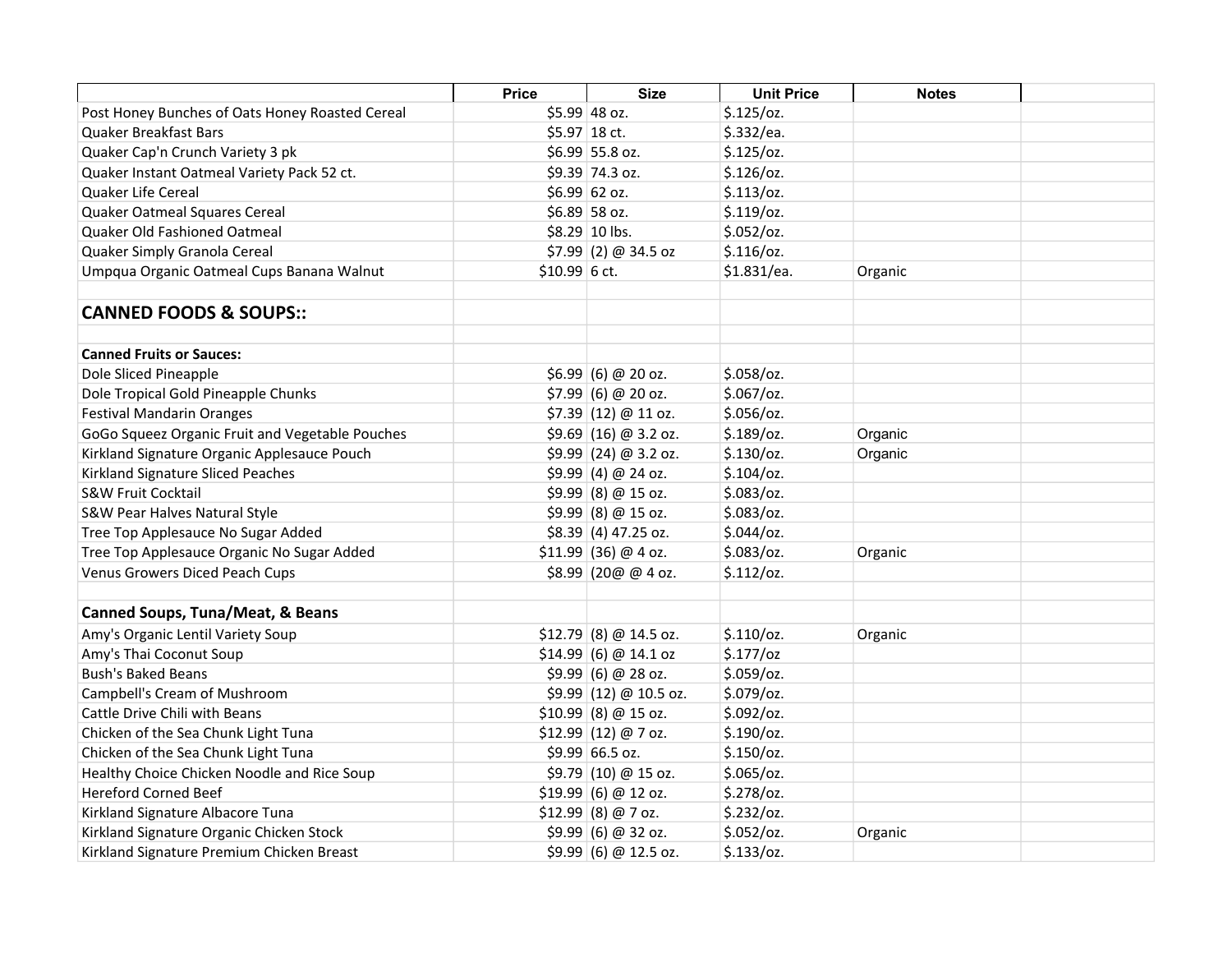|                                                   | <b>Price</b>   | <b>Size</b>                                                        | <b>Unit Price</b> | <b>Notes</b> |  |
|---------------------------------------------------|----------------|--------------------------------------------------------------------|-------------------|--------------|--|
| Kirkland Signature Premium Roast Beef             |                | $$12.99$ (4) @ 12 oz                                               | \$.271/oz.        |              |  |
| Kirkland Signature Wild Pink Salmon               |                | \$12.99  (6) @ 6 oz                                                | $$.361$ /oz       |              |  |
| Kirkland Signature Wild Sockeye Salmon            |                | $$10.89$ (3) @ 6 oz.                                               | \$.605/oz.        |              |  |
| Lindsay California Sliced Olives                  |                | \$4.99 33 oz.                                                      | \$.151/oz.        |              |  |
| Lotus Foods Organic Brown Rice Ramen Noodles      |                | \$8.99 1.87 lbs.                                                   | \$4.807/lb.       | Organic      |  |
| Nalley's Mild Chili With Beans                    |                | $$12.99$ (12) @ 15 oz.                                             | $$.072$ /oz.      |              |  |
| Nissin Cup Noodles Chicken                        |                | $$6.49$ (24) @ 2.5 oz.                                             | \$.270/ea.        |              |  |
| Nissin Raoh Ramen Non-Fried Noodles               |                | $$10.99 \, \vert \, (8) \; \textcircled{a} \, 3.53 \, \text{o}$ z. | \$.389/oz.        |              |  |
| Nissin Top Ramen Beef & Chicken                   |                | $$7.99$ (48) @ 3 oz.                                               | \$.166/ea.        |              |  |
| Nongshim Udon Premium Noddle Soup 9.73 oz Bowls   | $$13.99$ 6 ct. |                                                                    | \$2.332/ea.       |              |  |
| Pacific Organic Chicken Bone Broth                |                | \$18.89(6) @ 32 oz.                                                | \$.098/oz.        | Organic      |  |
| Pacific Soup Organic Red Pepper & Tomato          |                | \$11.99  (6) 32 oz                                                 | $$.062$ /oz.      | Organic      |  |
| Pearls Extra Large Pitted California Ripe Olives  |                | $$9.49$ (8) @ 6 oz.                                                | $$.198$ /oz.      |              |  |
| <b>Princess Pickled Asparagus</b>                 |                | $$10.69$ (2) @ 33 oz.                                              | \$.162/oz.        |              |  |
| Progresso Chicken Noodle Soup                     |                | $$9.99(8)19$ oz                                                    | \$.066/oz         |              |  |
| Progresso Clam Chowder 18.5 oz.                   | \$9.99 8 ct.   |                                                                    | $$.068$ /oz.      |              |  |
| Rosarita Organic Refried Beans                    |                | $$8.99$ (8) @ 16 oz.                                               | \$0.70/oz.        | Organic      |  |
| S&W Organic Black Beans 15 oz.                    | \$6.79 8 ct.   |                                                                    | \$.057/oz.        | Organic      |  |
| S&W Organic Kidney Beans 15.25 oz. Cans           | \$7.39 8 ct.   |                                                                    | $$.061$ /oz.      | Organic      |  |
| Season Sardines Boneless/Skinless in Olive Oil    |                | \$9.99 (6) 4.375 oz                                                | $$.380$ /oz       |              |  |
| Sea Watch Chopped Sea Clams.                      |                | $$17.99$ (2) @ 51 oz.                                              | $$.176$ /oz.      |              |  |
| Spam 25% Less Sodium                              |                | \$17.99 (8) @ 12 oz.                                               | $$.187$ /oz.      |              |  |
| Swanson Chicken Broth 25% Less Sodium 14.5 oz.    |                | \$6.59 12 ct.                                                      | \$.038/oz.        |              |  |
| Tassos Pitted Kalamata Olives                     |                | \$7.99 27.16 oz.                                                   | \$.294/oz.        |              |  |
| Tassos Stuffed Olives Garlic & Jalapeno           |                | \$5.79 20.46 oz.                                                   | $$.283$ /oz.      |              |  |
| <b>Tasty Bite Madras Lentils</b>                  |                | $$11.99$ (8) @ 10 oz                                               | \$.150/cz         |              |  |
| Trident Smoked Sockeye Salmon Fillet Wild Alaskan | \$18.89 20 oz. |                                                                    | $$.945$ /oz,      |              |  |
| Wild Planet Albacore Tuna                         |                | $$14.99$ (6) @ 5 oz.                                               | $$.500$ /oz.      |              |  |
|                                                   |                |                                                                    |                   |              |  |
| <b>Canned Vegetables:</b>                         |                |                                                                    |                   |              |  |
| Kirkland Signature Cut Green Beans                |                | $$5.89$ (12) @ 14.5 oz.                                            | $$.034$ /oz.      |              |  |
| Kirkland Signature Golden Sweet Corn              |                | $$5.99$ (12) @ 15.25 oz.                                           | \$.033/oz.        |              |  |
|                                                   |                |                                                                    |                   |              |  |
| Pasta Sauce, Canned Tomatoes & Pasta:             |                |                                                                    |                   |              |  |
| Classico Creamy Alfredo Pasta Sauce               |                | $$6.99$ (4) @ 15 oz.                                               | \$.117/oz.        |              |  |
| <b>Festival Organic Sliced Mushrooms</b>          |                | \$9.59(12) @ 4 oz.                                                 | \$.200/oz.        | Organic      |  |
| Kirkland Signature Organic Diced Tomatoes         |                | $$6.49$ (8) 14.5 oz.                                               | $$.056$ /oz.      | Organic      |  |
| Kirkland Signature Organic Marinara               |                | $$9.99$ (3) @ 32 oz.                                               | $$.014$ /oz.      | Organic      |  |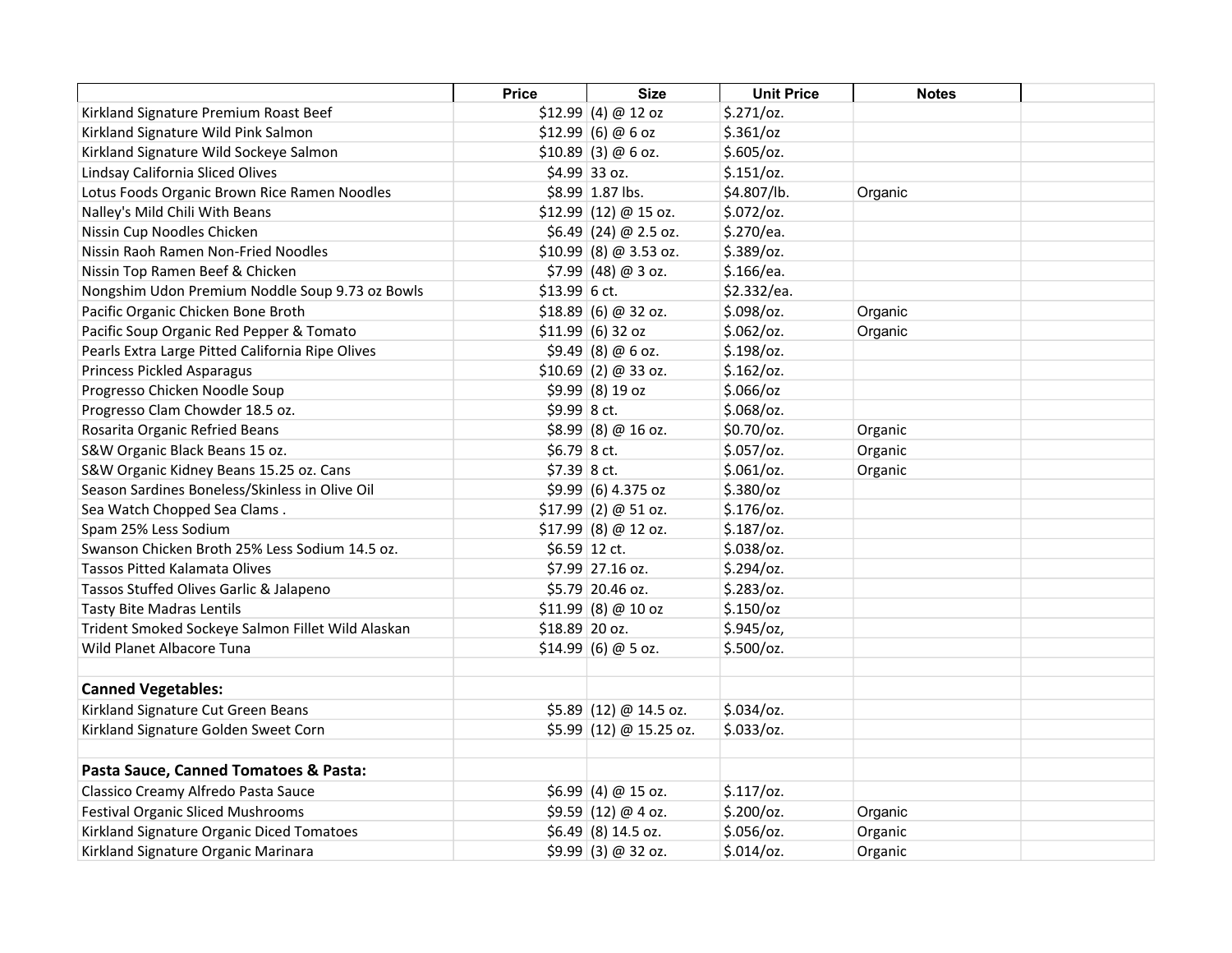|                                                | <b>Price</b>   | <b>Size</b>            | <b>Unit Price</b> | <b>Notes</b> |  |
|------------------------------------------------|----------------|------------------------|-------------------|--------------|--|
| Kirkland Signature Organic Stewed Tomatoes     |                | $$6.39$ (8) @ 14.5 oz. | \$.055/oz.        | Organic      |  |
| Kirkland Signature Organic Tomato Paste        |                | $$6.79$ (12) @ 6 oz.   | $$.094$ /oz.      | Organic      |  |
| Kirkland Signature Organic Tomato Sauce        |                | $$7.99$ (12) @ 15 oz.  | $$.044$ /oz.      | Organic      |  |
| Kraft Grated Parmesan Cheese                   | \$12.99 24 oz. |                        | $$.325$ /oz.      |              |  |
| Prego Lower Sodium Pasta Sauce                 |                | $$6.99$ (2) @ 67 oz.   | $$.052$ /oz.      |              |  |
| <b>S&amp;W Crushed Tomatoes</b>                |                | \$3.19 106 oz.         | $$.030$ /oz.      |              |  |
| <b>S&amp;W Tomato Sauce</b>                    |                | \$2.99 106 oz.         | $$.028$ /oz.      |              |  |
|                                                |                |                        |                   |              |  |
| <b>CONDIMENTS::</b>                            |                |                        |                   |              |  |
| A-1 Original Steak Sauce                       |                | \$8.99(4) @ 10 oz.     | $$.245$ /oz.      |              |  |
| Annie Chun's Seaweed Crisps                    |                | \$2.99 5.08 oz.        | .589/oz.          |              |  |
| Best Foods Mayonnaise Tub                      |                | \$6.99 64 oz.          | $$.109$ /oz.      |              |  |
| Cholula Original Hot Sauce                     |                | $$7.99$ (2) @ 12 oz.   | \$.333/oz.        |              |  |
| Frank's Red Hot Sauce                          |                | $$4.99$ (2) @ 25 oz.   | \$1.00/oz.        |              |  |
| French's Classic Yellow Mustard                |                | $$4.89$ (2) @ 30 oz.   | $$.082$ /oz.      |              |  |
| Fresh Gourmet Croutons Roasted Garlic Focaccia |                | \$5.49 32 oz.          | \$.172/oz.        |              |  |
| Heinz Jug Ketchup                              |                | \$4.99 114 oz.         | $$.044$ /oz.      |              |  |
| Heinz Organic Ketchup                          |                | $$7.69$ (2) @ 44 oz.   | $$.087$ /oz.      | Organic      |  |
| Heinz Tomato Ketchup                           |                | $$6.99$ (3) @ 44 oz.   | $$.053$ /oz.      |              |  |
| Hidden Valley Ranch Homestyle Dressing         |                | $$9.99$ (2) @ 40 oz.   | $$.125$ /oz.      |              |  |
| Kikkoman Soy Sauce                             |                | \$4.99 64 oz.          | \$.078/oz.        |              |  |
| Kirkland Signature Bacon Crumbles              | \$10.99 20 oz. |                        | \$.550/oz.        |              |  |
| Kirkland Signature Organic Roasted Seaweed     |                | \$8.79 10 ct.          |                   | Organic      |  |
| Kirkland Signature Real Mayonnaise Tub         |                | \$4.59 64 oz.          | $$.072$ /oz.      |              |  |
| Lea & Perrins Worcestershire Sauce             |                | $$6.89$ (2) @ 20 oz.   | \$.172/oz.        |              |  |
| Longhorn Barbecue Sauce                        |                | $$6.49$ 64 oz.         | $$.101$ /oz.      |              |  |
| Mr. Yoshida's Gourmet Sauce                    |                | \$6.89 86 oz.          | \$0.80/oz.        |              |  |
| Nalley Pickles Whole Baby Dill                 |                | $$4.69$ (2) @ 33.8 oz. | $$.069$ /oz.      |              |  |
| Olive Garden Italian Dressing                  |                | $$7.49$ (2) @ 24 oz.   | $$.156$ /oz       |              |  |
| Sweet Baby Ray's BBQ Sauce                     |                | $$5.49$ (2) @ 40 oz.   | $$.069$ /oz.      |              |  |
| Tabasco Pepper Sauce Original                  |                | \$4.99 12 oz.          | $$.416$ /oz.      |              |  |
|                                                |                |                        |                   |              |  |
| <b>DAIRY::</b>                                 |                |                        |                   |              |  |
| <b>Butter:</b>                                 |                |                        |                   |              |  |
| I Can't Believe It's Not Butter                |                | $$8.99$ (2) @ 45 oz.   | \$1.599/lb.       |              |  |
| Kerrygold Salted Butter                        |                | \$8.99 1.5 lbs.        | \$5.993/lb.       |              |  |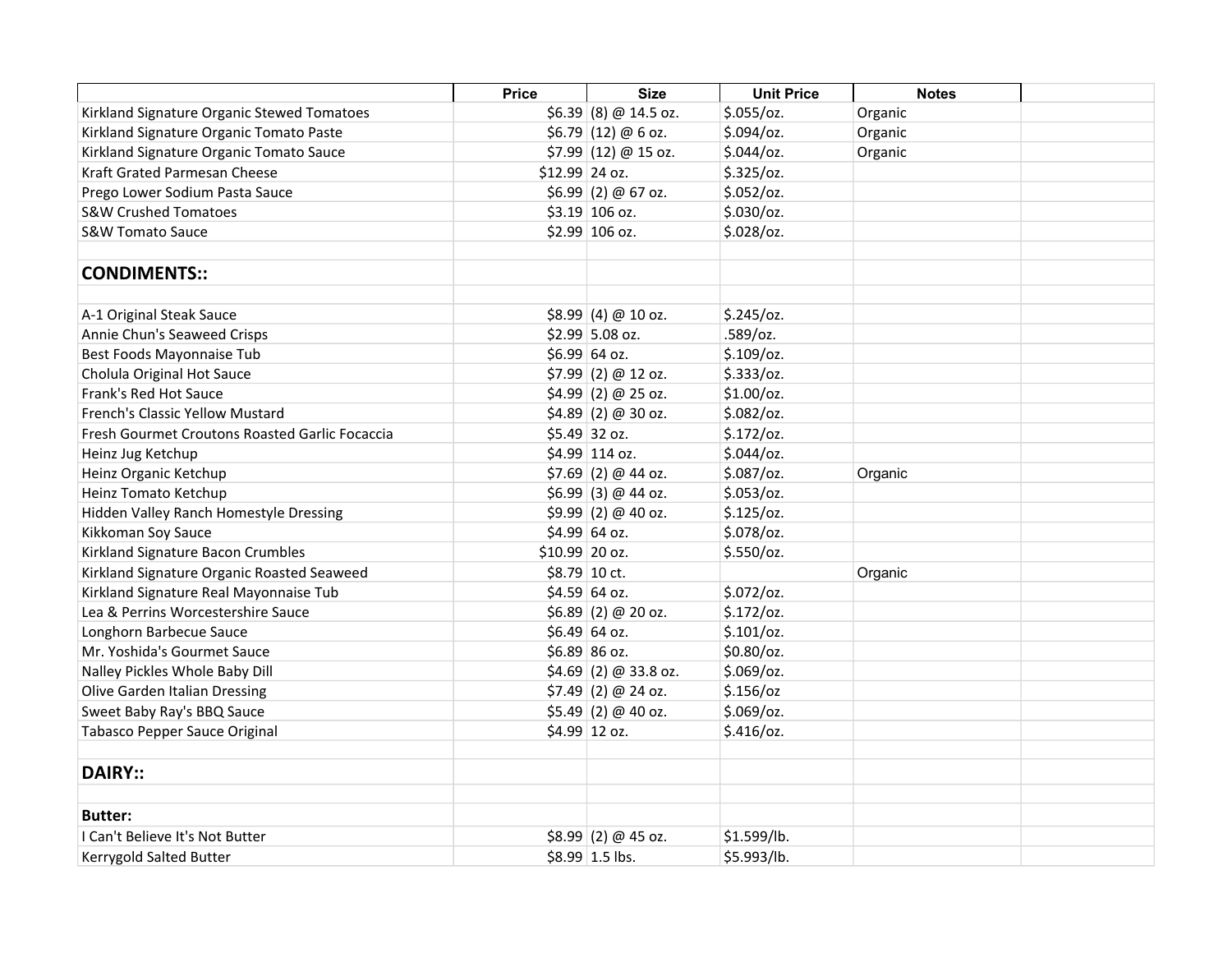|                                                        | <b>Price</b>   | <b>Size</b>              | <b>Unit Price</b> | <b>Notes</b> |  |
|--------------------------------------------------------|----------------|--------------------------|-------------------|--------------|--|
| Kirkland Signature Butter Quarters                     |                | \$9.99(4)@1lb.           | \$2.498/lb.       |              |  |
| Kirkland Signature Salted Butter Quarters Organic      |                | \$8.59(2) @ 1 lb.        | \$4.295/lb.       | Organic      |  |
| Kirkland Signature Salted Butter Solids                |                | \$9.89(4)@1lb.           | \$2.473/lb.       |              |  |
| Kirkland Signature Unsalted Butter Quarters            |                | \$9.99(4)@1lb.           | \$2.498/lb.       |              |  |
|                                                        |                |                          |                   |              |  |
| <b>Cheese:</b>                                         |                |                          |                   |              |  |
| Arla Sliced Havarti                                    | \$7.99 2 lbs.  |                          | \$3.995/lb.       |              |  |
| Babybel Kaukana Mini                                   |                | \$10.99 (32) @ .75 oz    | \$.343/ea         |              |  |
| Babybel Kaukana Mini Lite                              |                | \$10.99 (32) @ .75 oz    | \$.343/ea         |              |  |
| Beecher's Flagship Cheese                              | \$8.89 1 lb.   |                          | \$8.99/lb.        |              |  |
| Belgioioso Crumbled Gorgonzola                         |                | $$6.99$ 1.5 lbs.         | \$4.66/lb.        |              |  |
| Belgioioso Mozzarella Snack Pack                       |                | $$8.79$ 1.5 lbs.         | \$5.86/lb.        |              |  |
| Belgioso Sliced Mild Provolone                         | \$7.99 2 lbs.  |                          | \$3.995/lb.       |              |  |
| Belgioso Sliced Mozzarella Logs                        |                | $$7.79$ (2) @ 1 lb.      | \$3.895/lb.       |              |  |
| Boursin 2-Herb/1-Chive Cheese                          |                | $$8.99$ 15.6 oz.         | \$.576/oz.        |              |  |
| Emmi Roth Le Gruyere                                   | $$10.79$ 1 lb. |                          | \$10.79/lb.       |              |  |
| Finlandia 4 Cheese Slice Pack                          | $$7.79$ 2 lbs  |                          | \$3.895/lb.       |              |  |
| Ford Farms English Cheddar                             | $$5.99$ 1 lb.  |                          | \$5.99/lb.        |              |  |
| Frigo Mozzarella Loaf                                  | \$3.99 2 lbs.  |                          | \$1.995/lb.       |              |  |
| Frigo String Cheese                                    |                | \$9.49 60 ct.            | \$.158/ea.        |              |  |
| Galbani Organic String Cheese                          |                | \$7.99 24 ct.            | \$.333/oz.        | Organic      |  |
| Galbani Shredded Paremesean                            | \$10.99 3 lbs  |                          | \$3.663/lb        |              |  |
| Jarlsberg Norwegian Swiss                              | $$5.55 1$ lb.  |                          | \$5.55/lb.        |              |  |
| Jasper Hill Cave Aged Cheddar                          | \$8.99 1 lb.   |                          | \$8.99/lb.        |              |  |
| Joan of Arc Marionberry Goat Log                       |                | $$7.79$ 16 oz.           | $$.487$ /oz.      |              |  |
| Kerrygold Dubliner Imported Irish Cheese               | $$5.89$ 1 lb.  |                          | \$5.89/lb.        |              |  |
| Kerrygold Reserve Cheddar Aged 24 Months               | $$5.99$ 1 lb.  |                          | \$5.99/lb.        |              |  |
| Kingdom Organic Cheddar Imported From England          | $$7.99$ 1 lb.  |                          | \$7.99/lb.        |              |  |
| Kirkland Signature America Blue Cheese                 | $$4.99$ 1 lb.  |                          | \$4.99/lb.        |              |  |
| Kirkland Signature American Slices                     |                | \$8.99 120 ct.           | \$.075/ea.        |              |  |
| Kirkland Signature Cheddar / Monterey Jack Shredded Ch |                | $$11.49$ (2) @ 2.5 lbs.  | \$2.298/lb.       |              |  |
| Kirkland Signature Fresh Goat Cheese                   |                | \$6.79(2) @ 10.5 oz      | $$.323$ /oz.      |              |  |
| Kirkland Signature Isigny French Brie                  |                | $$5.69$ 13.4 oz.         | $$.425$ /oz.      |              |  |
| Kirkland Signature Lake Country Asiago                 | $$5.29$ 1 lb.  |                          | \$5.29/lb.        |              |  |
| Kirkland Signature Mexican Blended Shredded Cheese     |                | $$7.39$ (2) @ 1.5 lbs.   | \$2.463/lb.       |              |  |
| Kirkland Signature Mild Cheddar Loaf                   | $$4.59$ 2 lbs. |                          | \$2.295/lb.       |              |  |
| Kirkland Signature Mild Cheddar Loaf                   | $$10.69$ 5 lbs |                          | \$2.138/lb.       |              |  |
| Kirkland Signature Mild Cheddar Shredded Cheese        |                | $$11.49$ (2) @ 2.25 lbs. | \$2.298/lb.       |              |  |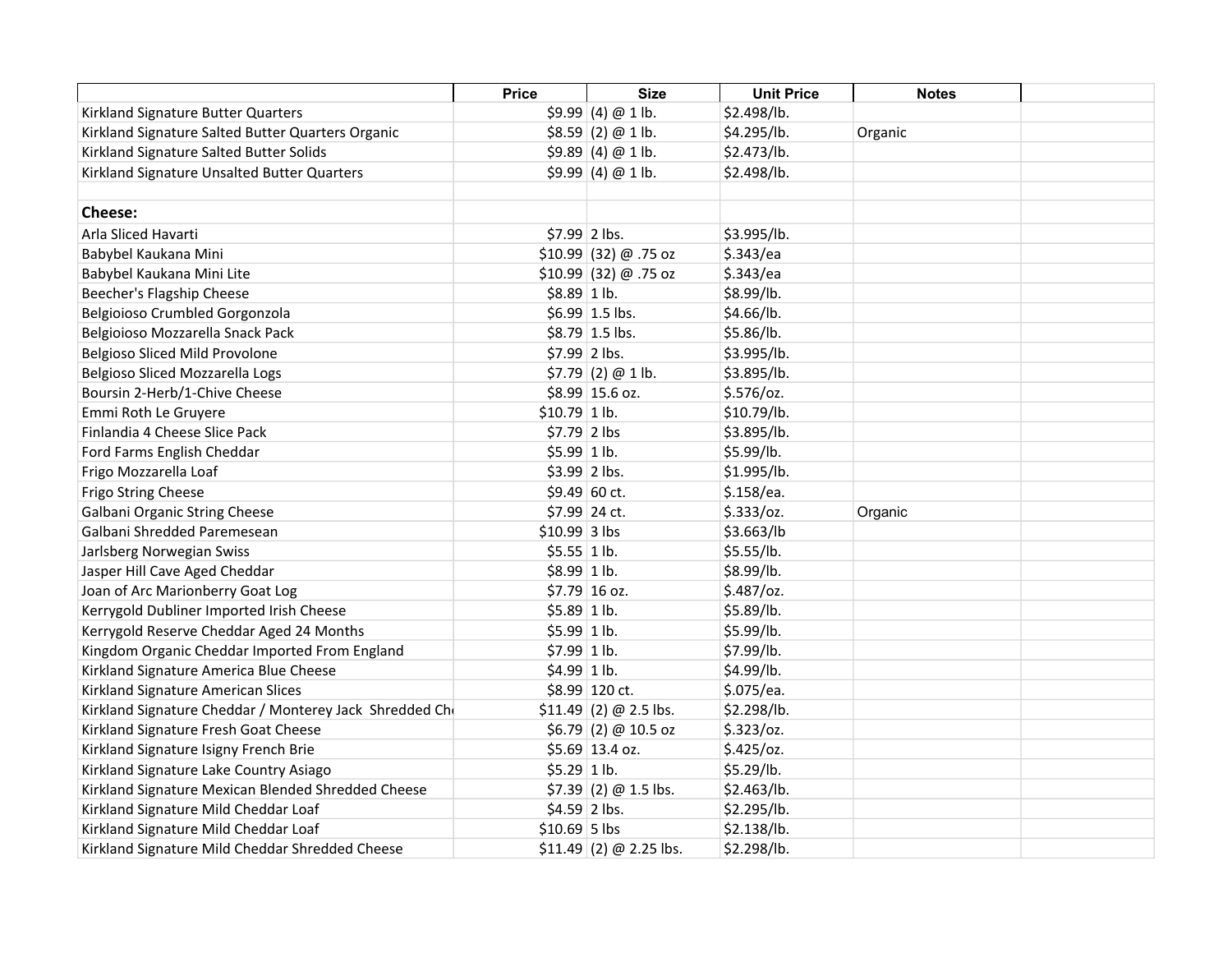|                                                           | <b>Price</b>   | <b>Size</b>                 | <b>Unit Price</b> | <b>Notes</b> |  |
|-----------------------------------------------------------|----------------|-----------------------------|-------------------|--------------|--|
| Kirkland Signature Sharp Cheddar Loaf                     | $$12.49$ 5 lbs |                             | \$2.498/lb        |              |  |
| Kirkland Signature Shredded Mozzarella Cheese             |                | $$10.99$ (2) @ 2.5 lbs.     | \$2.198/lb.       |              |  |
| Kirkland Signature Spanish Manchego                       | $$7.89$ 1 lb.  |                             | \$7.89/lb.        |              |  |
| Kolios Organic Greek Feta                                 | $$7.39$ 1 lb.  |                             | \$7.39/lb.        | Organic      |  |
| Kraft American Cheese Singles                             |                | \$9.99 96 ct.               | \$.104/ea.        |              |  |
| Mature Holland Gouda From Holland                         | $$5.79$ 1 lb.  |                             | \$5.79/lb.        |              |  |
| Organic Creamery Organic Sharp Cheddar                    | $$6.89$ 1 lb.  |                             | \$6.89/lb.        | Organic      |  |
| Philadelphia Cream Cheese Single Serving Packets 1 oz. ea |                | \$9.99 50 ct.               | \$.200/ea.        |              |  |
| Philadelphia Cream Cheese Tub                             |                | \$7.99 3 lbs.               | \$2.663/lb.       |              |  |
| <b>President Crumbled Feta Cheese</b>                     |                | \$6.89 1.5 lbs.             | \$4.593/lb.       |              |  |
| <b>President Traditional Brie</b>                         |                | 4,99 16 oz.                 | \$.312/oz.        |              |  |
| Raska's Cream Cheese Block                                | $$6.59$ 3 lbs  |                             | \$2.197/lb.       |              |  |
| Sargento Balanced Breaks 1.5 oz. each                     |                | \$8.99 12 ct.               | \$.499/oz.        |              |  |
| Tillamook Colby Jack Loaf                                 |                | $$7.99$ 2.5 lbs             | \$3.196/lb        |              |  |
| Tillamook Extra Sharp Cheddar Loaf                        |                | \$9.59 2 lbs.               | \$4.795/lb.       |              |  |
| Tillamook Medium Cheddar Cheese Loaf                      |                | \$8.59 2.5 lbs.             | \$3.436/lb/       |              |  |
| Tillamook Medium Cheddar Cheese Loaf                      | \$15.99 5 lbs. |                             | \$3.198/lb.       |              |  |
| Tillamook Pepper Jack Loaf                                |                | $$7.99$ 2.5 lbs             | \$3.196/lb        |              |  |
| Tillamook Sharp Cheddar Loaf                              |                | \$8.99 2.5 lbs.             | \$3.596/lb.       |              |  |
| Tillamook Sharp White Cheddar Shreds                      |                | $$10.49$ (2) @ 1.5 lbs.     | \$3.497/lb.       |              |  |
| Tillamook Shredded Medium Cheddar Cheese                  |                | $$15.99$ (2) @ 2.5 lbs.     | \$3.198/lb        |              |  |
| Tillamook Sliced Colby & Monterey Jack                    | \$7.99 2 lbs.  |                             | \$3.995/lb.       |              |  |
| Tillamook Sliced Medium Cheddar Cheese                    |                | \$9.69 2.5 lbs.             | \$3.876/lb.       |              |  |
| Tillamook Sliced Sharp Cheddar Cheese                     |                | \$8.99 2 lbs.               | \$4.495/lb.       |              |  |
| <b>TIllamook Sliced Swiss Cheese</b>                      |                | \$8.99 2 lbs.               | \$4.495/lb.       |              |  |
| Tillamook Tillamoos Medium Cheddar Cheese                 | \$12.59 52 ct. |                             | \$.242/ea.        |              |  |
| Tillamook Vintage 4 YR Extra Sharp Wedge                  |                | $$6.99$ 18 oz.              | \$6.208/lb.       |              |  |
| The Laughing Cow Light Cheese Wedge                       |                | \$7.99 (32) $\omega$ .75 oz | \$.250 each       |              |  |
| Yancey's Fancy Champagne Cheddar                          | $$5.69$ 1 lb.  |                             | \$5.69/lb.        |              |  |
| Yancey's Fancy Smoked Gouda                               | $$5.69$ 1 lb.  |                             | \$5.69/lb.        |              |  |
|                                                           |                |                             |                   |              |  |
| Eggs:                                                     |                |                             |                   |              |  |
| Kirkland Signature Cage Free Liquid Egg Whites            |                | \$8.99 (6) @ 16 oz.         | \$0.94/oz.        |              |  |
| Kirkland Signature Wilcox Extra Large Cage Free AA Eggs   |                | \$3.99 24 ct.               | \$1.995/doz.      |              |  |
| Kirkland Signature Wilcox Large Cage Free Grade AA Eggs   |                | \$8.59 5 dozen              | \$1.598/doz.      |              |  |
| Kirkland Signature Wilcox Organic Grade AA Eggs           |                | \$6.39 24 ct.               | \$3.195/doz.      | Organic      |  |
| Kirkland Signature Organic Hard Boiled Eggs Peeled        |                | $$8.99$ (16) @ 2 ct.        | \$.281/ea.        | Organic      |  |
| Wilcox Free Range Omega Brown Eggs Grade A Large          |                | \$4.59 18 ct.               | \$3.06/doz.       |              |  |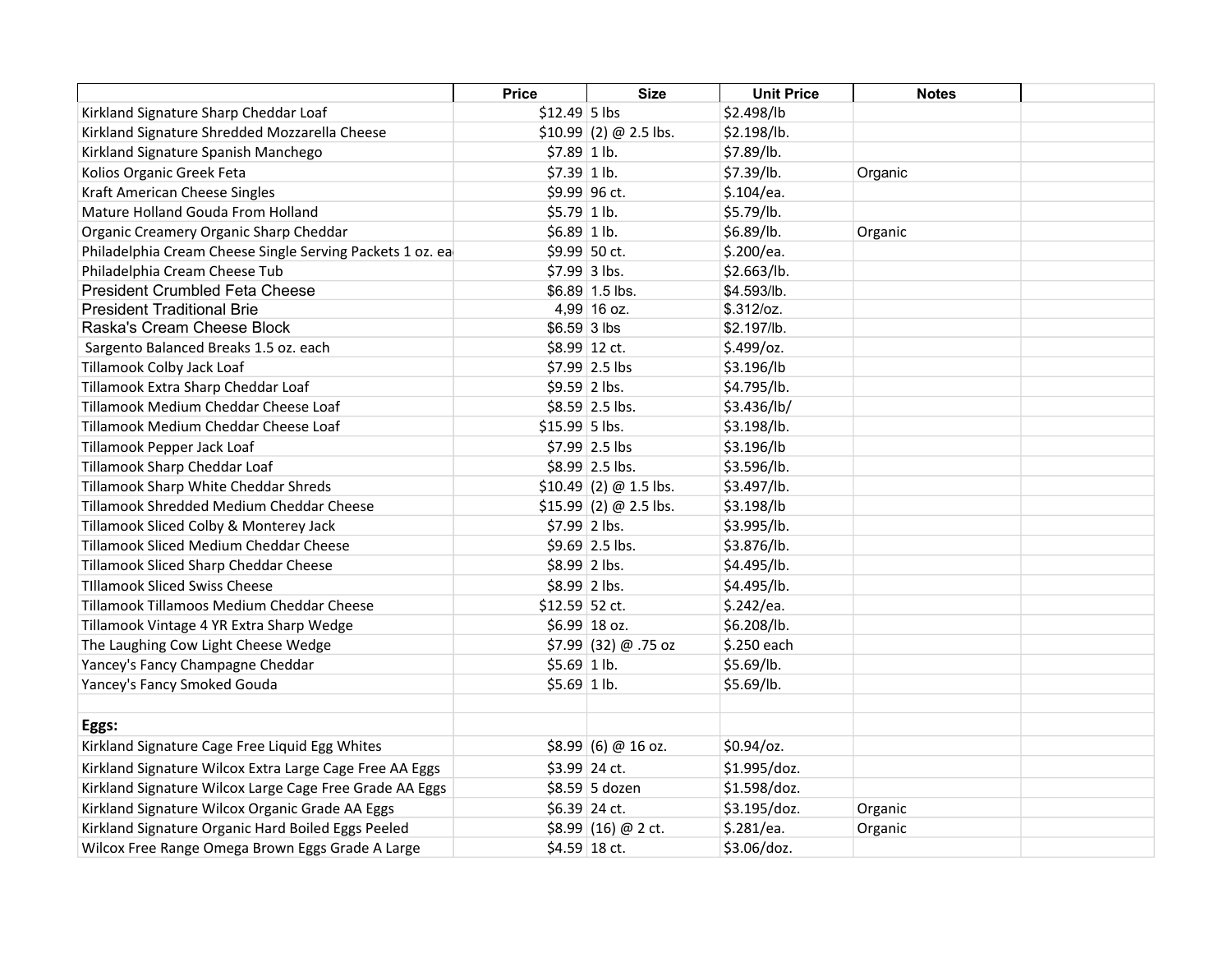|                                              | <b>Price</b>   | <b>Size</b>              | <b>Unit Price</b> | <b>Notes</b> |  |
|----------------------------------------------|----------------|--------------------------|-------------------|--------------|--|
|                                              |                |                          |                   |              |  |
| Milk:                                        |                |                          |                   |              |  |
| Coffee-Mate French Vanilla Creamer           |                | $$7.99$ (2) @ 56 oz.     | $$.071$ /oz.      |              |  |
| Darigold 1% Chocolate Milk                   |                | $$9.59$ (18) @ 8 oz.     | \$.066/oz.        |              |  |
| Darigold Half & Half Ultra Pasteurized       |                | \$3.59 1/2 Gallon        | $$.056$ /oz.      |              |  |
| Darigold Heavy Whipping Cream                |                | \$7.85 1/2 Gallon        | $$.123$ /oz.      |              |  |
| Kirkland Signature 2% Milk Organic           |                | $$10.99$ (3) @ 64 oz.    | \$7.32/Gallon     | Organic      |  |
| Kirkland Signature Lowfat 1% Milk Organic    |                | $$10.59$ (3) @ 64 oz.    | \$7.06/Gallon     | Organic      |  |
| Kirkland Signature Fat Free RBST Free Milk   |                | \$3.49 (2) @ 1 Gallon    | \$1.745/Gallon    |              |  |
| Kirkland Signature RBST Free 1% Milk         |                | $$3.69$ (2) @ 1 Gallon   | \$1.845/Gallon    |              |  |
| Kirkland Signature RBST Free 2% Milk         |                | \$3.68 (2) $@$ 1 Gallon  | \$1.84/Gallon     |              |  |
| Kirkland Signature Whole RBST Free Milk      |                | $$3.68$ (2) @ 1 Gallon   | \$1.84/Gallon     |              |  |
| Kirkland Signature Whole Milk Organic        |                | $$11.69$ (3) @ 64 oz.    | \$7.793/Gallon    | Organic      |  |
| Land O Lakes Whipped Heavy Cream             |                | $$8.69$ (3) @ 14 oz.     | \$2.897/ea.       |              |  |
| Silk Organic Almond Milk Original            |                | $$9.49$ (3) @ 64 oz.     | $$.049$ /oz.      | Organic      |  |
|                                              |                |                          |                   |              |  |
| <b>Other Dairy:</b>                          |                |                          |                   |              |  |
| Darigold All Natural Sour Cream              | $$3.99$ 3 lbs. |                          | \$1.33/lb.        |              |  |
| Darigold Cottage Cheese 2% Milk Fat          | \$4.99 3 lbs.  |                          | \$1.663/lb.       |              |  |
|                                              |                |                          |                   |              |  |
| Yogurt:                                      |                |                          |                   |              |  |
| Chobani Greek Yogurt Variety 5.3 oz.         | \$13.99 20 ct. |                          | \$.699/ea.        |              |  |
| Chobani Plain Greek Yogurt Tub               |                | $$4.69$ 40 oz.           | \$.117/oz.        |              |  |
| Dannon Activia Probiotic Yogurt 4 oz.        |                | \$9.99 24 ct.            | \$.416/ea.        |              |  |
| Dannon Light & Fit Greek Yogurt 5.3 oz.      | \$12.99 18 ct. |                          | \$.722/ea.        |              |  |
| Fage Total Greek Nonfat Yogurt Tub           |                | \$5.99 48 oz.            | $$.125$ /oz.      |              |  |
| Kirkland Signature Organic Greek Yogurt Tub  |                | \$5.89 48 oz.            | $$.123$ /oz.      | Organic      |  |
| Kirkland Signature Red Grapefruit Cups 8 oz. | \$10.99 12 ct. |                          | \$.916/ea.        |              |  |
| Stonyfield YoKids Organic Squeezers 2 oz     |                | \$8.99 24 ct.            | \$.374/ea.        | Organic      |  |
| Yoplait GoGurt Variety Pack 2.25 oz.         |                | \$7.89 32 ct.            | \$.246/ea.        |              |  |
| Yoplait Yogurt Variety Pack 6 oz.            | \$9.99 24 ct.  |                          | \$.042/ea.        |              |  |
|                                              |                |                          |                   |              |  |
| <b>Entertainment/ Tickets:</b>               |                |                          |                   |              |  |
| <b>Updated: 05/12/16</b>                     |                |                          |                   |              |  |
| 24 Hour Fitness 2 Year All Sport Membership  | \$399.99       |                          |                   |              |  |
| Auburn Golf Course Gift Cards                |                | \$44.99 2 Rounds of Golf |                   |              |  |
| Brown Bear Car Wash                          |                | \$39.99 5 Car Washes     | Save up to 38%    |              |  |
| <b>Cinemark Theaters 2 Single Tickets</b>    | \$16.99        |                          | 2 \$8.49/ticket   |              |  |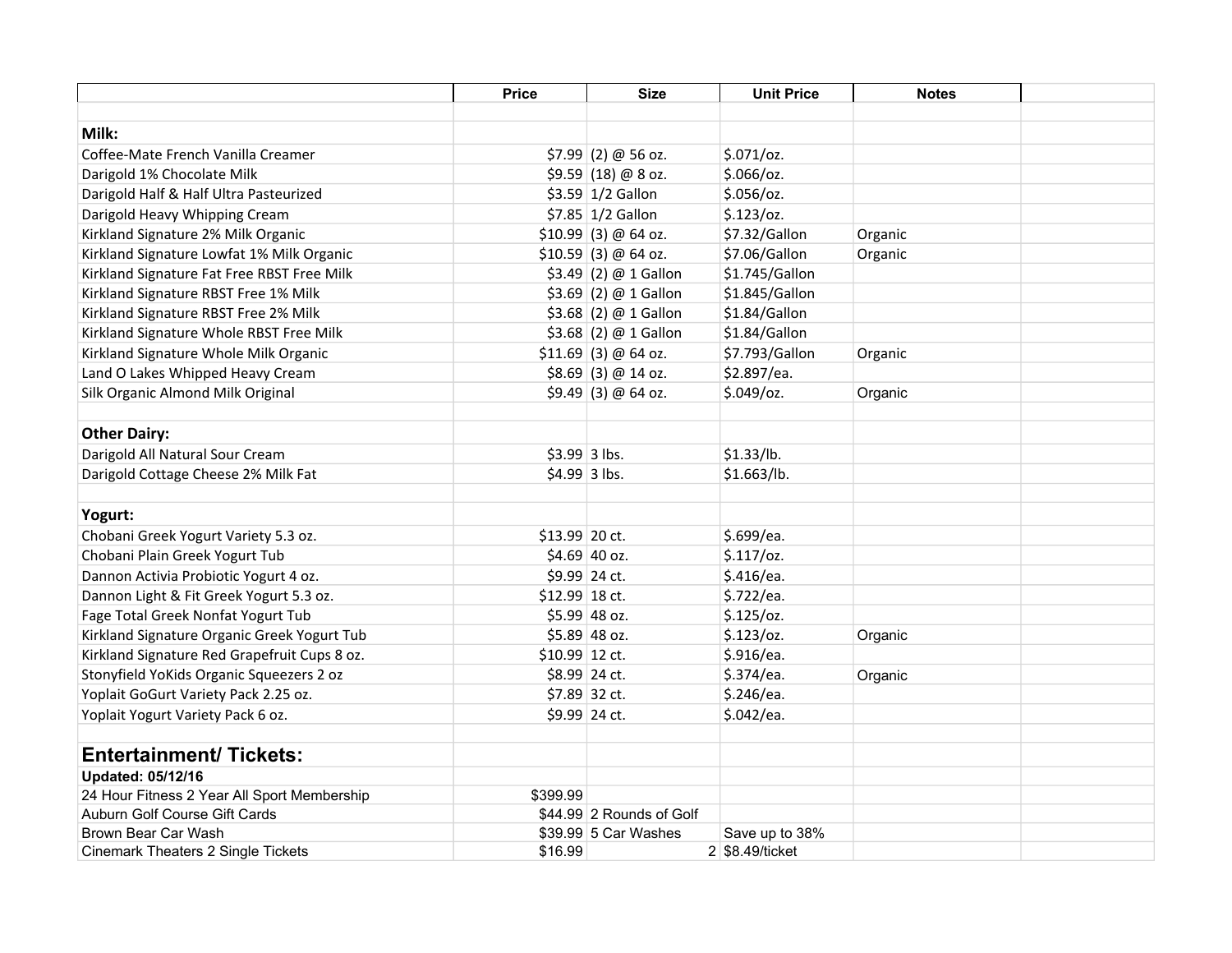|                                                             | <b>Price</b>   | <b>Size</b>                 | <b>Unit Price</b> | <b>Notes</b>                                                                                           |
|-------------------------------------------------------------|----------------|-----------------------------|-------------------|--------------------------------------------------------------------------------------------------------|
| <b>Coldstone Creamery Gift Cards</b>                        |                | \$39.99 4 \$15 Gift Cards   |                   |                                                                                                        |
| Matador Restaurant & Tequila Bar                            |                | \$79.99 2 \$50 Gift Cards   |                   |                                                                                                        |
| MovieTickets.com                                            |                | \$79.99 4 \$25 Gift Cards   |                   | Save 20% at AMC,<br>Regal, Carmike Cinemas                                                             |
| Nurtrisystem \$100 Gift Card                                | \$79.99        |                             |                   |                                                                                                        |
| Pacific Grill Gift Cards (Tacoma)                           |                | \$74.99 2 \$50 Gift Cards   |                   |                                                                                                        |
| Regal Entertainment Ticket Vouchers (2)                     | \$17.99        |                             | 2 \$8.99/ticket   |                                                                                                        |
| Restaurants Unlimited (2) \$50 Gift Cards                   |                | \$79.99 2 \$50 Gift Cards   |                   | Palomino, Palisade,<br>Cutters, Stanley &<br>Seaforts, Stanfords,<br>Scotts Bar & Grill<br>restaurants |
| See's Candies Gift Cards                                    |                | \$28.99 2 1-LB Chocolate    |                   |                                                                                                        |
| Taco Time                                                   |                | \$39.99 5 \$10 Cactus Cards |                   | 20% off                                                                                                |
| Teatro ZinZanni Dinner Show & Theater (multi-course         |                |                             |                   |                                                                                                        |
| gourmet meal)                                               |                | \$79.99 \$100 Gift Card     |                   | Save 20%                                                                                               |
| Universal Studios Hollywood Annual Pass                     | \$109.99       |                             |                   |                                                                                                        |
| <b>FROZEN FOODS::</b>                                       |                |                             |                   |                                                                                                        |
| <b>Frozen Desserts:</b>                                     |                |                             |                   |                                                                                                        |
| Delizza Mini Cream Puffs                                    |                | \$9.99 120 ct.              | \$.083/ea.        |                                                                                                        |
| Haagen Dazs Vanilla Almond Bars 3 oz.                       | \$12.49 15 ct. |                             | $$.278$ /oz.      |                                                                                                        |
| Healthy Choice Organic Fudge Bars 3 oz.                     | \$10.99 18 ct. |                             | $$.204$ /oz.      | Organic                                                                                                |
| Humboldt Creamery Vanilla Ice Cream Half Gallon             | $$12.99$ 2 ct. |                             | \$.101/oz.        |                                                                                                        |
| Melona Mango & Melon Bars                                   | \$7.99 16 ct.  |                             | $$.185$ /oz.      |                                                                                                        |
| Nestle Outshine Fruit Bar                                   |                | \$9.99 24 ct.               | $$.416$ /oz.      |                                                                                                        |
| Otis Spunkmeyer All Natural Chocolate Chunk Cookie<br>Dough | \$12.99 96 oz. |                             | $$.135$ /oz       |                                                                                                        |
| Sambazon Organic Acai Bites                                 | \$12.99 24 ct. |                             | \$.541/ea.        | Organic                                                                                                |
|                                                             |                |                             |                   |                                                                                                        |
| <b>Frozen Fruits and Vegetables:</b>                        |                |                             |                   |                                                                                                        |
| Flav-R-Pac Organic Green Beans                              | $$6.29$ 5 lbs. |                             | \$1.258/lb.       | Organic                                                                                                |
| Flav-R-Pac Organic White Corn                               | $$6.79$ 5 lbs. |                             | \$1.358/lb.       | Organic                                                                                                |
| Green Giant Organic Riced Cauliflower                       | $$7.99$ 3 lbs. |                             | \$2.663/lb.       | Organic                                                                                                |
| Kirkland Signature Blueberries                              | $$9.99$ 5 lbs. |                             | \$1.998/lb.       |                                                                                                        |
| Kirkland Signature Organic Blueberries                      | $$9.89$ 3 lbs. |                             | \$3.297/lb.       | Organic                                                                                                |
| Kirkland Signature Organic Normandy Vegetable Blend         |                | \$9.99 5.5 lbs.             | \$1.816/lb.       | Organic                                                                                                |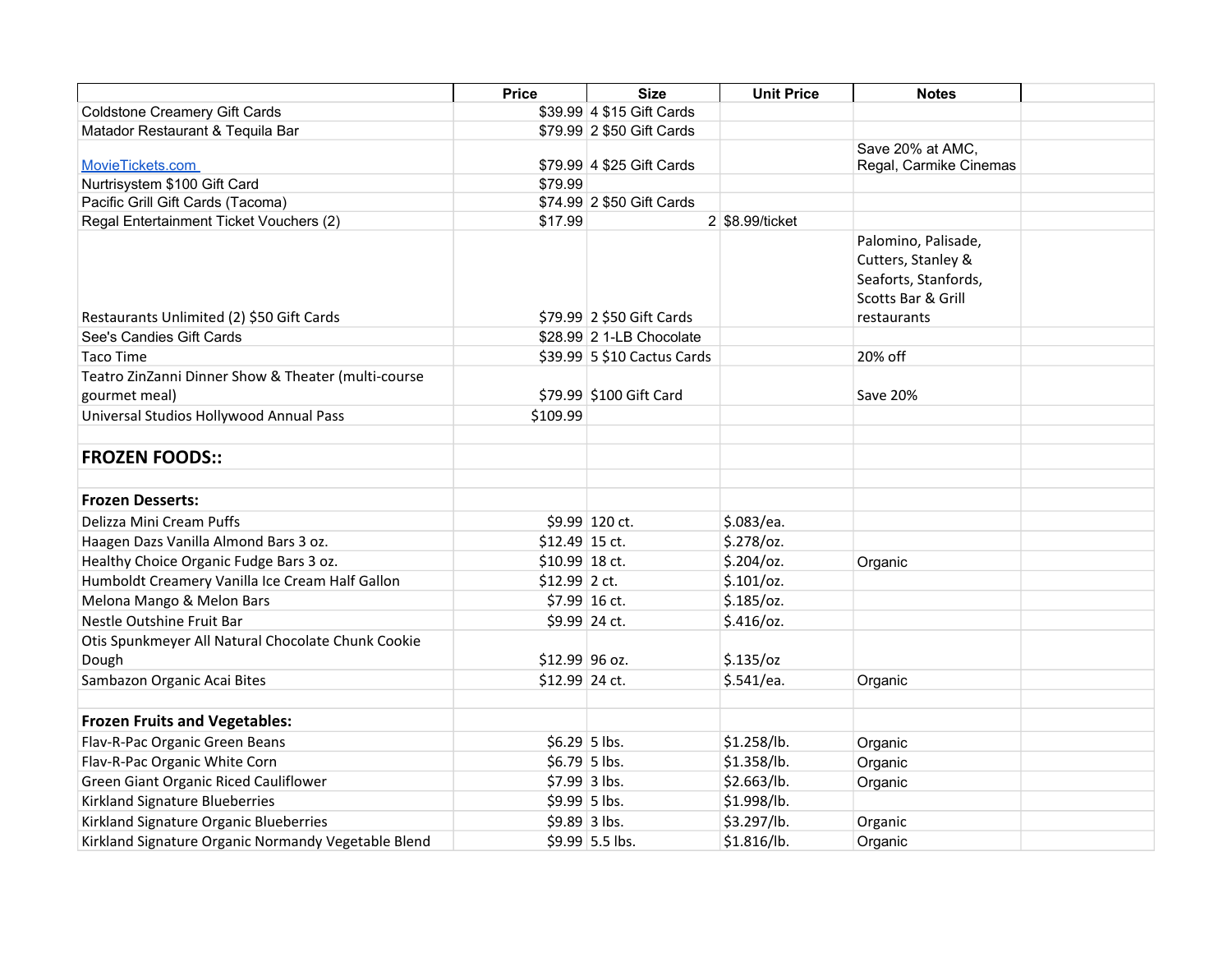|                                                        | <b>Price</b>    | <b>Size</b>           | <b>Unit Price</b> | <b>Notes</b> |  |
|--------------------------------------------------------|-----------------|-----------------------|-------------------|--------------|--|
| Kirkland Signature Pineapple Chunks                    | \$7.99 5 lbs.   |                       | \$1.598/lb.       |              |  |
| Kirkland Signature Stir Fry Vegetables                 |                 | \$7.89 5.5 lbs.       | \$1.435/lb.       |              |  |
| Kirkland Signature Three Berry Blend                   | $$9.59$ 4 lbs.  |                       | \$2.398/lb.       |              |  |
| Kirkland Signature Whole Strawberries                  | \$9.99 6 lbs.   |                       | \$1.665/lb.       |              |  |
| Madame Edamame Organic Edamame                         |                 | $$11.49$ (12) @ 9 oz. | \$1.702/lb.       | Organic      |  |
| Moov Organic Mango Chunks                              | $$7.89$ 4 lbs.  |                       | \$1.973/lb.       | Organic      |  |
| Path of Life Organic Broccoli                          |                 | \$6.89(4)@1lb.        | \$1.723/lb.       | Organic      |  |
| Smart Harvest Organic Dark Sweet Cherries              | $$9.69$ 4 lbs.  |                       | \$2.423/lb.       | Organic      |  |
| Sunrise Growers Organic Antioxidant Fruit Blend        | \$9.99 3 lbs.   |                       | \$3.330/lb.       | Organic      |  |
| Watts Brothers Farms Organic Peas                      | $$6.39$ 5 lbs.  |                       | \$1.278/lb.       | Organic      |  |
| Wawana Frozen Foods Festival Blend                     | $$8.89$ 5 lbs.  |                       | \$1.778/lb.       |              |  |
| Wawana Frozen Foods Organic Daybreak Blend             | $$10.49$ 4 lbs. |                       | \$2.623/lb.       | Organic      |  |
| <b>Frozen Meats and Seafood:</b>                       |                 |                       |                   |              |  |
|                                                        |                 |                       |                   |              |  |
| Dino Buddies Chicken Nuggets                           | \$11.89 5 lbs.  |                       | \$2.378/lb.       |              |  |
| Foster Farms Chicken Breast Boneless Skinless          |                 | \$21.99 10 lbs.       | \$2.199/lb.       |              |  |
| Foster Farms Chicken Breast Nuggets "All Natural"      | \$12.99 5 lbs.  |                       | \$2.598/lb.       |              |  |
| Foster Farms Chicken Patties "All Natural"             | $$13.79$ 5 lbs. |                       | \$2.758/lb.       |              |  |
| Foster Farms Honey BBQ'd Wings                         | $$16.49$ 5 lbs. |                       | \$3.298/lb.       |              |  |
| Foster Farms Hot 'n Spicy Wings                        | $$16.49$ 5 lbs. |                       | \$3.298/lb.       |              |  |
| Foster Farms Organic Boneless Skinless Chicken Breasts | \$19.99 3.5 lb. |                       | \$5.711/lb.       | Organic      |  |
| Kirkland Signature 91% Lean Ground Beef Frozen Chub    |                 | $$17.99$ (5) @ 1 lb.  | \$3.598/lb.       |              |  |
| Kirkland Signature Boneless Skinless Chicken Thighs    |                 | \$12.99 6.5 lbs.      | \$1.998/lb.       |              |  |
| Kirkland Signature Chicken Breast Boneles Skinless     |                 |                       |                   |              |  |
| Individually Wrapped                                   |                 | $$16.99 6.5$ lbs.     | \$2.614/lb        |              |  |
| Kirkland Signature Chicken Tenderloins                 | \$15.99 6 lbs.  |                       | \$2.665/lb.       |              |  |
| Kirkland Signature Chicken Wings                       |                 | \$23.49 10 lbs.       | \$2.349/lb.       |              |  |
| Kirkland Signature Cooked Shrimp Farm Raised 31/40 ct. | \$16.79 2 lbs.  |                       | \$8.395/lb.       |              |  |
| Kirkland Signature Cooked Shrimp Farm Raised 50/70 ct. | \$15.89 2 lbs.  |                       | \$7.945/lb.       |              |  |
| Kirkland Signature Farmed Atlantic Salmon Individually |                 |                       |                   |              |  |
| Wrapped                                                | \$26.99 3 lbs.  |                       | \$8.997/lb.       |              |  |
| Kirkland Signature Farmed Tilapia Loins Individually   |                 |                       |                   |              |  |
| Wrapped                                                |                 | \$13.99 2.5 lbs.      | \$5.596/lb.       |              |  |
| Kirkland Signature Ground Beef Patties 1/4 lb. 78/22   | $$17.49 6$ lbs. |                       | \$2.915/lb.       |              |  |
| Kirkland Signature Italian Style Meatballs             | $$16.99 6$ lbs. |                       | \$2.832/lb.       |              |  |
| Kirkland Signature Panko Butterfly Shrimp              |                 | $$19.99$ 2.5 lbs.     | \$7.996lb.        |              |  |
| Kirkland Signature Raw Shrimp Farm Raised 21/25 ct.    | \$17.79 2 lbs.  |                       | \$8.895/lb.       |              |  |
| Kirkland Signature Raw Shrimp Farm Raised 31/40 ct.    | \$13.99 2 lbs.  |                       | \$6.995/lb.       |              |  |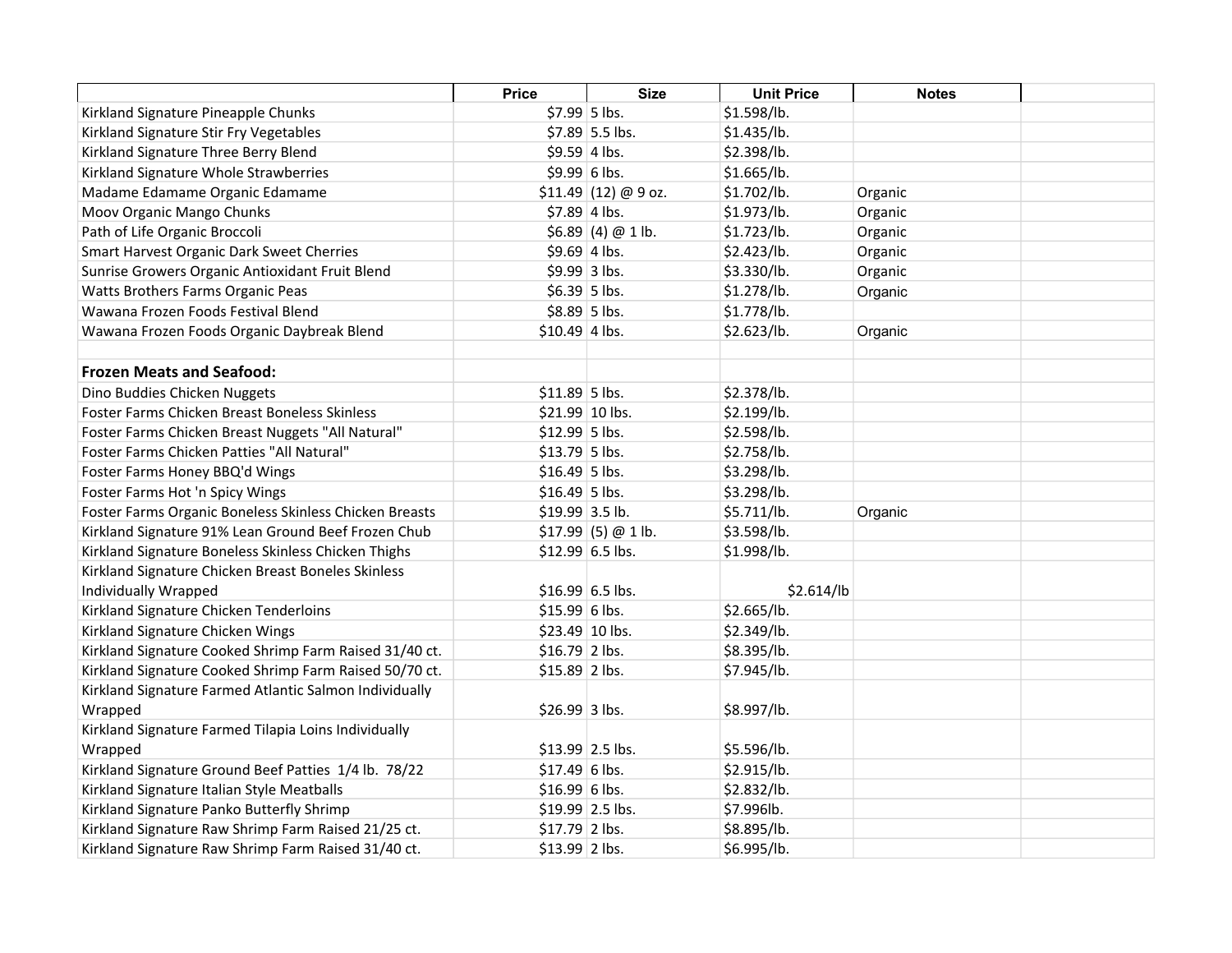|                                                        | <b>Price</b>       | <b>Size</b>             | <b>Unit Price</b> | <b>Notes</b> |  |
|--------------------------------------------------------|--------------------|-------------------------|-------------------|--------------|--|
| Kirkland Signature Sirloin Beef Patties 85/15          | \$19.99 6 lbs.     |                         | \$3.332/lb.       |              |  |
| Kirkland Signature U-15 Farmed White Shrimp            | \$39.99 4 lbs.     |                         | \$10.00/lb.       |              |  |
| Kirkland Signature Wild Alaskan Cod                    | $$15.99$ 2 lbs.    |                         | \$7.995/lb.       |              |  |
| Kirkland Signature Wild Mahi Mahi Individually Wrapped | \$27.99 3 lbs.     |                         | \$9.330/lb.       |              |  |
| Kirkland Signature Wild Sockeye Salmon Individually    |                    |                         |                   |              |  |
| Wrapped                                                | \$32.99 3 lbs.     |                         | \$10.997/lb.      |              |  |
| Phillips Crab Cake Minis                               | \$17.99 36 ct.     |                         | \$.999/oz.        |              |  |
| Pier 33 Gourmet Wild Caught Langostino Lobster Tails   | \$26.99 2 lbs.     |                         | \$13.50/lb.       |              |  |
| <b>Quick'N Eat Angus Choice Patties</b>                | \$14.99 3 lbs.     |                         | \$4.997/lb.       |              |  |
| <b>Trident Seafood Beer Battered Cod</b>               |                    | \$13.99 2.5 lbs.        | \$5.596/lb.       |              |  |
| <b>Trident Seafood Panko Breaded Fish Sticks</b>       | $$11.99$ 4 lbs.    |                         | \$2.998/lb.       |              |  |
| Trident Wild Salmon Burgers 3 lbs.                     | \$15.99 3 lbs.     |                         | \$5.330/lb.       |              |  |
| Tyson All Natural Sausage Patties                      | \$11.99 4 lbs.     |                         | \$2.998/lb.       |              |  |
| Tyson Foods Panko Breaded Chicken Tenders              | \$13.99 5 lbs.     |                         | \$2.798/lb.       |              |  |
| Tyson Panko Chicken Nuggets                            | \$12.49 5 lbs.     |                         | \$2.498/lb.       |              |  |
| Wild Cooked Red King Crab                              | \$20.99/lb. Varies |                         | \$20.99/lb.       |              |  |
| Wild U-15 Grade A Scallop                              | \$35.99 40 oz.     |                         | \$14.40/lb.       |              |  |
| <b>Frozen Packaged Meals:</b>                          |                    |                         |                   |              |  |
| Ajinomoto Shoyu Ramen Bowls                            |                    | $$13.69$ (6) @ 9.2 oz.  | $$.248$ /oz.      |              |  |
| Beecher's World's Best Mac & Cheese                    | $$12.99$ 46 oz.    |                         | \$.282/oz         |              |  |
| Bibigo Chicken & Cilantro Mini Wonton                  |                    | $$9.49$ 48 oz.          | $$.198$ /oz.      |              |  |
| Bibigo Steamed Chicken & Vegetable Dumplings           | \$11.99 36 ct.     |                         | \$.333/ea.        |              |  |
| Bird's Eye Garlic Chicken Meal                         |                    | \$8.79 58 oz.           | \$.152/oz.        |              |  |
| Brazi Bites Brazilian Cheese Bread                     | \$11.99 36 oz.     |                         | \$.333/oz.        |              |  |
| Coyote Grill Buffalo Chicken Rolls                     |                    | \$8.99 34 oz.           | $$.264$ /oz.      |              |  |
| Crazy Cuizine Mandarin Orange Chicken                  | $$14.99$ 66 oz.    |                         | $$.227$ /oz.      |              |  |
| Don Lee Farms Organic Veggie Bowl                      |                    | \$14.99  (6) @ 10 oz.   | \$.250/oz.        | Organic      |  |
| Don Miguel Mini Chicken Tacos                          |                    | \$9.99 72 ct.           | \$.139/ea.        |              |  |
| El Monterey Chicken Chimichangas                       |                    | $$12.99$ (18) @ 5 oz.   | $$.144$ /0z.      |              |  |
| El Monterey Chicken Breast Taquitos                    |                    | $$9.99$ (30) @ 1.7 oz.  | $$.196$ /oz.      |              |  |
| El Monterey Variety Burritos                           |                    | $$14.99$ (30) @ 5 oz.   | $$.100$ /oz.      |              |  |
| Foster Farms Chicken Corn Dogs                         |                    | \$9.99 28 ct.           | $$.089$ /oz.      |              |  |
| Hot Pockets Pepperoni & Cheese Pizza                   |                    | $$11.99$ (17) @ 4.5 oz. | \$.157/oz.        |              |  |
| Jimmy Dean Breakfast Crossiants                        | \$10.99 12 ct.     |                         | $$.204$ /oz.      |              |  |
| Jimmy Dean D-Lights Breakfast Turkey Sausage           | \$11.99 12 ct.     |                         | \$.999/ea.        |              |  |
| Jimmy Dean Meat Lovers Breakfast Bowls                 | $$13.49$ 8 ct.     |                         | \$.241/oz.        |              |  |
| Kellogg's Homestyle Eggo Waffles                       |                    | \$9.99 72 ct.           | \$.113/oz.        |              |  |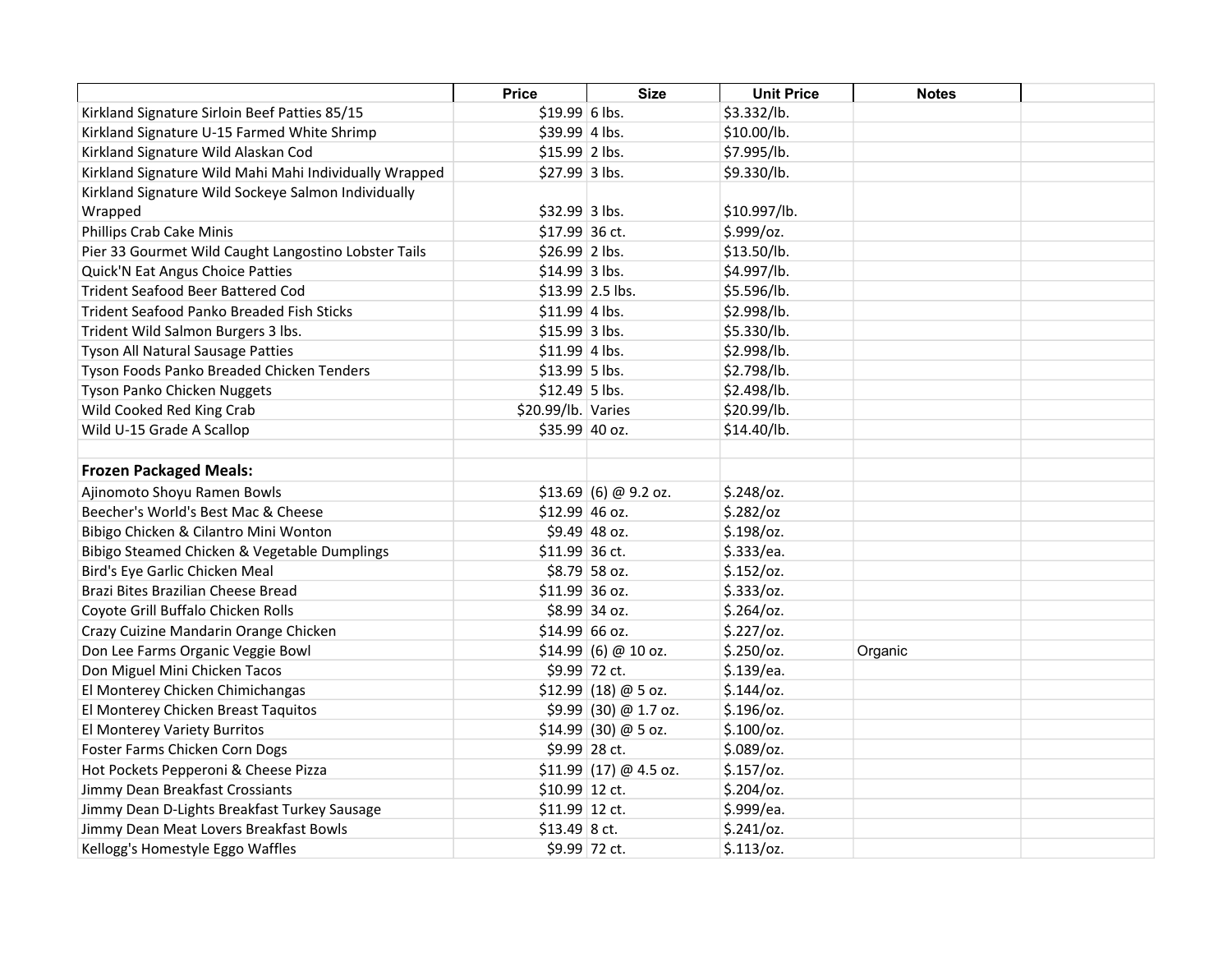|                                                        | <b>Price</b>   | <b>Size</b>              | <b>Unit Price</b> | <b>Notes</b> |  |
|--------------------------------------------------------|----------------|--------------------------|-------------------|--------------|--|
| Kirkland Signature Beef Lasagna                        | \$11.99 96 oz. |                          | $$.125$ /oz.      |              |  |
| Kirkland Signature Cheese Pizza                        |                | $$9.99(4) @ 16.95$ oz.   | $$.147$ /oz.      |              |  |
| Kirkland Signature Chicken Bakes                       |                | $$10.99$ (6) @ 8 oz.     | \$.229/oz.        |              |  |
| Kirkland Signature Sausage & Beef Lasagna              |                | $$12.79$ (2) @ 48 oz.    | \$.133/oz.        |              |  |
| Kirkland Signature Thin Crust Pepperoni Pizza          |                | $$11.99$ (4) @ 19.05 oz. | $$.157$ /0z.      |              |  |
| Ling Ling All Natural Poststickers Chicken             |                | $$10.89$ 4.2 lbs.        | $$.162$ /oz.      |              |  |
| Marie Callender's Chicken Pot Pie                      |                | $$10.99$ (8) @ 10 oz.    | $$.137$ /oz.      |              |  |
| Milton's Creamy Chicken & Rice                         |                | $$13.99$ (2) @ 38 oz.    | $$.184$ /oz.      |              |  |
| Minh Pork Egg Rolls                                    |                | \$7.59 20 ct.            | \$2.024/lb.       |              |  |
| Morningstar Farms Chipotle Black Bean Burger           | \$14.79 12 ct. |                          | \$.293/oz.        |              |  |
| Ore-Ida Bagel Bites                                    |                | \$8.99 72 ct.            | \$.161/cz.        |              |  |
| Oven Roasted Chicken Teriyaki Bowl                     |                | \$10.99  (6) @ 12.5 oz.  | \$1.832/ea.       |              |  |
| Pappalo's Pizza Snack                                  |                | $$8.99(2) @ 29.65$ oz.   | $$.152$ /oz.      |              |  |
| Pasta Prima Ravioli Spinach & Mozzarella               |                | $$10.69$ 3.5 lbs.        | \$.191/oz.        |              |  |
| Petite Cuisine Mozzarella Sticks                       | \$13.99 5 lbs. |                          | $$.175$ /oz.      |              |  |
| Pierre Foods Chicken Sandwich                          |                | $$9.99$ (12) @ 4 oz.     | \$.833/ea.        |              |  |
| Pierre Signature Angus Cheeseburger                    |                | $$14.99$ (8) @ 6.2 oz.   | $$.302$ /oz.      |              |  |
| Pierre Signature Mini Angus Cheeseburger Sliders       |                | $$12.99$ (16) @ 2.5 oz.  | $$.325$ /oz.      |              |  |
| <b>Pillsbury Grands Crescent Rolls</b>                 |                | $$7.89$ (5) @ 8 oz.      | \$1.578/ea        |              |  |
| Posada Steak Chimichangas                              |                | $$13.89$ (18) @ 5 oz.    | $$.154$ /oz.      |              |  |
| Raybern USDA Choice Philly Cheese Steak                |                | $$11.99  (6) @ 5.6$ oz.  | $$.357$ /oz.      |              |  |
| Royal Asia Malaysian Noodles with Vegetables           |                | $$12.69$ (6) @ 9 oz.     | $$.235$ /oz.      |              |  |
| <b>Russettes Hashbrowns</b>                            |                | $$7.79$ (3) @ 3 lbs.     | \$.866/oz.        |              |  |
| Sabatasso's Singles Pizza Variety Pack                 |                | \$9.99 12 ct.            | \$.231/oz.        |              |  |
| Sabatasso's Four Cheese Gluten Free Pizza              | $$15.99$ 3 ct. |                          | \$5.330/ea.       |              |  |
| Sandwich Brothers ABF Chicken Pita Melt                | \$10.99 15 ct. |                          | \$.293/oz.        |              |  |
| Smucker's Uncrustables Peanut Butter & Grape Jelly 2.8 |                |                          |                   |              |  |
| oz. each                                               | \$10.99 18 ct. |                          | \$.611/ea.        |              |  |
| Udi's Gluten Free Multi-Grain Bread                    |                | $$9.99$ (2) @ 19 oz.     | $$.263$ /oz.      |              |  |
| Yakisoba Stir Fry Noodles with Vegtables               |                | \$11.49(6) @ 9 oz.       | \$.213/oz.        |              |  |
| Yakitori Chicken Fried Rice                            |                | \$11.99  (6) @ 9 oz.     | \$.222/oz.        |              |  |
|                                                        |                |                          |                   |              |  |
| <b>HEALTH</b>                                          |                |                          |                   |              |  |
| <b>Protein Shakes and Powders</b>                      |                |                          |                   |              |  |
| Cytosport 100% Whey Vanilla Protein Powder             | \$39.99 6 lbs. |                          | \$.519/use        |              |  |
| Ensure Vanilla                                         |                | $$32.99$ (30) @ 8 oz.    | \$1.100/ea.       |              |  |
| Kirkland Signature Complete Nutrition Chocolate Shake  |                | $$24.99$ (32) @ 8 oz.    | \$.781/ea.        |              |  |
| Kirkland Signature Complete Nutrition Vanilla Shake    |                | \$24.99 (32) @ 8 oz.     | \$.781/ea.        |              |  |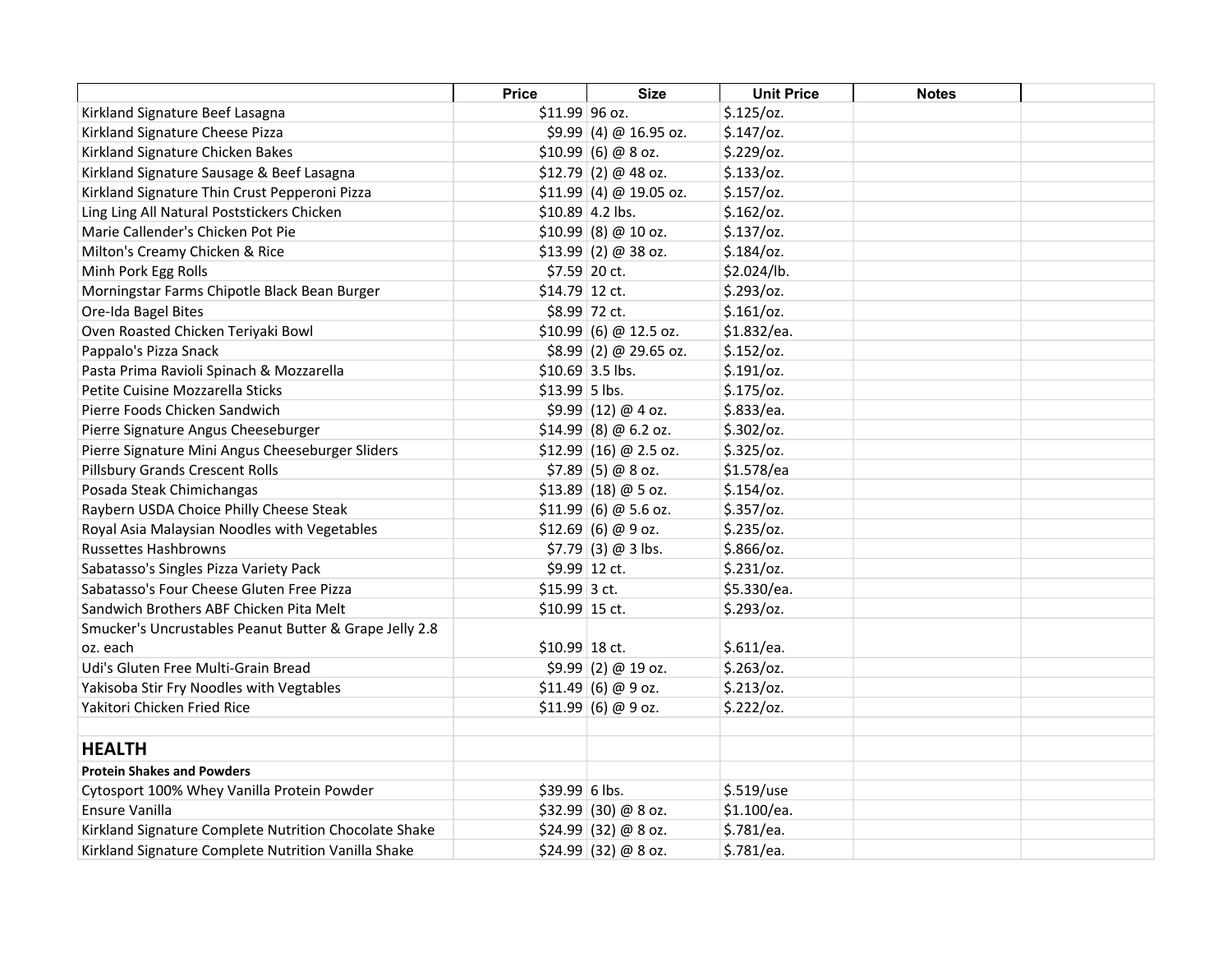|                                                     | <b>Price</b>    | <b>Size</b>                      | <b>Unit Price</b> | <b>Notes</b> |  |
|-----------------------------------------------------|-----------------|----------------------------------|-------------------|--------------|--|
| Muscle Milk Light Protein Shake Chocolate           | $$19.99$ 18 pk. |                                  | \$1.111/ea.       |              |  |
| Muscle Pharm Combat Protein Powder Cookies & Cream  | \$37.99 5 lbs.  |                                  | \$.584/use        |              |  |
| Optimum Nutrition Amin.o. Energy Blueberry Lemonade |                 | $$29.49$ 62 servings             | \$.476/use        |              |  |
| Optimum Nutrition Gold Standard 100% Whey Chocolate |                 | \$59.99 6.35 lbs.                | \$.667/use        |              |  |
| Optimum Nutrition Gold Standard 100% Whey Vanilla   |                 | \$59.99 6.15 lbs.                | \$.667/use        |              |  |
| Orgain Organic Protein Powder Chocolate             |                 | \$29.99 2.74 lbs.                | \$1.110/use       | Organic      |  |
| Orgain Organic Protein and Superfoods               |                 | \$29.99 2.70 lbs.                | $$.1110/$ use     | Organic      |  |
| Premier Protein Shake Caramel                       |                 | \$24.99 (18) @ 11 oz.            | \$1.388/ea.       |              |  |
| Premier Protein Shake Chocolate                     |                 | \$24.99 (18) @ 11 oz.            | \$1.388/ea.       |              |  |
| Premier Protein Shake Vanilla                       |                 | $$24.99$ (18) @ 11 oz.           | \$1.388/ea.       |              |  |
| Vega Organic Protein Powder Vanilla                 |                 | \$29.99 35.3 oz.                 | \$.850/cz.        | Organic      |  |
|                                                     |                 |                                  |                   |              |  |
| <b>EYE CARE::</b>                                   |                 |                                  |                   |              |  |
| Alcon Systane Ultra Lubricant Eye Drops             |                 | \$19.99 (3) @ 10 ml.             | \$.666/ml.        |              |  |
| Allergan Refresh Plus Single Use Vials              |                 | \$21.59 100 ct.                  | \$.216/ea.        |              |  |
|                                                     |                 | $(4) @ 15$ mil. + 5              |                   |              |  |
| Allergan Refresh Tears                              | \$21.59 mil     |                                  | \$.332/ml.        |              |  |
| Bausch & Lomb Biotrue Multi-Purpose Solution        |                 | $$19.99$ (2) @ 16 oz.            | \$.625/oz.        |              |  |
| Bausch & Lomb Preservision Areds2                   | \$36.99 210 ct  |                                  | \$.176/ea         |              |  |
|                                                     |                 | (2) @ 16 oz.+ 2 oz.              |                   |              |  |
| Bausch & Lomb Renu Advanced + Travel                | \$17.69 Travel  |                                  | $$.520$ /oz.      |              |  |
|                                                     |                 | $(2) @ 16$ oz. + 3 oz.           |                   |              |  |
| Clear Care Disinfecting Solution + Travel           | \$18.99 Travel  |                                  | $$.543$ /oz.      |              |  |
| Kirkland Signature Multi Purpose Solution           |                 | $$9.99$ (3) @ 16 oz.             | $$.208$ /oz.      |              |  |
| Opti-Free Pure Moist Multi Purpose Solution         |                 | $$19.99$ (2) @ 14 oz.            | $$.714$ /oz.      |              |  |
| Opti-Free Replenish Multi Purpose Solution          |                 | $$19.99$ (2) @ 14 oz.            | $$.714$ /oz.      |              |  |
| Wipe N Clear Lens Wipes Biodegradable               |                 | $$9.69$ (3) @ 75 ct.             | \$.043/ea.        |              |  |
|                                                     |                 |                                  |                   |              |  |
| <b>FIRST AID::</b>                                  |                 |                                  |                   |              |  |
| <b>Band Aid Premium Bandages</b>                    |                 | \$11.99 188 ct.                  | \$.064/ea.        |              |  |
| <b>Curad Alcohol Prep Pads</b>                      |                 | $$4.49$ (4) @ 100 ct.            | \$.011/ea.        |              |  |
| Cumberland Swan Hydrogen Peroxide                   |                 | $$1.99$ (2) @ 32 oz.             | \$.031/ea.        |              |  |
| <b>Cumberland Swan Isopropyl Alcohol</b>            |                 | \$3.59(2) @ 32 oz.               | $$.056$ /oz.      |              |  |
| Dr. Teal's Epsom Salt                               |                 | $$7.99$ (2) @ 6 lbs.             | \$.666/ea.        |              |  |
| Kirkland Signature Hydrocortisone Cream             |                 | $$6.99$ (4) @ 2 oz.              | $$.874$ /oz.      |              |  |
| Neosporin Maximum Strength Antibiotic Ointment      |                 | $$10.99 \mid 1 oz + (2) 0.5 oz.$ | \$5.495/oz.       |              |  |
|                                                     |                 |                                  |                   |              |  |
| <b>VITAMINS::</b>                                   |                 |                                  |                   |              |  |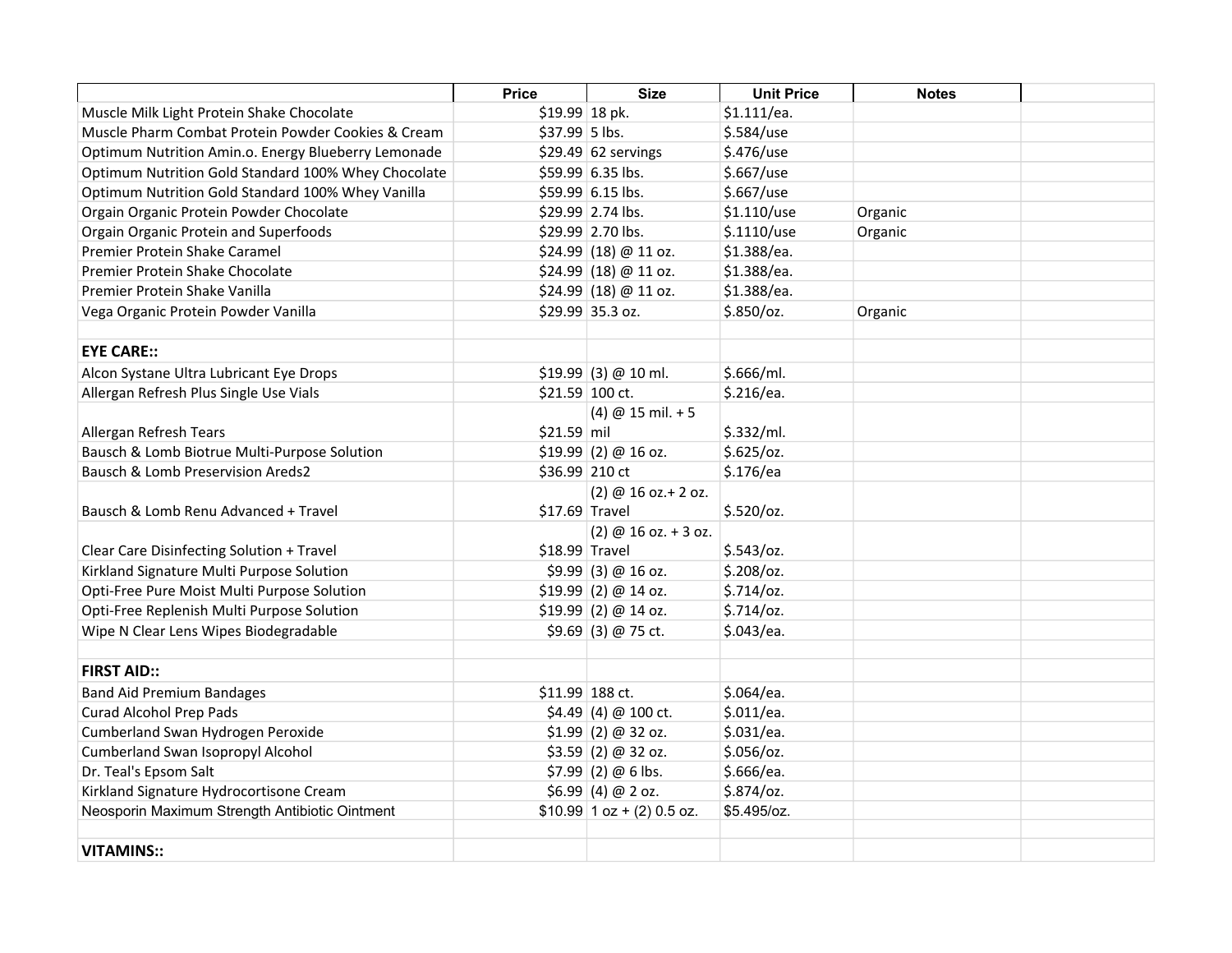|                                                       | <b>Price</b>   | <b>Size</b>             | <b>Unit Price</b> | <b>Notes</b> |  |
|-------------------------------------------------------|----------------|-------------------------|-------------------|--------------|--|
| Airborne Chewable Berry or Cirtus                     |                | \$16.49 116 ct.         | \$.142/ea         |              |  |
| Airborne Effervescent Assorted Tabs                   |                | $$16.49$ (2) @ 18 ct.   | \$.458/ea.        |              |  |
| Applied Nutrition Liquid Collagen 400 mg              | \$19.99 30 ct. |                         | \$.666/ea         |              |  |
| Barlean's Omega Fish Oil Lemon Zest                   | \$21.89 24 oz. |                         | \$.912/oz.        |              |  |
| Caltrate 600 mg. + D Calcium Supplement               |                | \$16.99 320 ct.         | \$.053/ea.        |              |  |
| Centrum Multivitamin Tablets                          |                | \$18.99 365 ct. + 60 ct | \$.045/ea.        |              |  |
| Centrum Silver Men 50 Plus                            |                | \$18.99 250 ct.         | \$.076/ea.        |              |  |
| Centrum Silver Multivitamin                           |                | \$18.99 325 ct.         | \$.058/ea.        |              |  |
| Centrum Silver Women 50 Plus                          |                | \$18.99 250 ct.         | \$.076/ea.        |              |  |
| Citracal Maximum Calcium Citrate + D                  |                | \$15.79 280 ct.         | \$.056/ea.        |              |  |
| Eco Drink Multivitamin Powder                         | \$19.99 30 ct. |                         | \$.666/ea.        |              |  |
| Emergen-C Vitamin C 1000 mg.                          | \$19.99 90 ct. |                         | \$.222/ea.        |              |  |
| Emergen-C Immune Plus Orange/Raspberry                | \$18.99 70 ct. |                         | \$.271/ea         |              |  |
| <b>FocusFactor Dietary Supplement</b>                 |                | \$18.99 150 ct.         | \$.127/ea.        |              |  |
| Irwin Naturals Brain Awake                            |                | \$22.99 120 ct.         | \$.192/ea.        |              |  |
| Joint Juice Glucosamine Chondroitn                    |                | \$16.59(3) @ 8 oz.      | \$0.69/oz.        |              |  |
| Joint Movement Glucosamine/Chondroitn w/MSM           |                |                         |                   |              |  |
| Drinks                                                |                | \$18.99 33.8 oz.        | \$.562/oz         |              |  |
| Kirkland Signature Acetaminophen Rapid Release Gels   |                | \$11.49 400 ct.         | \$0.29/ea.        |              |  |
| Kirland Signature Adult Multi Gummies                 |                | \$10.79 (2) @ 160 ct    | \$.034/ea.        |              |  |
| Kirkland Signature B-12 5000 mg.                      |                | \$18.99 300 ct.         | \$.063/ea.        |              |  |
| Kirkland Signature Calcium 600 mg. + D3               |                | \$6.59 500 ct.          | \$.013/ea.        |              |  |
| Kirkland Signature Calcium Citrate                    |                | \$9.99 500 ct.          | \$.020/ea.        |              |  |
| Kirkland Signature Calcium Gummy                      |                | $$12.99$ (2) @ 120 ct.  | \$.054/ea.        |              |  |
| Kirkland Signature Children's Gummy Multi Vitamin     |                | \$9.99(2) @ 160         | \$.031/ea.        |              |  |
| Kirkland Signature Chewable Vitamin C 500 mg.         |                | \$11.99 500 ct.         | \$.024/ea.        |              |  |
| Kirkland Signature Coenzyme Q10 300 mg.               |                | \$19.99 100 ct.         | \$.200/ea.        |              |  |
| Kirkland Signature Daily Multivitamin                 |                | \$12.69 500 ct.         | \$.025/ea.        |              |  |
| Kirkland Signature Fish Oil 1000 mg                   |                | \$9.99 400 ct.          | \$.025/ea.        |              |  |
| Kirkland Signature Glucosamine 1500 / Chondroitn 1200 |                | \$21.49 220 ct.         | \$.098/ea.        |              |  |
| Kirkland Signature Glucosamine with MSM               |                | \$12.99 375 ct.         | \$.035/ea.        |              |  |
| Kirkland Signature Ibuprofen 200 mg                   |                | $$8.79$ (2) 500 ct.     | \$.009/ea.        |              |  |
| Kirkland Signature Krill Oil                          |                | \$22.99 160 ct.         | \$.144/ea.        |              |  |
| Kirkland Signature Mature Adult Multivitamin          |                | \$11.49 400 ct.         | \$.029/ea.        |              |  |
| Kirkland Signature Occusight Adult 50+                |                | \$26.99 300 ct.         | \$.090/ea.        |              |  |
| Kirkland Signature Omeprazole                         |                | $$13.99$ (3) @ 14 ct.   | \$.333/ea.        |              |  |
| Kirland Signature Super B Complex w Electrolytes      |                | \$11.99 500 ct.         | \$.024/ea.        |              |  |
| Kirkland Signature Triple Action Joint Health         |                | \$23.69 110 ct.         | \$.215/ea.        |              |  |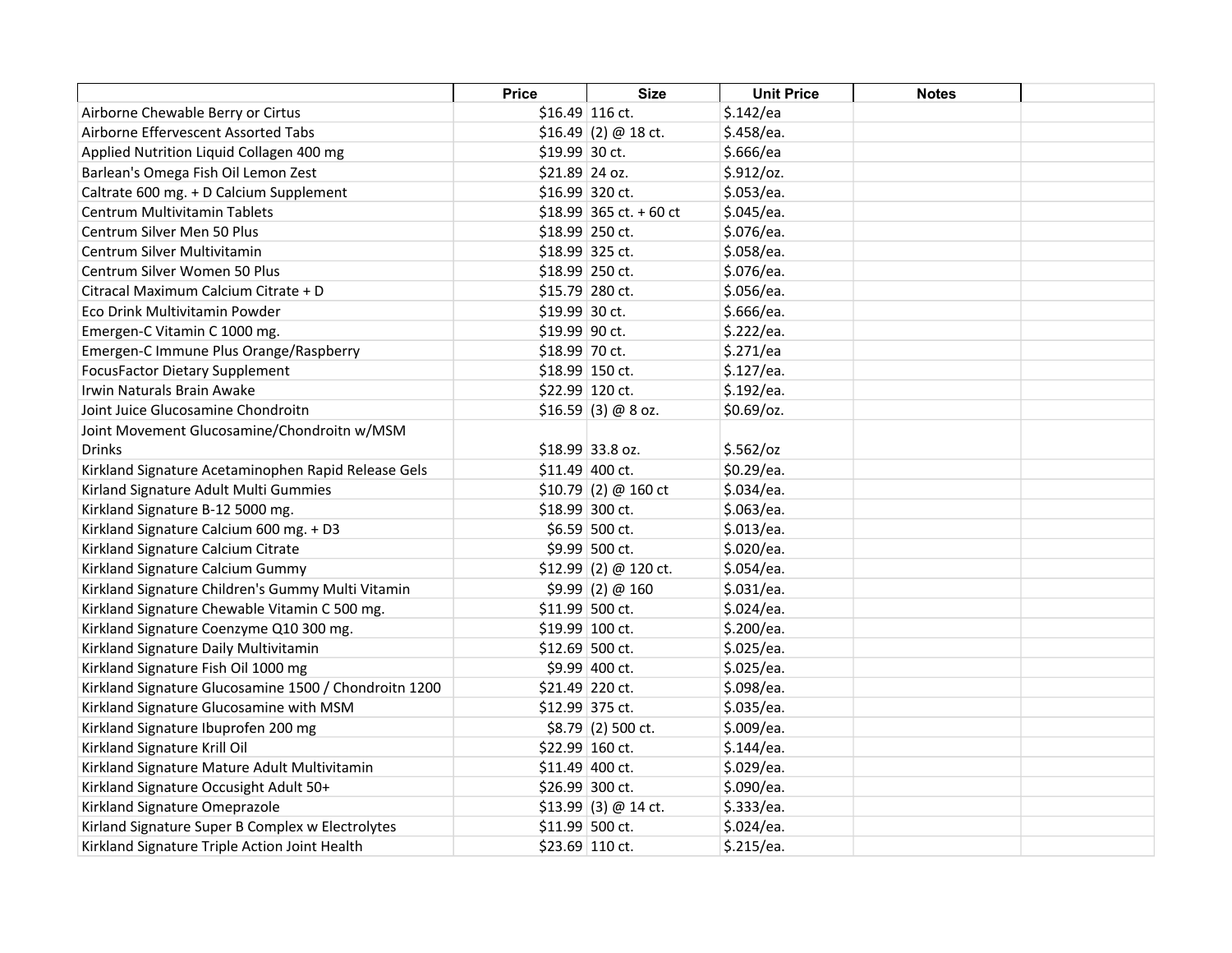|                                                      | <b>Price</b>    | <b>Size</b>            | <b>Unit Price</b> | <b>Notes</b> |  |
|------------------------------------------------------|-----------------|------------------------|-------------------|--------------|--|
| Kirkland Signature Vitamin C 1000 mg. with Rose Hips |                 | \$13.99 500 ct.        | \$.028/ea.        |              |  |
| Kirkland Signature Vitamin C Adult Gummy             |                 | \$13.49 (2) @ 180 ct.  | \$.037/ea.        |              |  |
| Kirkland Signature Vitamin D3 2000 IU                |                 | \$9.99 600 ct          | \$.017/ea.        |              |  |
| Kirkland Signature Vitamin E 400 IU                  |                 | \$9.99 500 ct.         | \$.020/ea.        |              |  |
| Kirkland Signature Wild Alaskan Fish Oil 1400 mg     | \$19.99 230 ct. |                        | \$.987/ea.        |              |  |
| L'il Critters Multivitamin Gummies                   |                 | \$11.99 275 ct.        | \$.044/ea.        |              |  |
| L'il Critters Omega-3 Fruit Flavor Gummies           |                 | \$9.99 180 ct.         | \$.056/ea.        |              |  |
| Nature Made Cholest-off Plus Soft Gels               |                 | \$23.49 200 ct.        | \$.117/ea.        |              |  |
| Nature Made Coenzyme Q10 200 mg.                     |                 | \$34.99 140 ct.        | \$.250/ea.        |              |  |
| Nature Made Diabetes Health Pack                     | \$18.49 60 ct.  |                        | \$.308/ea.        |              |  |
| Nature Made Fish Oil 1200 mg.                        |                 | $$17.49$ (2) @ 200 ct. | \$.044/ea.        |              |  |
| Nature Made Iron 65 mg.                              |                 | \$8.99 365 ct.         | \$.024/ea.        |              |  |
| Nature Made Magnesium Soft Gel 400 mg.               |                 | \$12.99 150 ct.        | \$.087/ea.        |              |  |
| Nature Made Omega-3 Xtra Absorb                      | \$18.99 80 ct.  |                        | \$.237/ea.        |              |  |
| Nature Made Organic Flax Seed Oil 1400 mg.           |                 | \$15.49 300 ct.        | \$.052/ea.        | Organic      |  |
| Nature Made Prenatal + DHA                           |                 | \$19.49 150 ct.        | \$.130/ea.        |              |  |
| Nature Made Sam-e Complete                           | \$38.99 60 ct.  |                        | \$.650/ea         |              |  |
| Nature Made Super B Complex                          |                 | \$14.99 460 ct.        | \$.033/ea.        |              |  |
| Nature Made Triple Omega Soft Gels                   |                 | \$18.99 180 ct.        | \$.106/ea.        |              |  |
| Nature Made Triple Strength TripleFlex               |                 | \$22.99 170 ct.        | \$.135/ea.        |              |  |
| Nature Made Vitamin B-12 1000 MCG                    |                 | \$19.99 400 ct.        | \$.050/ea.        |              |  |
| Nature Made Vitamin D3 1000IU                        |                 | \$14.49 650 ct.        | \$.022/ea         |              |  |
| Nature Made Vitamin E 400 IU                         |                 | \$9.99 500 ct.         | \$.020/ea.        |              |  |
| Nature's Bounty Hair, Skin and Nails                 |                 | \$14.79 250 ct.        | \$.059/ea.        |              |  |
| Nature's Bounty Hair, Skin and Nails Gummy           |                 | \$13.69 230 ct.        | \$.059/ea.        |              |  |
| Nature's Bounty Maximum Strength Fish Oil 1400 mg.   |                 | \$19.99 130 ct.        | \$.153/ea.        |              |  |
| Nature's Bounty Sublingual Vitamin B 12              |                 | \$17.99 300 ct.        | \$.060/ea.        |              |  |
| Nature's Bounty Vitamin D3 5000 IU                   |                 | \$16.89 400 ct.        | \$.042/ea.        |              |  |
| Ocuvite Adult 50+                                    |                 | \$28.59 150 ct.        | \$.191/ea         |              |  |
| One A Day Men's 50 Plus Advantage Multivitamin       |                 | \$17.99 220 ct.        | \$.082/ea.        |              |  |
| One A Day Men's Multivitamin                         |                 | \$16.49 300 ct.        | \$.055/ea.        |              |  |
| One A Day Women's 50 Plus Advantage Multivitamin     |                 | \$17.99 220 ct.        | \$.082/ea.        |              |  |
| One A Day Women's Multivitamin                       |                 | \$16.49 300 ct.        | \$.055/ea.        |              |  |
| Osteo Bi-Flex                                        |                 | \$23.99 170 ct.        | \$.141/ea.        |              |  |
| Prilosec OTC                                         |                 | $$22.99$ (3) @ 14 ct   | \$.547/ea         |              |  |
| Pure Alaska Omega 100% Wild Alaska Salmon Oil        |                 | \$16.99 180 ct.        | \$.094/ea.        |              |  |
| Qunol Mega COQ10 Ubiquinol                           |                 | \$34.99 120 ct.        | \$.292/ea.        |              |  |
| Schiff MegaRed High Concentration 750 mg             | \$26.99 80 ct.  |                        | \$.337/ea         |              |  |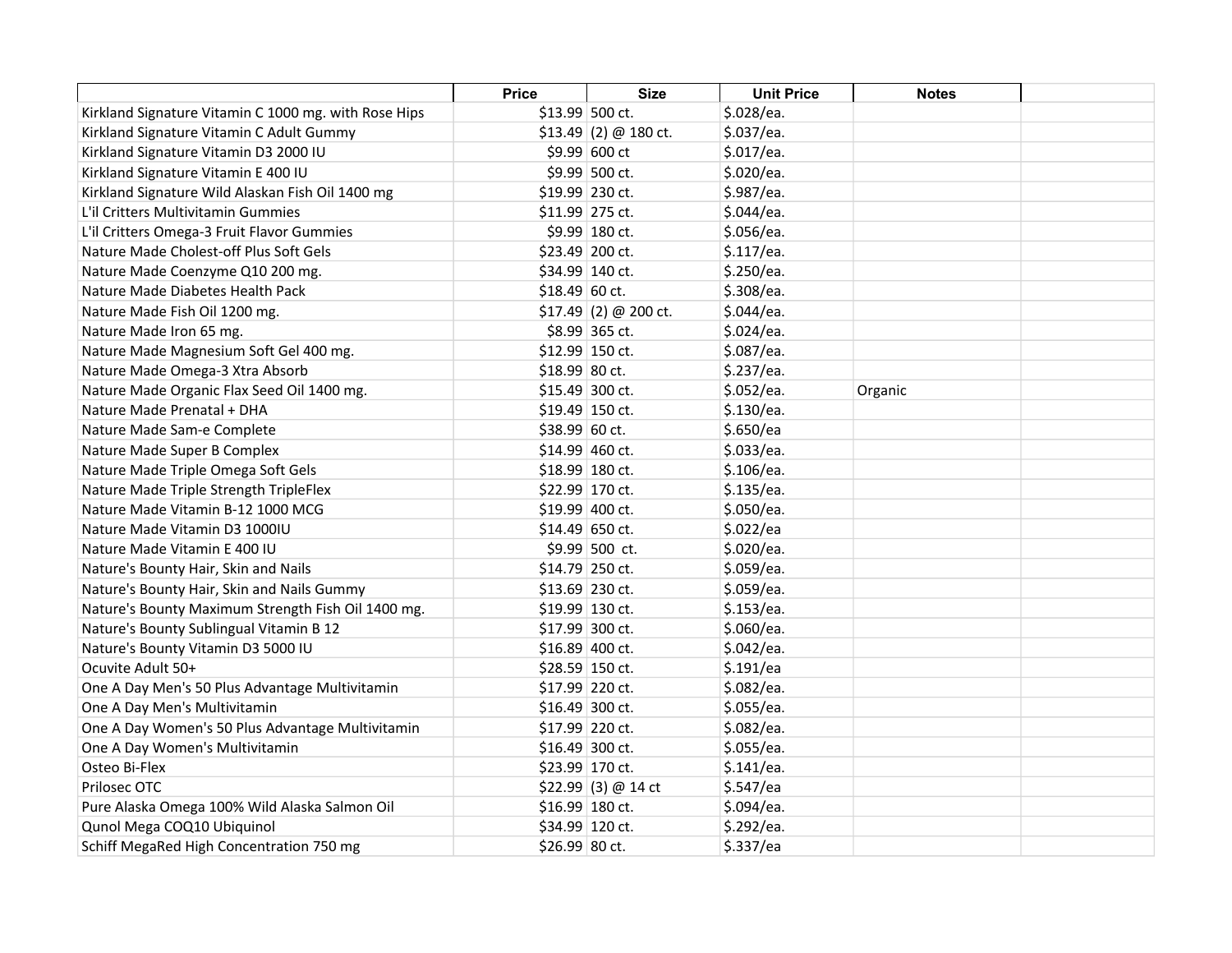|                                              | <b>Price</b>    | <b>Size</b>                  | <b>Unit Price</b> | <b>Notes</b> |  |
|----------------------------------------------|-----------------|------------------------------|-------------------|--------------|--|
| <b>Schiff MegaRed Joint Care</b>             | \$28.99 60 ct.  |                              | \$.483/ea.        |              |  |
| <b>Schiff Move Free Advanced</b>             | \$25.99 200 ct. |                              | \$.130/ea.        |              |  |
| Schiff Move Free Ultra Triple Action         | \$23.99 75 ct.  |                              | \$.320/ea.        |              |  |
| Smarty Pants Kids Complete Multivitamin      | \$16.99 180 ct. |                              | \$.094/ea.        |              |  |
| Smarty Pants Women's Complete Multivitamin   | \$23.99 240 ct. |                              | \$.100/ea.        |              |  |
| Terra Kai Organic Fruit/Veggie Vitamin Blend |                 | $$17.99$ 30 servings         | \$.600/ea.        | Organic      |  |
| Trunature Advanced Strength Cinsulin 500 mg. |                 | \$18.59 170 ct.              | \$.109/ea.        |              |  |
| Trunature Coenzyme Q10 100 mg.               | \$15.79 220 ct. |                              | \$.072/ea.        |              |  |
| Trunature Cranberry 300 mg.                  | \$15.49 250 ct. |                              | \$.062/ea.        |              |  |
| Trunature Ginkgo Biloba 120 mg.              |                 | \$14.49 300 ct.              | \$.048/ea.        |              |  |
| Trunature Grapeseed With Resveratrol 75 mg.  |                 | \$19.99 150 ct.              | \$.133/ea.        |              |  |
| Vitafusion Calcium Gummy Chews               |                 | $$13.99$ (2) @ 100 ct.       | \$.070/ea.        |              |  |
| Vitafusion Fiber Well Gummies                |                 | \$16.79 220 ct.              | \$.076/ea         |              |  |
| Vitafusion Multivitamin Gummy                | \$11.99 250 ct. |                              | \$.048/ea.        |              |  |
| <b>Vitafusion Prenatal Gummy</b>             |                 | \$14.99 180 ct.              | \$.083/ea.        |              |  |
| Vitafusion Women's Multivitamin Gummy        |                 | \$11.99 220 ct.              | \$.055/ea.        |              |  |
| Vitafusion Vitamin D 3000IU                  | \$12.99 210 ct. |                              | \$0.62/ea.        |              |  |
| Weider Red Yeast Rice Plus 600 mg            | \$17.49 240 ct. |                              | \$.073/ea.        |              |  |
| Youtheory Advanced Formula Collagen          |                 | \$18.49 390 ct.              | \$.047/ea.        |              |  |
| Youtheory Tumeric Extra Strength             | \$25.99 120 ct  |                              | \$.217/ea         |              |  |
| <b>LAUNDRY &amp; CLEANING SUPPLIES::</b>     |                 |                              |                   |              |  |
| <b>Cleaning Products:</b>                    |                 |                              |                   |              |  |
| Airwick Scented Oil Warmer + Refills         |                 | $$14.99$ 1 Warmer; 9 Refills |                   |              |  |
| Cascade Advanced Power Dishwasher Gel        |                 | \$9.49 125 oz.               | $$.076$ /oz.      |              |  |
| <b>Cascade Complete Action Pacs</b>          | \$15.99 90 ct.  |                              | \$.178/ea.        |              |  |
| <b>Cascade Platinum Action Pacs AP Bonus</b> |                 | $$17.99$ 80 ct. + 12 ct.     | \$.196/ea.        |              |  |
|                                              |                 | 32 oz. Trigger + 180         |                   |              |  |
| Clorox Clean Up                              |                 | \$10.89 oz. Refill           | \$.051/oz.        |              |  |
| <b>Clorox Disinfecting Wipes</b>             |                 | $$14.49$ (5) @ 78 ct.        | \$.037/ea.        |              |  |
| Clorox Performance Bleach                    |                 | $$9.99$ (3) @ 121 oz.        | $$.027$ /oz.      |              |  |
| <b>Clorox Toilet Bowl Tablets</b>            | $$9.99 6$ ct.   |                              | \$1.665/ea.       |              |  |
| Dawn Platinum Advanced Power                 |                 | \$9.69 90 oz.                | $$.108$ /oz.      |              |  |
| Drano Ultra                                  |                 | $$8.99$ (2) @ 80 oz.         | $$.056$ /oz.      |              |  |
| Febreze Air Effects Linen & Sky              | \$7.99 4 ct.    |                              | \$1.998/ea.       |              |  |
| Febreze Air Freshener Car Air Vent Clips     | \$8.99 5 ct.    |                              | \$1.798/ea.       |              |  |
| Finish Jet Dry Plus Rinse Aid                |                 | \$9.99 32 oz.                | \$.312/oz.        |              |  |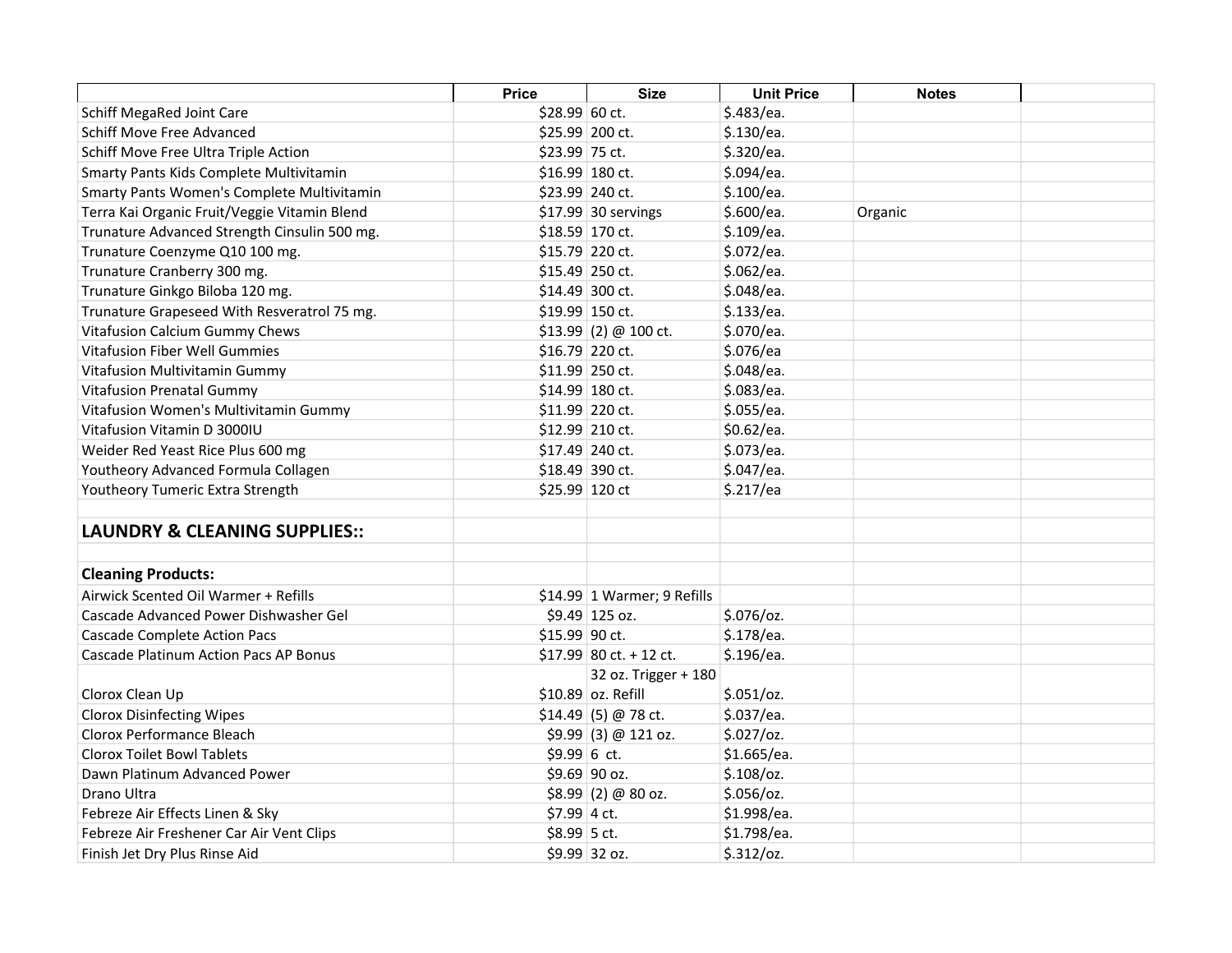|                                                       | <b>Price</b>    | <b>Size</b>            | <b>Unit Price</b> | <b>Notes</b> |  |
|-------------------------------------------------------|-----------------|------------------------|-------------------|--------------|--|
| Finish Max In One Plus Tabs                           |                 | \$15.89 110 tabs       | \$.144/ea.        |              |  |
| Kirkland Signature Dishwasher Pacs                    |                 | \$9.99 115 ct.         | \$.087/ea.        |              |  |
| Kirkland Signature Environmentally Responsible Liquid |                 |                        |                   |              |  |
| Dish Soap                                             |                 | \$7.89 135 oz.         | $$.058$ /oz.      |              |  |
| Kirkland Signature Ultra Shine Liquid Dish            |                 | \$9.59 135 oz.         | \$.071/oz.        |              |  |
| Libman 2 Brooms & Dust Pan                            |                 | $$11.99$ 3 pieces      | \$11.99           |              |  |
| Lysol Advanced Toilet Bowl Cleaner                    |                 | $$7.99$ (4) @ 32 oz.   | \$.62/oz.         |              |  |
| Lysol Disinfecting Spray Crisp Linen Scent            |                 | \$15.99(4) @ 19 oz.    | \$.210/oz.        |              |  |
| Mr. Clean Magic Eraser Variety Pack                   |                 | \$9.99 11 ct.          | \$.908/ea.        |              |  |
| Palmolive Ultra Concentrated Dish Liquid              |                 | \$7.99 102 oz.         | \$.078/oz.        |              |  |
| Pine-Sol All Purpose Cleaner                          |                 | $$10.99$ (2) @ 100 oz. | \$.055/oz.        |              |  |
| Pledge Lemon Clean Polish                             |                 | $$9.99$ (3) @ 14.2 oz. | \$3.33/ea.        |              |  |
| Scotch Brite Heavy Duty S Wave Kitchen Sponges        | \$12.99 21 ct.  |                        | \$.619/ea.        |              |  |
| Scotch Brite Lint Rollers                             |                 | \$10.79 5 @ 95 sheets  | \$2.158/ea.       |              |  |
| Scotch Brite Non Scratch Sponges                      | \$12.99 21 ct.  |                        | \$.619/ea.        |              |  |
|                                                       |                 | $(2)$ @ 25 oz. + $(2)$ |                   |              |  |
| Scrubbing Bubbles Bathroom Combo Pack                 |                 | $$11.49$ @ 20 oz.      | $$.128$ /oz.      |              |  |
| Sprayway Glass Cleaner                                |                 | \$7.39(4) @ 19 oz.     | \$1.85/ea.        |              |  |
| Swiffer Dry Mop Cloth Refills                         | \$14.99 80 ct.  |                        | \$.187/ea.        |              |  |
| <b>Swiffer Dusters Kit</b>                            | \$14.79 24 ct.  |                        | \$.616/ea.        |              |  |
|                                                       |                 | 1 Sweeper, 14 Dry      |                   |              |  |
|                                                       |                 | Cloths, 6 Wet          |                   |              |  |
| Swiffer Starter Kit                                   | $$12.79$ Cloths |                        | \$12.79           |              |  |
| Swiffer Wet Refill Cloths                             | $$14.99$ 60 ct. |                        | \$.250/ea.        |              |  |
|                                                       |                 | Spray - 32 oz.; Refill |                   |              |  |
| <b>Windex Original Glass Cleaner</b>                  |                 | \$11.99 172 oz.        | $$.068$ /oz.      |              |  |
|                                                       |                 |                        |                   |              |  |
| Laundry:                                              |                 |                        |                   |              |  |
| All Free & Clear Plus Liquid Detergent 158 Loads      |                 | \$14.99 237 oz.        | \$.095/load       |              |  |
| All Stainlifter Plus Liquid Detergent 158 Loads       |                 | \$14.99 237 oz.        | \$.095/load       |              |  |
| Arm & Hammer Plus Oxiclean Max Laundry Detergent      |                 |                        |                   |              |  |
| 160 loads                                             |                 | \$10.99 250 oz.        | \$.069/load       |              |  |
| <b>Bounce Dryer Sheets</b>                            |                 | \$9.99 320 Sheets      | \$.031/sheet      |              |  |
| Clorox 2 Max Performance Stain Fighter and Color      |                 |                        |                   |              |  |
| <b>Booster</b>                                        |                 | \$13.99 112.75 oz.     | $$.124$ /oz.      |              |  |
| Downy Unstopables April Fresh                         |                 | \$14.49 37.6 oz.       | $$.385$ /oz.      |              |  |
| Ecos Ultra Liquid Laundry Detergent 210 Loads         |                 | \$12.59 210 oz.        | \$.060/load       |              |  |
| Gain Liquid Original HE Laundry Detergent 146 Loads   |                 | \$19.99 225 oz.        | \$.137/load       |              |  |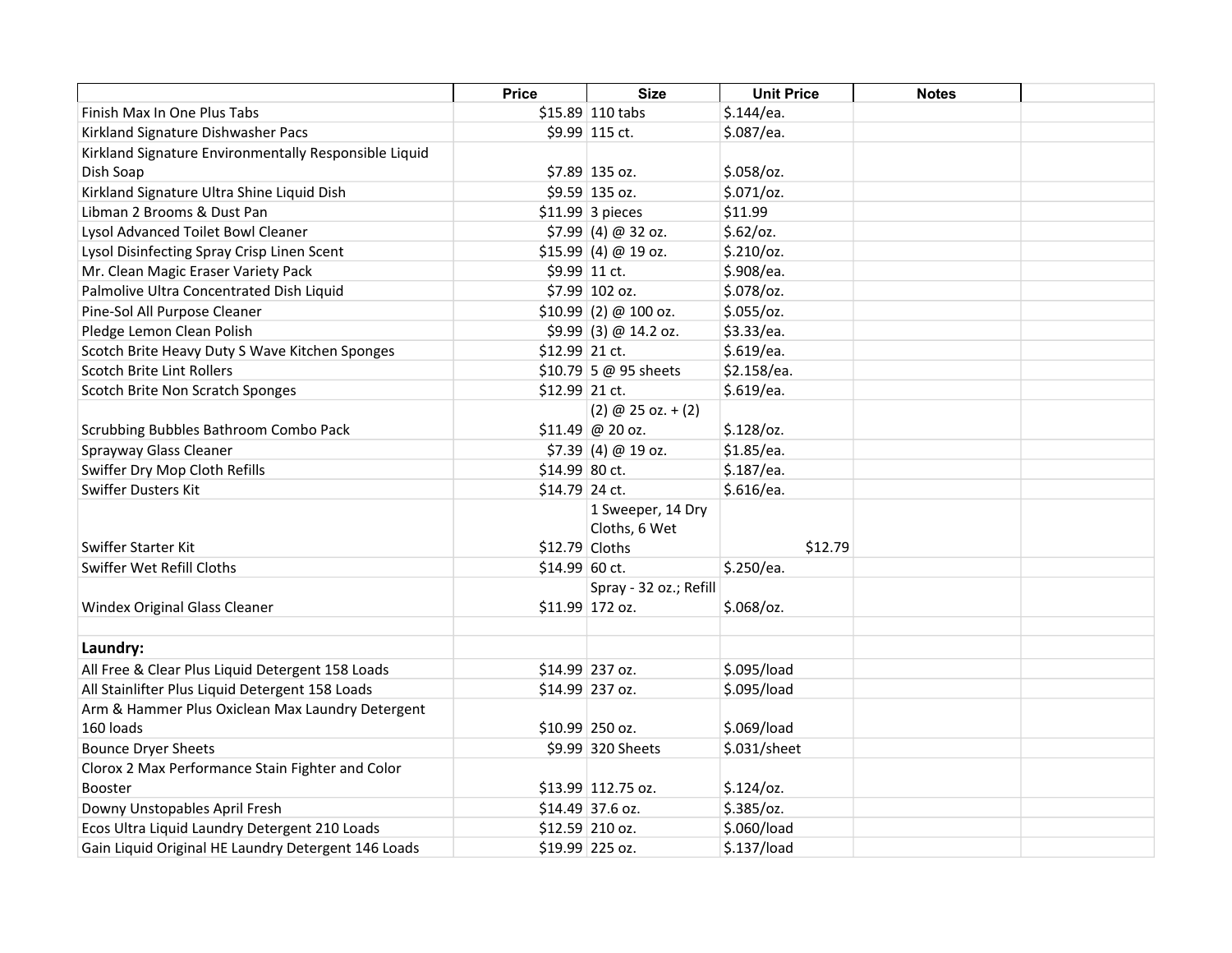|                                                         | <b>Price</b> | <b>Size</b>          | <b>Unit Price</b> | <b>Notes</b> |  |
|---------------------------------------------------------|--------------|----------------------|-------------------|--------------|--|
| Kirkland Signature Enviro Responsible 126 loads         |              | \$10.99 194 oz       | \$.087/load       |              |  |
| Kirkland Signature Fabric Softener Sheets               |              | \$7.99 500 Sheets    | \$.016/sheet      |              |  |
| Kirkland Signature Fabric Softener Ultra Concentrated - |              |                      |                   |              |  |
| 220 Loads                                               |              | \$8.99 187 oz.       | \$.041/load       |              |  |
| Kirkland Signature Laundry Detergent Powder             |              | \$14.99 28 lbs.      | \$.075/load       |              |  |
| Kirkland Signature Ultra Clean 2x HE Laundry Detergent  |              |                      |                   |              |  |
| 126 loads                                               |              | \$14.69 194 oz.      | \$.117/load       |              |  |
| Kirkland Signature Ultra Free & Clear 2x He Laundry     |              |                      |                   |              |  |
| Detergent 126 loads                                     |              | \$13.99 194 oz.      | \$.111/load       |              |  |
| Oxi Clean Versatile Stain Remover - 290 loads           |              | \$17.99 11.6 lbs     | \$.062/load       |              |  |
| Tide Advanced HE Liquid Laundry Detergent 81 loads      |              | \$19.99 170 oz.      | \$.247/load       |              |  |
| Tide High Efficiency Liquid Laundry Detergent 146 loads |              | \$23.79 225 oz.      | \$.163/load       |              |  |
| <b>Tide Pods Spring Meadow Scent</b>                    |              | $$29.99(4) @ 38$ ct. | \$.197/load       |              |  |
| Tide Powder HE Laundry Detergent 180 Loads              |              | \$29.99 15.8 lbs.    | \$.167/load       |              |  |
| Ultra Downy April Fresh Scent - 197 Loads               |              | \$11.99 170 oz.      | \$.061/load       |              |  |
| Woolite Protect & Renew 75 loads                        |              | \$15.99 150 oz.      | \$.213/load       |              |  |
|                                                         |              |                      |                   |              |  |
| <b>MEAT</b>                                             |              |                      |                   |              |  |
|                                                         |              |                      |                   |              |  |
| Beef/Lamb/Pork/Sausage:                                 |              |                      |                   |              |  |
| <b>Beef Brisket Whole</b>                               | Varies       | Varies               | \$3.49/lb.        |              |  |
| <b>Beef Chuck Pot Roast Boneless</b>                    | Varies       | Varies               | \$5.99/lb.        |              |  |
| <b>Beef Flank Steak</b>                                 | Varies       | Varies               | \$8.49/lb.        |              |  |
| <b>Beef For Stew</b>                                    | Varies       | Varies               | \$4.99/lb.        |              |  |
| Beef Loin New York Steak                                | Varies       | Varies               | \$11.99/lb.       |              |  |
| Beef Loin New York Steak USDA Prime                     | Varies       | Varies               | \$12.99/lb.       |              |  |
| Beef Loin Tenderloin Choice Peeled Extreme              | Varies       | Varies               | \$18.99/lb.       |              |  |
| Beef Loin Tenderloin Steak Filet Mignon                 | Varies       | Varies               | \$14.99/lb.       |              |  |
| Beef Loin Tenderloin Steak USDA Prime                   | Varies       | Varies               | \$19.99/lb.       |              |  |
| Beef Loin Tenderloin Whole                              | Varies       | Varies               | \$11.79/lb.       |              |  |
| Beef Loin Top Loin Whole New York                       | Varies       | Varies               | \$6.99/lb.        |              |  |
| Beef Loin Top Sirloin Cap Whole                         | Varies       | Varies               | \$6.29/lb.        |              |  |
| Beef Loin Top Sirloin Steak (BNLS Cap Off Prime)        | Varies       | Varies               | \$8.99/lb.        |              |  |
| Beef Loin Top Sirloin Whole Cap Off                     | Varies       | Varies               | \$6.79/lb.        |              |  |
| Beef Loin Tri Tip Steak                                 | Varies       | Varies               | \$7.49/lb.        |              |  |
| Beef Loin Tri Tip Steak USDA Prime                      | Varies       | Varies               | \$8.99/lb.        |              |  |
| Beef Loin Tri Tip Whole Peeled                          | Varies       | Varies               | \$5.69/lb.        |              |  |
| Beef Ribeye Cap Steak Boneless                          | Varies       | Varies               | \$14.99/lb.       |              |  |
| Beef Ribeye Cap Steak Boneless USDA Prime               | Varies       | Varies               | \$16.99/lb.       |              |  |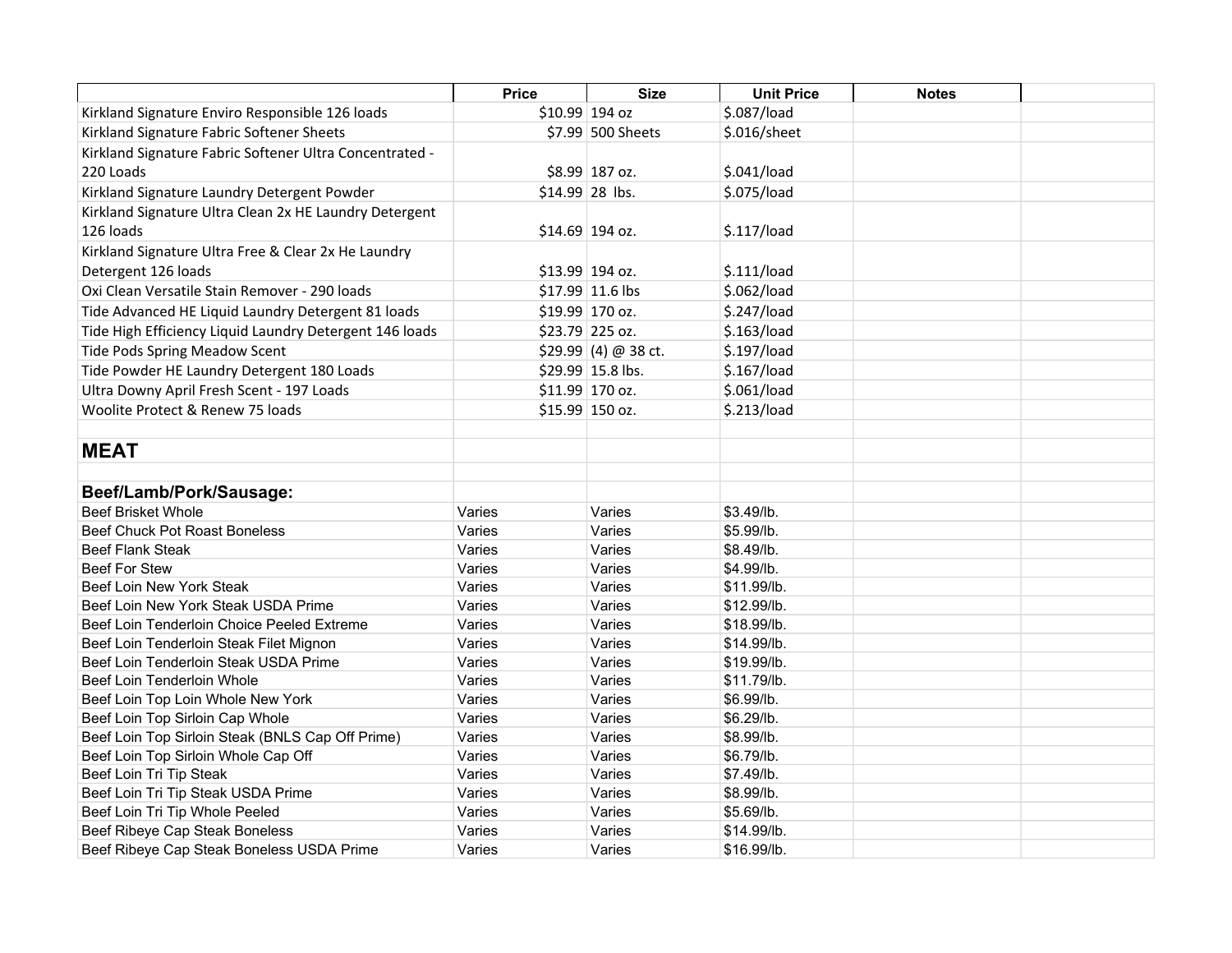|                                                                                 | <b>Price</b>   | <b>Size</b> | <b>Unit Price</b> | <b>Notes</b> |  |
|---------------------------------------------------------------------------------|----------------|-------------|-------------------|--------------|--|
| <b>Beef Ribeye Roast Boneless</b>                                               | Varies         | Varies      | \$10.99/lb.       |              |  |
| Beef Ribeye Steak, Boneless                                                     | Varies         | Varies      | \$10.99/lb.       |              |  |
| Beef Ribeye Whole Boneless                                                      | Varies         | Varies      | \$10.69/lb.       |              |  |
| Beef Round Eye Roast                                                            | Varies         | Varies      | \$4.99/lb.        |              |  |
| Beef Top Round Roast                                                            | Varies         | Varies      | \$5.49/lb.        |              |  |
| Beef Top Round Steak                                                            | Varies         | Varies      | \$5.49/lb.        |              |  |
| <b>Bill Bailey's Carne Asada</b>                                                | Varies         |             | Varies \$6.99/lb. |              |  |
| Breakfast Link Sausage Saddle Pack                                              | \$13.99 5 lbs. |             | \$2.798/lb.       |              |  |
| Ground Beef, 88% Lean, 12% Fat                                                  | Varies         | Varies      | \$3.49/lb.        |              |  |
| Kirkland Signature Lamp Rib Roast Rack, Imp Australian                          | Varies         | Varies      | \$11.99/lb.       |              |  |
| Lamb Leg Roast, Boneless, Australian                                            | Varies         | Varies      | \$5.49/lb.        |              |  |
| Lamb Loin Chops Imp Australian                                                  | Varies         | Varies      | \$7.99/lb.        |              |  |
| Mild Italian Sausage Saddle Pack                                                | \$13.99 5 lbs. |             | \$2.798/lb.       |              |  |
| Pork Loin Back Ribs                                                             | Varies         | Varies      | \$3.29/lb.        |              |  |
| Pork Loin Boneless, Vacuum Packaged                                             | Varies         | Varies      | \$1.99/lb.        |              |  |
| Pork Loin Loin Chops                                                            | Varies         | Varies      | \$2.69/lb.        |              |  |
| Pork Loin Rib Chops                                                             | Varies         | Varies      | \$2.59/lb.        |              |  |
| Pork Loin Tenderloin, Whole                                                     | Varies         | Varies      | \$2.99/lb.        |              |  |
| Pork Loin Top Loin Chops, Bonless                                               | Varies         | Varies      | \$2.79/lb.        |              |  |
| Pork Loin Top Loin Chops, Boneless Thin Cut                                     | Varies         | Varies      | \$2.79/lb.        |              |  |
| Pork Loin Top Loin Roast, Boneless                                              | Varies         | Varies      | \$2.79/lb.        |              |  |
| Pork Shoulder, Boneless Vacuum Packaged                                         | Varies         | Varies      | \$1.99/lb.        |              |  |
| Pork Shoulder Country Style Ribs, Boneless                                      | Varies         | Varies      | \$2.79/lb.        |              |  |
| Pork Sirloin Tip Roast                                                          | Varies         | Varies      | \$1.69/lb.        |              |  |
| Pork St. Louis Spare Ribs                                                       | Varies         | Varies      | \$2.99/lb.        |              |  |
| Rack of Pork - Pork Loin, Bone-in                                               | Varies         | Varies      | \$2.99/lb.        |              |  |
| Seasoned Pork Back Ribs Baby Back Ribs                                          | Varies         | Varies      | \$3.59/lb.        |              |  |
| Seasoned Tri-Tip                                                                | Varies         | Varies      | \$7.99/lb.        |              |  |
|                                                                                 |                |             |                   |              |  |
| <b>Chicken:</b>                                                                 |                |             |                   |              |  |
| Foster Farms Chicken Breast Fillets                                             | Varies by size | Varies      | \$2.99/lb.        |              |  |
| Foster Farms Chicken Drumsticks                                                 | Varies by size | Varies      | \$.99/lb.         |              |  |
| <b>Foster Farms Chicken Tenderloins</b>                                         | Varies by size | Varies      | \$2.99/lb.        |              |  |
| Foster Farms Chicken Thigh Fillets                                              | Varies by size | Varies      | \$2.99/lb.        |              |  |
| Foster Farms Chicken Thighs                                                     | Varies by size | Varies      | \$1.29/lb.        |              |  |
| <b>Foster Farms Ground Turkey</b>                                               | Varies         | Varies      | \$2.99/lb.        |              |  |
| Foster Farms Naturally Seasoned Honey Chipotle<br><b>Chicken Breast Fillets</b> | Varies by size | Varies      | \$3.29/lb.        |              |  |
| <b>Foster Farms Party Wings</b>                                                 | Varies by size | Varies      | \$2.59/lb         |              |  |
| Foster Farms Young Chicken                                                      | Varies by size | 2 pk.       | \$1.19/lb.        |              |  |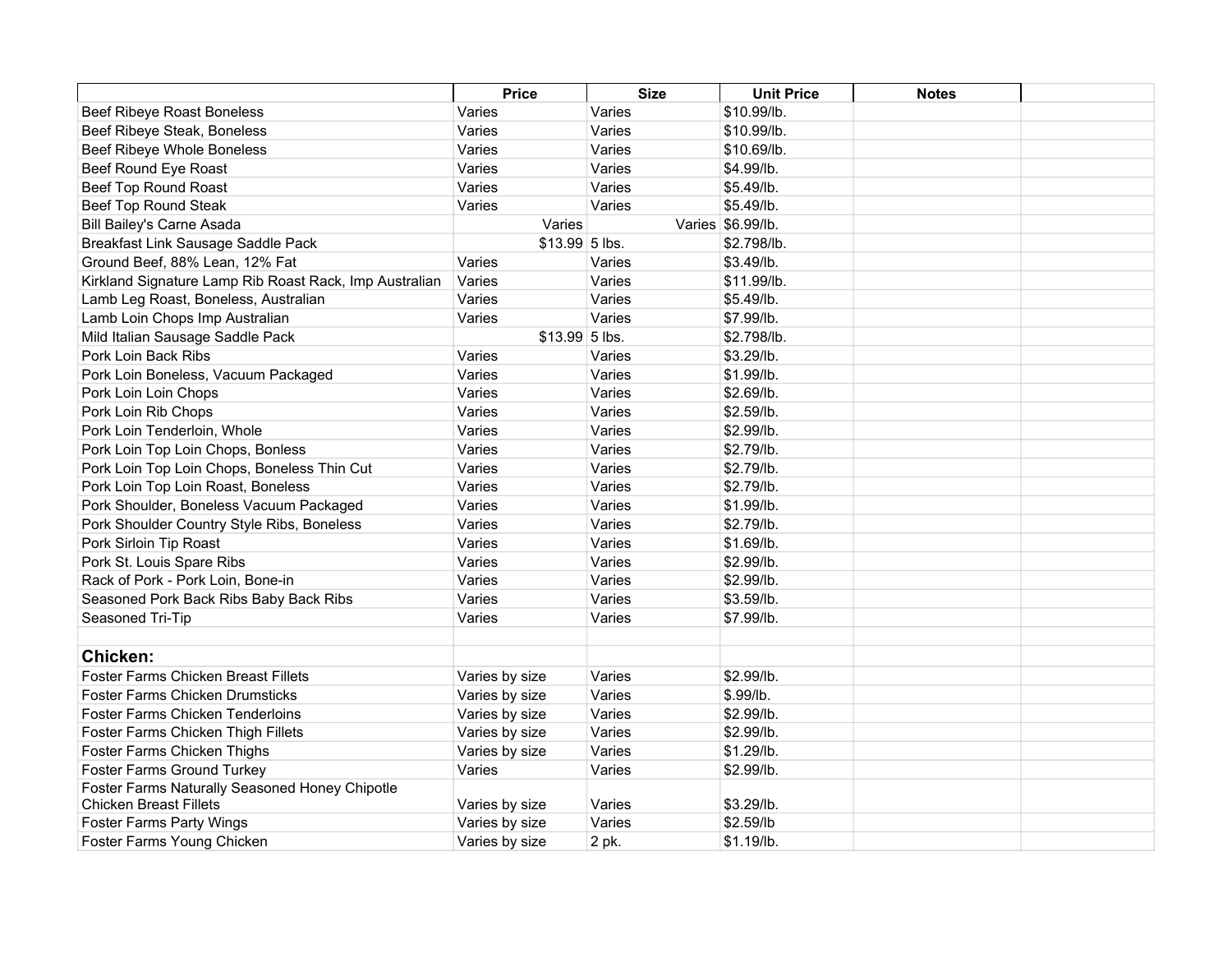|                                                      | <b>Price</b>   | <b>Size</b>    | <b>Unit Price</b> | <b>Notes</b> |  |
|------------------------------------------------------|----------------|----------------|-------------------|--------------|--|
|                                                      |                | Minimum weight |                   |              |  |
| Rotisserie Chicken                                   | $$4.99$ 3lbs   |                | \$4.99/ea.        |              |  |
| Rotisserie Chicken Breast Meat                       | \$11.99        |                | 42oz. \$4.57/lb.  |              |  |
|                                                      |                |                |                   |              |  |
| Ham/Turkey:                                          |                |                |                   |              |  |
| Fletcher's Black Forest Ham                          | Varies by size | Varies         | \$2.89/lb.        |              |  |
| Kirkland Black Forest Ham                            | Varies by size | Varies         | \$4.89/lb.        |              |  |
| Kirkland Signature Boneless Ham Steak                | Varies by size | Varies         | \$3.69/lb.        |              |  |
| Kirkland Signature Honey Roasted Turkey Breast       | Varies by size | Varies         | \$6.79/lb.        |              |  |
| Kirkland Signature Master Carve Half Ham             | Varies by size | Varies         | \$2.69/lb.        |              |  |
| Kirkland Signature Oven Roasted Turkey Breast        | Varies by size | Varies         | \$3.99/lb.        |              |  |
| Kirkland Signature Sliced Roast Beef                 | Varies by size | Varies         | \$6.99/lb.        |              |  |
| Kirkland Signature Spiral Sliced Ham                 | Varies by size | Varies         | \$1.99/lb.        |              |  |
|                                                      |                |                |                   |              |  |
| <b>Organic Meat::</b>                                |                |                |                   |              |  |
| Foster Farms Organic Ground Turkey                   | Varies by size |                | Varies \$4.99lb.  | Organic      |  |
| Kirkland Signature Organic Boneless Skinless Chicken |                |                |                   |              |  |
| <b>Breasts</b>                                       | Varies by size |                | Varies \$5.49/lb. | Organic      |  |
| Kirkland Signature Organic Boneless Skinless Chicken |                |                |                   |              |  |
| Legs & Thighs                                        | Varies by size | Varies         | \$4.49/lb.        | Organic      |  |
| Kirkland Signature Organic Boneless Skinless Chicken |                |                |                   |              |  |
| Tenderloins                                          | Varies by size |                | Varies \$4.99/lb. | Organic      |  |
| Kirkland Signature Organic Chicken Drumsticks        | Varies by size | Varies         | \$1.79/lb.        | Organic      |  |
| Kirkland Signature Organic Ground Beef               | \$19.99        |                | 4 lb \$4.998/lb.  | Organic      |  |
| Kirkland Signature Organic Whole Chicken             | Varies by size |                | 2 pk \$1.99/lb.   | Organic      |  |
|                                                      |                |                |                   |              |  |
| Seafood:                                             |                |                |                   |              |  |
| Fresh Farmed Atlantic Salmon Fillet                  | Varies         | Varies         | \$9.99/lb.        |              |  |
| <b>Fresh Farmed Steelhead Fillet</b>                 | Varies         | Varies         | \$8.99/lb.        |              |  |
| Fresh Farmed Whole Trout                             | Varies         | Varies         | \$3.99/lb.        |              |  |
| Fresh Wild Ahi Tuna                                  | Varies         | Varies         | \$13.99/lb.       |              |  |
| Fresh Wild Cooked Dungeness Crab Meat Container      | $$25.99 1$ lb. |                | \$25.99/lb.       |              |  |
| Fresh Wild Pacific Cod                               | Varies         | Varies         | \$7.99/lb.        |              |  |
| Fresh Wild Pacific Rockfish Fillet                   | Varies         | Varies         | \$4.99/lb.        |              |  |
| Fresh Wild Whole Cooked Dungeness Crab               | Varies         | Varies         | \$5.99/lb.        |              |  |
| U-15 Farmed White Shrimp                             | Varies         | Varies         | \$10.99/lb.       |              |  |
| Wild Cooked Red King Crab                            | Varies         | Varies         | \$22.99/lb.       |              |  |
| Wild Cold Water Lobster Tail                         | Varies         | Varies         | \$21.99/lb.       |              |  |
| Wild U-15 Grade A Scallop, Previously Frozen         | Varies         | Varies         | \$14.99/lb.       |              |  |
| Wild Warm Water Lobster Tail                         | Varies         | Varies         | \$21.99/lb.       |              |  |
|                                                      |                |                |                   |              |  |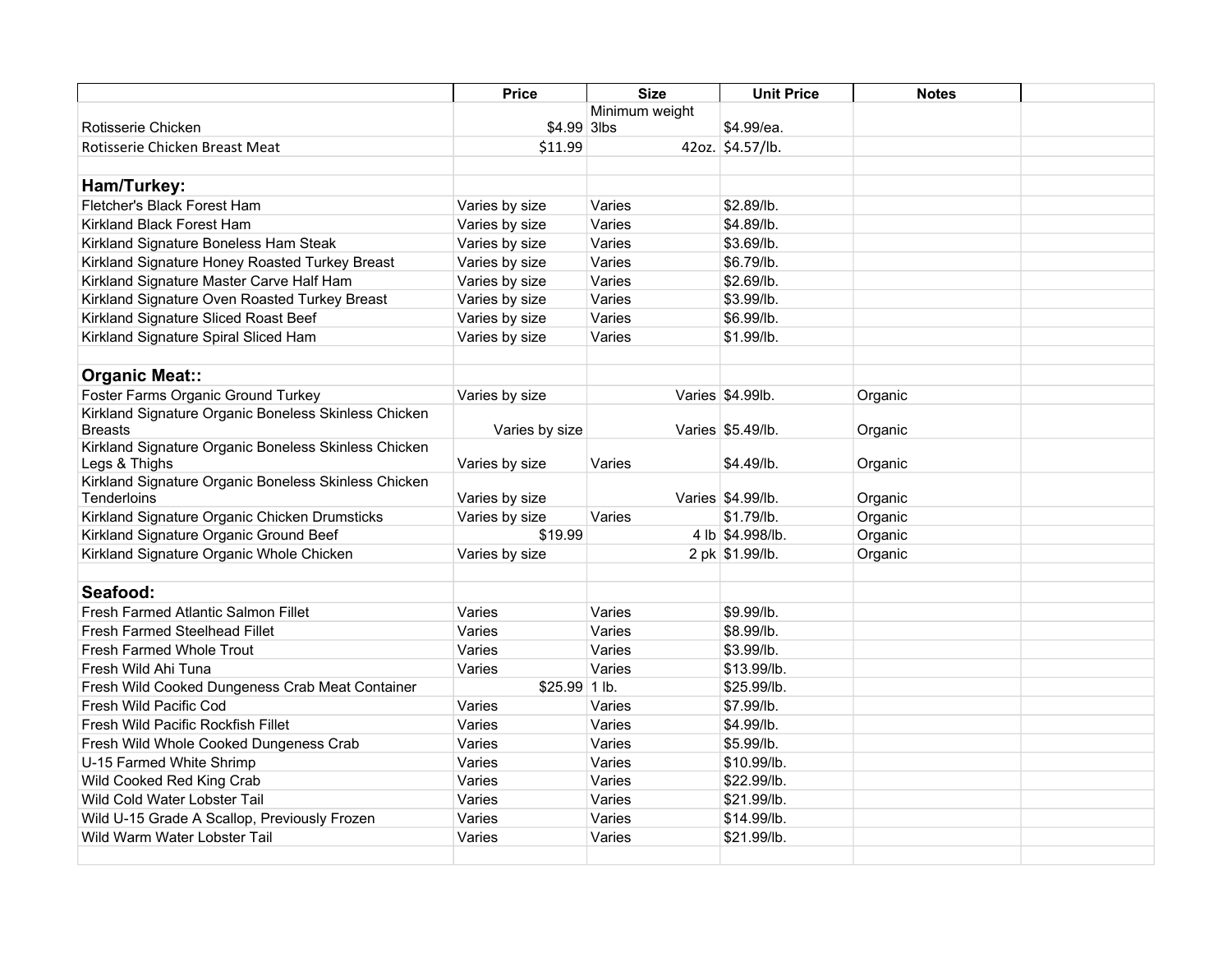|                                                         | Price           | <b>Size</b>               | <b>Unit Price</b> | <b>Notes</b> |  |
|---------------------------------------------------------|-----------------|---------------------------|-------------------|--------------|--|
| <b>PANTRY</b>                                           |                 |                           |                   |              |  |
|                                                         |                 |                           |                   |              |  |
| <b>Baking::</b>                                         |                 |                           |                   |              |  |
| Arm & Hammer Pure Baking Soda                           |                 | $$6.59$ 13.5 lb           | \$.488/lb         |              |  |
| Bel'Olio Olive Oil Extra Light Tasting                  |                 | \$22.59 (2) @ 2 liters    | \$5.648/ltr.      |              |  |
| Birch Benders Paleo Pancake & Waffle Mix                | $$11.69$ 42 oz. |                           | \$.278/oz.        |              |  |
| <b>C&amp;H Brown Cane Sugar</b>                         |                 | \$4.99 7 lbs.             | \$.713/lb.        |              |  |
| C&H Brown Sugar                                         |                 | \$15.59 25 lbs.           | \$.624/lb.        |              |  |
| C&H Pure Cane Sugar Confectioners Powered               |                 | $$2.99$ 4 lbs.            | \$.748/lb.        |              |  |
| C&H Pure Cane Sugar Confectioners Powered               |                 | \$28.49 50 lbs.           | \$.570/lb.        |              |  |
| C&H Pure Cane Sugar Granulated White                    | \$5.39 10 b     |                           | \$.539/lb.        |              |  |
| C&H Pure Cane Sugar Granulated White                    |                 | $$12.69$ 25 lbs.          | \$.508/lb.        |              |  |
| Central Milling Co Organic Unbleached All Purpose Flour |                 | $$10.99$ (2) @ 10 lbs.    | \$.550/lb.        | Organic      |  |
| Chosen Foods 100% Pure Avocado Oil                      |                 | \$9.99 1 liter            | \$9.990/ltr.      |              |  |
| Conagra Mills Harvest All Purpose Flour                 |                 | \$6.99 25 lbs.            | \$.280/lb.        |              |  |
| Crisco Shortening Tub                                   |                 | $$8.69 6$ lbs.            | \$1.44.8/lb       |              |  |
| Four Monks Distilled White Vinegar                      |                 | \$4.29 (2) @ 1 gallon     | \$2.145/gal       |              |  |
| Ghiradelli Triple Chocolate Brownie Mix                 |                 | \$9.99 120 oz             | $$.083$ /oz.      |              |  |
| Kirkland Signature Almonds                              | \$12.99 3 lbs.  |                           | \$4.330/lb.       |              |  |
| Kirkland Signature Balsamic Vinegar                     | \$10.99 1 liter |                           | \$10.990/ltr      |              |  |
| Kirkland Signature Blanched Almond Flour                | $$11.69$ 3 lbs. |                           | \$3.897/lb.       |              |  |
| Kirkland Signature Canola Oil                           |                 | \$7.99 (2) $\omega$ 3 qt  | \$1.332/qt.       |              |  |
| Kirkland Signature Chocolate Chips (51% Cacao)          |                 | $$8.99$ 4.5 lbs.          | \$1.998.lb.       |              |  |
| Kirkland Signature Creamy Liquid Fryer Shortening       |                 | $$19.99$ 35 lb. (4.6 gal) | \$4.346/gal.      |              |  |
| Kirkland Signature Extra Virgin Olive Oil               | \$14.99 2 liter |                           | \$7.495/ltr.      |              |  |
| Kirkland Signature Non-Gmo Canola Oil Cooking Spray     |                 | \$4.99 2 / 17 oz.         | $$.147$ /oz.      |              |  |
| Kirkland Signature Organic Cane Sugar                   |                 | \$7.99 10 lbs.            | \$.799/lb.        | Organic      |  |
| Kirkland Signature Organic Coconut Oil                  | \$16.99 84 oz.  |                           | \$.202/oz.        | Organic      |  |
| Kirkland Signature Organic Extra Virgin Olive Oil       |                 | \$15.49 2 liters          | \$7.745/ltr.      | Organic      |  |
| Kirkland Signature Organic Pine Nuts                    |                 | \$19.99 1.5 lbs           | \$13.327/lb.      | Organic      |  |
| Kirkland Signature Pecan Halves                         | \$14.99 2 lbs   |                           | \$7.495/lb.       |              |  |
| Kirkland Signature Pure Refined Olive Oil               |                 | \$32.99 2 @ 3 liters      | \$5.498/ltr.      |              |  |
| Kirkland Signature Soybean Salad Oil                    |                 | $$19.99$ 18.22 qt.        | \$1.097/qt.       |              |  |
| Kirkland Signature Terra Di Bari Extra Virgin Olive Oil | \$11.49 1 liter |                           | \$11.490/lt.      |              |  |
| Kirkland Signature Vegetable Oil                        |                 | $$7.99$ (2) @ 3 qt.       | \$1.332/qt.       |              |  |
| Kirkland Signature Walnuts                              | $$14.99$ 3 lbs. |                           | \$4.997/lb.       |              |  |
| Kodiak Power Cakes Flapjack & Waffle Mix                |                 | $$11.99$ 4.5 lbs          | \$2.664/lb.       |              |  |
| Krusteaz Complete Buttermilk Pancake Mix                |                 | \$5.99 10 lbs.            | \$.599/lb.        |              |  |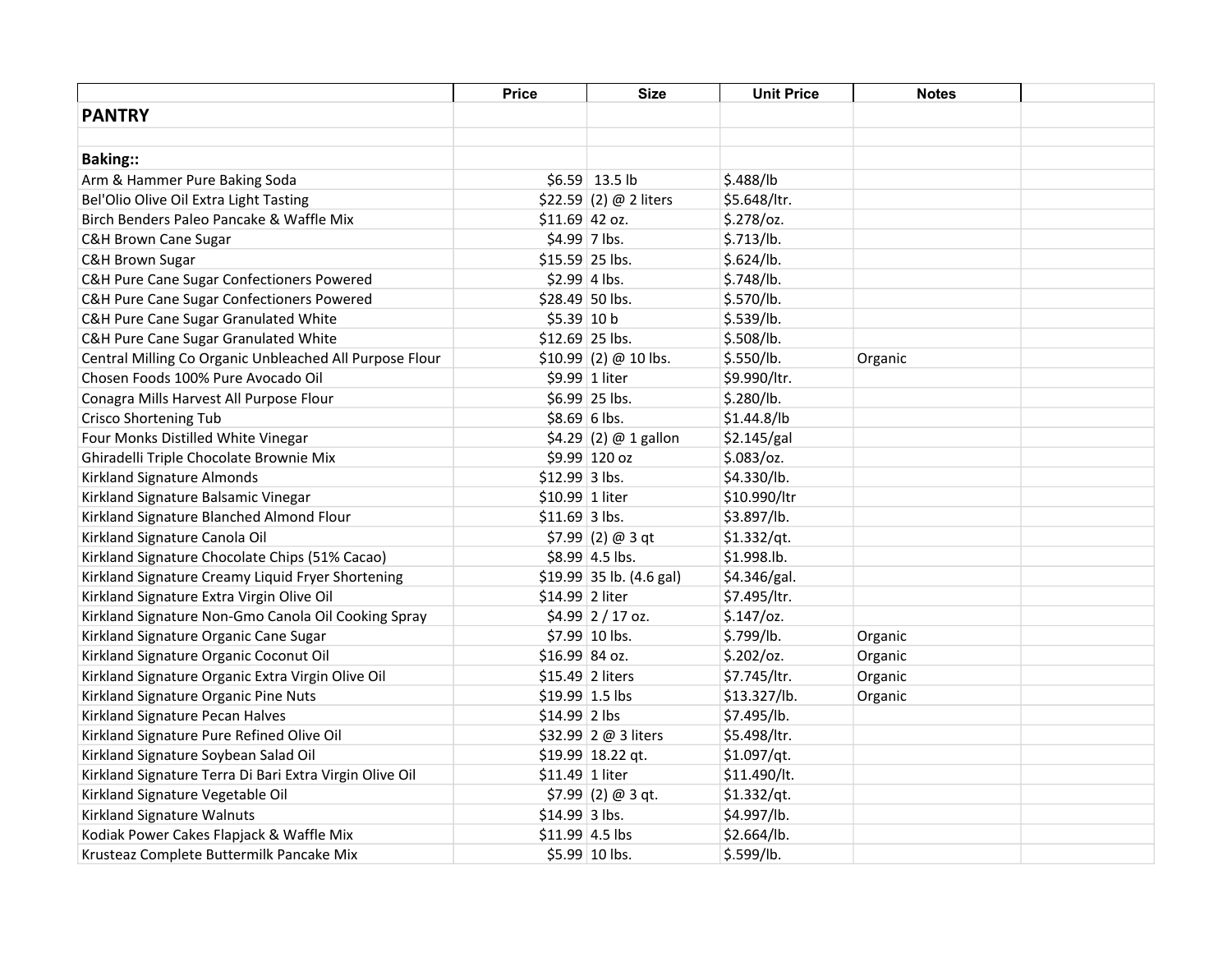|                                                      | <b>Price</b>    | <b>Size</b>            | <b>Unit Price</b> | <b>Notes</b>         |  |
|------------------------------------------------------|-----------------|------------------------|-------------------|----------------------|--|
| Manitoba Harvest Foods Raw Shelled Hemp Seeds        | \$11.99 28 oz.  |                        | $$.428$ /oz.      |                      |  |
| Marianai Sliced Almonds                              | $$7.99$ 2 lbs   |                        | \$3.995/lb        |                      |  |
| Mazola Corn Oil 100% Pure                            | $$17.99$ 10 qt. |                        | \$1.799/qt.       |                      |  |
| Morton Non-Iodized Table Salt                        |                 | \$5.69 25 lbs.         | \$.228/lb.        |                      |  |
| Namaste Gluten Free Organic Perfect Flour Blend      | $$11.99$ 5 lbs  |                        | \$2.398/lb        | Organic, Gluten Free |  |
| <b>Nestle Carnation Evaporated Milk</b>              |                 | $$11.69$ (12) @ 12 oz. | $$.081$ /oz.      |                      |  |
| Nestle Toll House Semi-sweet Morsels                 |                 | \$8.99 4.5 lbs.        | \$1.998/lb.       |                      |  |
| Nutiva Organic Chia Seeds                            |                 | \$6.49 32 oz.          | $$.203$ /oz.      | Organic              |  |
| Nutiva Organic Superseed Blend with Coconut          |                 | \$7.99 32 oz.          | $$.25$ -/oz.      | Organic              |  |
| Pure Vanilla Extract                                 | \$34.99 16 oz.  |                        | $$2.187$ /oz.     |                      |  |
| Real Lemon 100% Lemon Juice                          |                 | $$5.49$ (2) @ 48 oz.   | $$.057$ /oz.      |                      |  |
| Red Lobster Cheddar Bay Biscuit Mix                  |                 | \$6.99 45.44 oz.       | $$.154$ /oz.      |                      |  |
| Red Star Active Dry Yeast                            | $$4.49$ 2 lbs.  |                        | \$2.245/lb.       |                      |  |
| Vermont Village Organic Apple Cider Vinegar          |                 | $$5.69$ (2) @ 32 oz.   | \$.089/oz.        | Organic              |  |
| Yunique Hemp Oil                                     |                 | \$9.97 1 liter         | \$9.970/ltr.      |                      |  |
| <b>Grains, Rice and Beans:</b>                       |                 |                        |                   |                      |  |
| Annie's Homegrown Organic Mac n Cheese Variety 6 oz. | \$12.99 12 ct.  |                        | $$.180$ /oz.      | Organic              |  |
| Blue Ribbon Long Grain rice                          |                 | \$8.99 25 lbs.         | \$.360/lb.        |                      |  |
| <b>C&amp;F Pinto Beans</b>                           |                 | \$13.99 25 lbs.        | \$.560/lb.        |                      |  |
| Garofalo Organic Spaghetti                           |                 | $9.99(8)$ @ 1.1 lbs.   | \$1.135/lb.       | Organic              |  |
| Garofalo Pasta Organic Variety Pack                  |                 | $8.99(6)$ @ 1.1 lbs.   | \$1.362/lb.       | Organic              |  |
| Golden Grill Russet Hash Browns                      |                 | $6.59 8$ ct.           | \$.196/oz.        |                      |  |
| Homai Calrose Rice                                   |                 | \$12.89 25 lbs.        | \$.516/lb.        |                      |  |
| Honest Earth Creamy Mashed Potatoes                  | \$10.39 14 ct.  |                        | $$.116$ /0z.      |                      |  |
| Kirkland Signature Organic Quinoa                    |                 | \$8.99 4.5 lbs.        | \$1.998/lb.       | Organic              |  |
| Kirkland Signature Thai Hom Mali Jasmine Rice        |                 | \$14.99 25 lbs.        | \$.600/lb.        |                      |  |
| Kirkland Signature Traditional Basmati Rice          |                 | \$13.99 11 lbs.        | \$1.272/lb.       |                      |  |
| Kraft Easy Mac Cups                                  |                 | \$8.99 12 ct.          | \$.365/oz.        |                      |  |
| Kraft Mac & Cheese                                   | \$13.99 18 ct.  |                        | $$.107$ /oz.      |                      |  |
| Lunberg Organic Short Grain Brown Rice               |                 | \$12.49 12 lbs.        | \$1.041/lb.       | Organic              |  |
| <b>Minute Rice</b>                                   |                 | \$5.29 72 oz.          | $$.073$ /oz.      |                      |  |
| Modern Table Lentil Rotini/Penne Pasta               |                 | $$8.99$ (6) @ 8 oz.    | $$.187$ /oz.      |                      |  |
| Monte Pollino Fettuccine Pasta Nests Spinach and Egg | $$7.99$ 3 lb.   |                        | \$2.663/lb.       |                      |  |
| Seeds of Change Organic Quinoa / Brown Rice Pouches  |                 | $$10.99$ (6) @ 8.5 oz. | \$.215/oz.        | Organic              |  |
| <b>Wildroots Organic Pearl Couscous</b>              |                 | \$5.97 52.8 oz.        | \$.113/oz.        | Organic              |  |
| Honey/Syrups::                                       |                 |                        |                   |                      |  |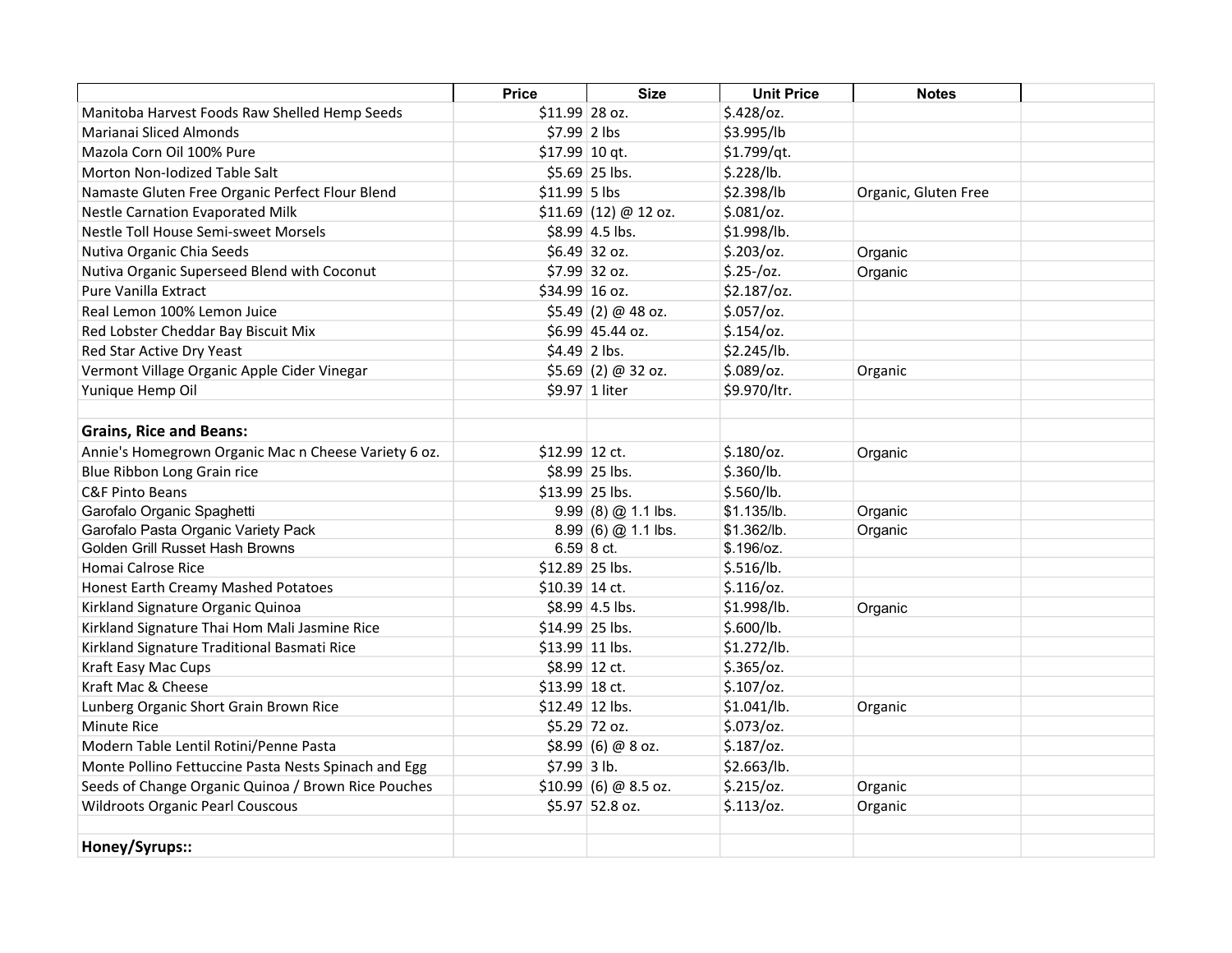|                                                 | <b>Price</b>    | <b>Size</b>            | <b>Unit Price</b> | <b>Notes</b> |  |
|-------------------------------------------------|-----------------|------------------------|-------------------|--------------|--|
| Kirkland Signature Organic Blue Agave Nectar    |                 | $$8.99$ (2) @ 36 oz.   | $$.125$ /oz.      | Organic      |  |
| Kirkland Signature Organic Maple Syrup          |                 | \$10.99 33.8 oz.       | $$.325$ /oz.      | Organic      |  |
| Kirkland Signature Raw Organic Honey Bears      |                 | $$14.99$ (3) @ 24 oz.  | $$.208$ /oz.      | Organic      |  |
| Kodiak Syrup Mountain Berry                     |                 | \$8.99 32 oz.          | \$.281/oz.        |              |  |
| Log Cabin Original Syrup                        |                 | $$6.99$ (2) @ 64 oz.   | \$.055/oz.        |              |  |
|                                                 |                 |                        |                   |              |  |
| Jams::                                          |                 |                        |                   |              |  |
| Kirkland Signature Organic Strawberry Spread    |                 | $$6.79$ 42 oz.         | \$.162/oz.        | Organic      |  |
| Kirkland Signature NW Raspberry Spread          |                 | 5.49 42 oz.            | \$.131/cz.        |              |  |
| <b>Misc Pantry Items::</b>                      |                 |                        |                   |              |  |
| Boboli Pizza Crust Party Pack                   | \$8.99 8 ct.    |                        | \$1.123/ea.       |              |  |
| Dittmann Stuffed Pepper Duo                     |                 | \$10.99 33.51 oz.      | $$.328$ /oz.      |              |  |
| French's Crispy Jalapenos                       |                 | \$6.59 20 oz.          | $$.330$ /oz.      |              |  |
| Guerrero White Corn Tortilla Twi Pack           |                 | \$3.39 110 ct.         | \$.031/ea.        |              |  |
| Kirkland Signature Artichoke Hearts In Oil      |                 | \$10.79(2) @33 oz.     | $$.163$ /oz.      |              |  |
| Kirkland Signature Organic Salsa                |                 | $$7.89$ (2) @ 38 oz.   | $$.104$ /oz.      | Organic      |  |
| Kraft Original Velveeta                         |                 | $$12.99$ (2) @ 2 lbs.  | \$3.248/lb.       |              |  |
| Mission Flour Tortillas 8"                      |                 | $$4.99$ (2) @ 20 ct.   | \$.125/ea.        |              |  |
| Mission Flour Tortillas 10"                     |                 | $$4.99$ (2) @ 20 ct.   | \$.125/ea.        |              |  |
| Ortega Que Bueno Nacho Cheese Sauce             |                 | $$10.99$ 106 oz.       | $$.104$ /oz.      |              |  |
| Naturesource Organic Salad Topper Crispy Onion  |                 | 7.99 32 oz.            | \$.250/cz.        | Organic      |  |
| Pace Picante Sauce Medium                       |                 | $5.39(2)$ @ 28 oz.     | \$.071/cz.        |              |  |
| <b>Princess Pickled Asparagus</b>               |                 | $$10.69$ (2) @ 33 oz.  | \$.162/oz.        |              |  |
| The Mushroom Co. Gourmet Dried Mushroom         |                 | 12.99 12 oz.           | \$1.083/oz.       |              |  |
| The Mushroom Co. Savory Pickled Mushrooms       |                 | 6.79 33.8 oz.          | \$.201/cz.        |              |  |
|                                                 |                 |                        |                   |              |  |
| <b>Nut Butters::</b>                            |                 |                        |                   |              |  |
| Adams 100% Natural Crunchy Peanut Butter        |                 | \$8.99 80 oz.          | \$.112/oz.        |              |  |
| Betterbody Foods Organic PBfit Powder           | $$11.99$ 30 oz. |                        | $$.400$ /oz.      | Organic      |  |
| Jiffy Creamy Peanut Butter                      |                 | $$9.99$ (2) @ 48 oz.   | $$.104$ /oz       |              |  |
| Jiffy Crunchy Peanut Butter                     |                 | $$9.99$ (2) @ 48 oz.   | $$.104$ /oz       |              |  |
| Kirkland Signature Almond Butter                |                 | \$6.99 27 oz.          | $$.259$ /oz.      |              |  |
| Kirkland Signature Hazelnut Spread              |                 | $$7.99$ (2) @ 35.2 oz. | \$.113/oz.        |              |  |
| Kirkland Signature Organic Creamy Peanut Butter |                 | \$9.99(2) @ 28 oz.     | $$.178$ /oz.      | Organic      |  |
| Nutella Hazelnut Spread                         |                 | \$11.89(2) @ 33.5 oz.  | \$.177/oz.        |              |  |
| Organic Nuttzo Crunchy Seven Nut/Seed Butter    |                 | 14.99 26 oz.           | \$.577/oz.        | Organic      |  |
|                                                 |                 |                        |                   |              |  |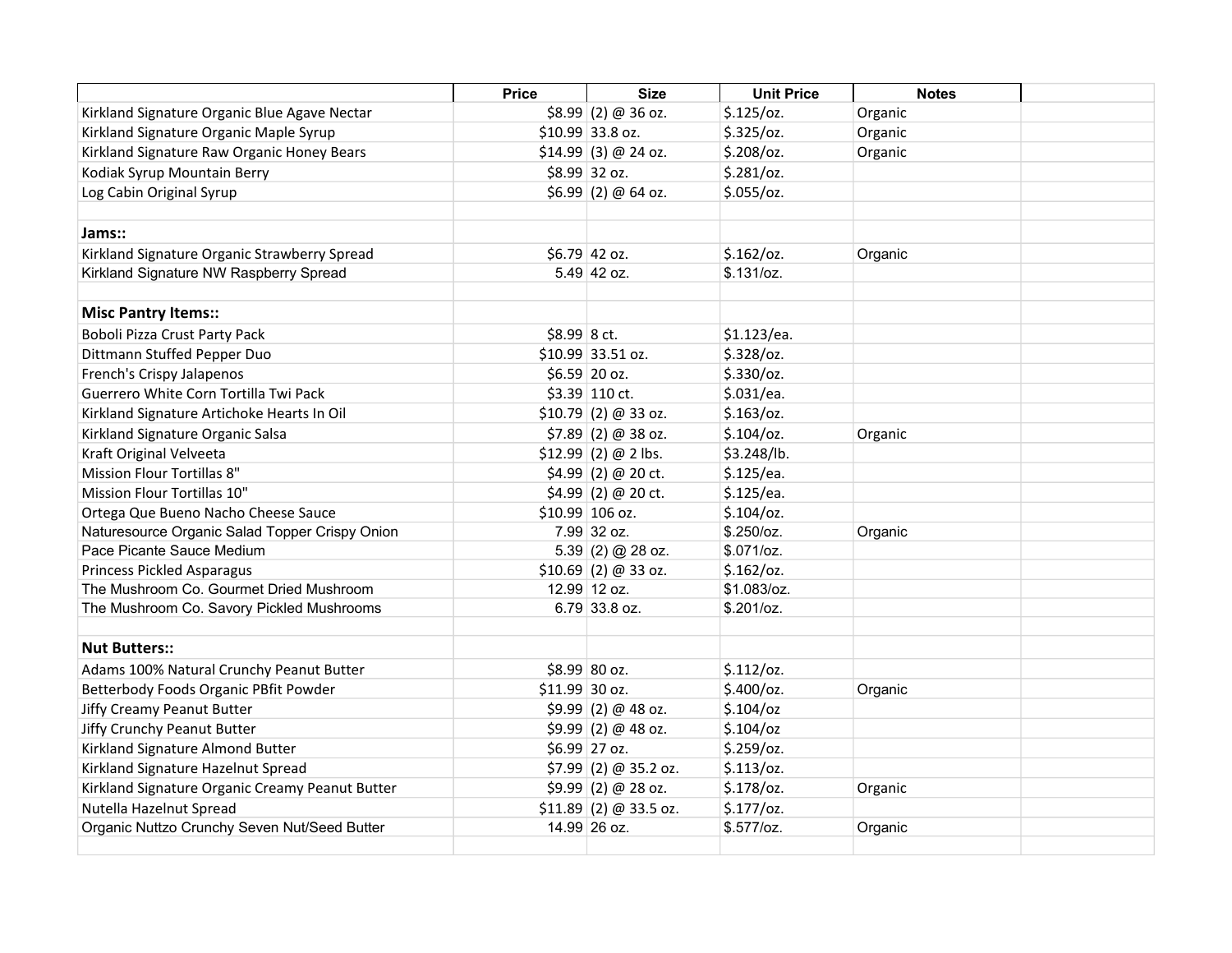|                                                       | <b>Price</b>   | <b>Size</b>                 | <b>Unit Price</b> | <b>Notes</b> |  |
|-------------------------------------------------------|----------------|-----------------------------|-------------------|--------------|--|
| Spices::                                              |                |                             |                   |              |  |
| Better than Bouillon Organic Beef Base Reduced Sodium |                | $$6.39$ 16 oz.              | \$.399/oz.        | Organic      |  |
| Better than Bouillon Organic Chicken Base Reduced     |                |                             |                   |              |  |
| Sodium                                                |                | $$5.99$ 16 oz.              | $$.374$ /oz.      | Organic      |  |
| Hidden Valley Ranch Dry Dressing Mix                  |                | \$7.69 15.7 oz              | \$.490/cz         |              |  |
| Johnny's Garlic Spread                                |                | \$5.99 18 oz.               | \$.333/oz.        |              |  |
| Johnny's No Msg Seasoning Salt                        |                | $$5.69$ 42 oz.              | $$.135$ /oz.      |              |  |
| Kirkland Signature California Granulated Garlic       |                | $$5.49$ 18 oz.              | $$.305$ /oz.      |              |  |
| Kirkland Signature Chopped Onion                      |                | \$3.59 11.7 oz.             | $$.307$ /oz.      |              |  |
| Kirkland Fine Ground Malabar Pepper                   |                | \$4.99 12.3 oz.             | $$.406$ /oz.      |              |  |
| Kirkland Signature Himalayan Pink Salt Grinder        |                | $$3.99$ 13 oz.              | \$.307/oz.        |              |  |
| Kirkland Signature Himalayan Pink Salt Tub            | $$6.59$ 5 lbs. |                             | \$1.318/lb.       |              |  |
| Kirkland Signature Malabar Black Pepper Coarse Pepper |                |                             |                   |              |  |
| Grind                                                 |                | \$4.99 12.7 oz              | \$.393/oz.        |              |  |
| Kirkland Signature Mediterranean Sea Salt Grinder     |                | $$3.49$ 13 oz.              | $$.268$ /oz.      |              |  |
| Kirkland Signature Minced Garlic                      |                | $$4.69$ 48 oz.              | \$.098/oz.        |              |  |
| Kirkland Signature Organic No-Salt Seasoning          |                | \$7.99 14.5 oz              | \$.551/oz         | Organic      |  |
| Kirkland Signature Pure Sea Salt                      |                | $$2.79$ 30 oz.              | $$.093$ /oz.      |              |  |
| Kirkland Signature Saffron                            | $$11.99$ 1 gm. |                             | \$11.99/gm.       |              |  |
| Kirkland Signature Saigon Cinnamon                    |                | $$2.59$ 10.7 oz.            | \$.242/oz.        |              |  |
| Kirkland Signature Tellicherry Black Pepper Grinder   |                | $$5.69$ 6.3 oz.             | $$.903$ /oz.      |              |  |
| Kirkland Signature Tellicherry Whole Peppercorn       |                | \$5.79 14.1 oz              | \$.411/oz.        |              |  |
| Lawry's Garlic Salt                                   |                | $$6.69$ 33 oz.              | $$.203$ /oz.      |              |  |
| Litehouse Freeze Dried Basil                          |                | $$5.29 \,   \, 0.65 \,$ oz. | \$8.138/oz.       |              |  |
| Litehouse Freeze Dried Chives                         |                | \$4.39 0.44 oz.             | \$9.977/oz.       |              |  |
| Litehouse Freeze Dried Dill                           |                | \$5.49 0.81 oz.             | \$6.778/oz.       |              |  |
| Litehouse Freeze Dried Garlic                         |                | \$5.79 2.7 oz.              | \$2.344/oz.       |              |  |
| Litehouse Freeze Dried Parsley                        |                | \$4.39 0.53 oz.             | \$8.283/oz.       |              |  |
| Litehouse Freeze Dried Red Onion                      |                | \$5.39 1.13 oz.             | \$4.770/oz.       |              |  |
| <b>McCormick Brown Gravy</b>                          |                | $$3.89$ 21 oz.              | $$.185$ /oz.      |              |  |
| McCormick Dark Chili Powder No MSG                    |                | $$5.49$ 20 oz.              | \$.275/oz.        |              |  |
| <b>McCormick Montreal Steak Seasoning</b>             |                | $$6.79$ 29 oz.              | $$.234$ /oz.      |              |  |
| <b>McCormick Poultry Gravy</b>                        |                | $$3.99$ 18 oz.              | \$.222/oz.        |              |  |
| <b>McCormick Taco Seasoning</b>                       |                | \$4.29 24 oz.               | $$.179$ /oz.      |              |  |
| Spice Island Organic Garlic & Herb Seasoning          |                | \$7.49 17.63 oz.            | $$.425$ /oz.      | Organic      |  |
| Spice Island Organic Italian Blend Seasoning          |                | \$5.79 4.5 oz.              | \$1.287/oz.       | Organic      |  |
|                                                       |                |                             |                   |              |  |
| <b>PETS::</b>                                         |                |                             |                   |              |  |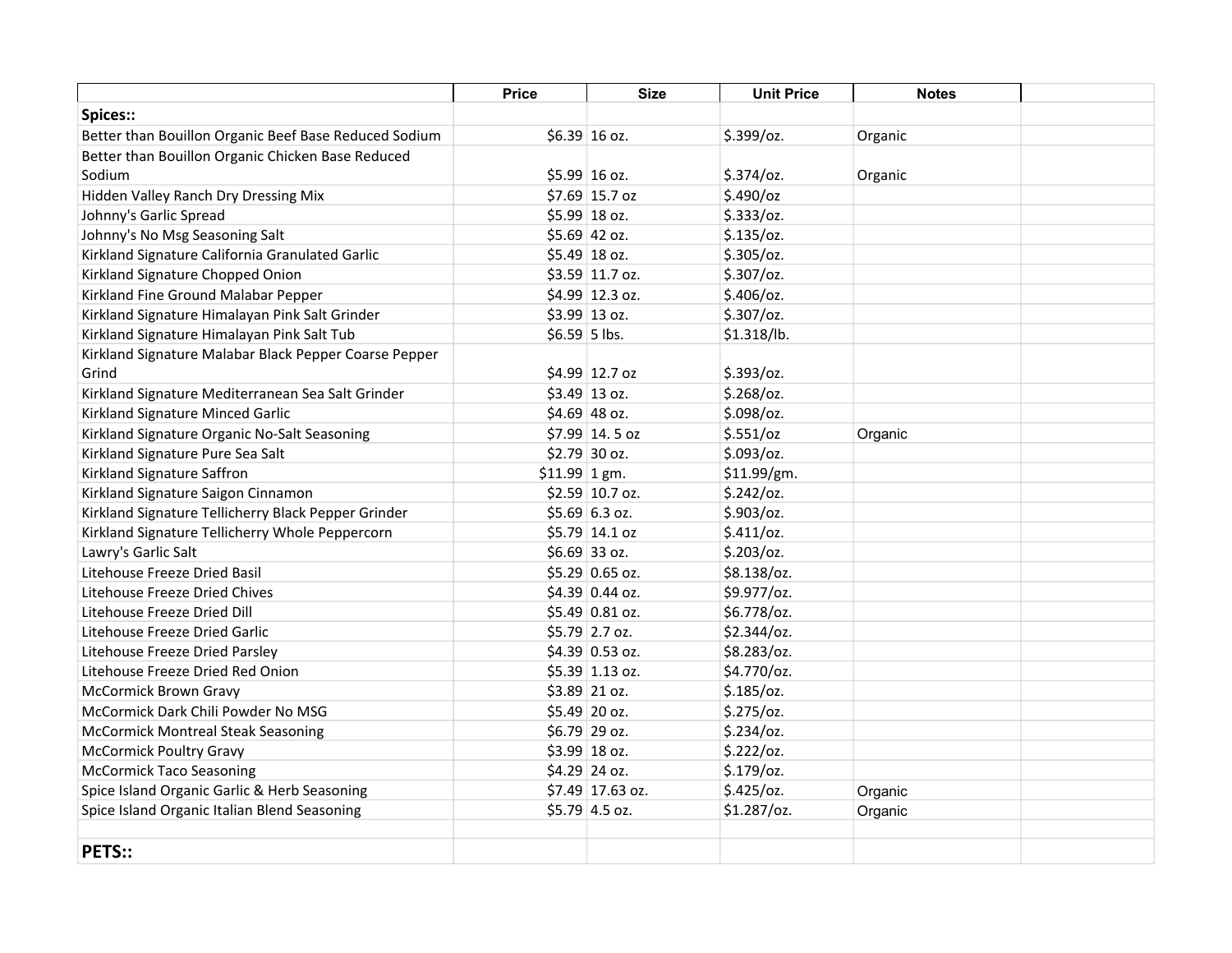|                                                            | <b>Price</b>     | <b>Size</b>             | <b>Unit Price</b> | <b>Notes</b> |  |
|------------------------------------------------------------|------------------|-------------------------|-------------------|--------------|--|
|                                                            |                  |                         |                   |              |  |
| <b>Birds:</b>                                              |                  |                         |                   |              |  |
| Nature's Mix Premium Wild Bird Food                        | \$19.99 40 lbs.  |                         | \$.500/lb.        |              |  |
|                                                            |                  |                         |                   |              |  |
| Cats:                                                      |                  |                         |                   |              |  |
| Fancy Feast Variety Pack Cans                              |                  | $$25.49$ (48) @ 3 oz.   | \$.531/ea.        |              |  |
| Friskies Variety Pack Canned Cat Food                      |                  | $$21.99$ (48) @ 5.5 oz. | \$.458/ea.        |              |  |
| Frontline Plus Applicators for Cats                        | \$67.99 6 ct.    |                         | \$11.332/ea.      |              |  |
| Kirkland Signature Chicken & Rice Cat Food                 | \$19.99 25 lbs.  |                         | \$.800/lb.        |              |  |
| Kirkland Signature Nature's Domain Salmon & Sweet          |                  |                         |                   |              |  |
| Potato Cat Food                                            | \$19.89 18 lbs.  |                         | \$1.105/lb.       |              |  |
| Litter Purrfect Scoopable Cat Litter Lemon Grass Scent     |                  | \$8.79 35 lbs.          | \$.251/lb.        |              |  |
| Nutra Nuggets Dry Super Premium Cat Food                   | \$10.89 20 lb.   |                         | \$.545/lb.        |              |  |
| Scoop Away Complete Performance                            | $$11.99$ 42 lbs. |                         | \$.285/lb         |              |  |
|                                                            |                  |                         |                   |              |  |
| Dogs:                                                      |                  |                         |                   |              |  |
| Atta Boy Dog Food Bonus Bag                                | \$20.79 55 lbs.  |                         | \$.378/lb.        |              |  |
| Cadet Rawhide Retriever Roll                               | \$19.99 20 ct.   |                         | \$1.000/ea.       |              |  |
| Farmland Traditions USA Made Chicken Jerky                 | $$19.99$ 3 lbs.  |                         | $$.416$ /oz.      |              |  |
| Frontline Plus Applicator Extra Large Dog                  | $$74.49$ 6 ct.   |                         | \$12.415/ea.      |              |  |
| Frontline Plus Applicator Large Dog                        | $$72.89$ 6 ct.   |                         | \$12.148/ea.      |              |  |
| Frontline Plus Applicator Medium Dog                       | $$70.99$ 6 ct.   |                         | \$11.832/ea.      |              |  |
| Frontline Plus Applicator Small Dog                        | \$69.99 6 ct.    |                         | \$11.665/ea.      |              |  |
| Happy Tails Loonie Jungle Friends                          | \$9.99 3 ct.     |                         | \$3.330/ea.       |              |  |
| lams Chicken Adult Large Breed Dog Food                    |                  | \$43.79 50 lbs.         | \$.876/lb.        |              |  |
| Iams Chicken Mini Chunk Dog Food                           | \$43.79 50 lbs.  |                         | \$.876/lb.        |              |  |
| Jerky Treats Beef Flavor Wheat Free                        | $$10.89$ 60 oz.  |                         | $$.182$ /oz.      |              |  |
| Kirkland Signature Absorbant Pads                          | $$14.59$ 100 ct  |                         | \$.146/ea.        |              |  |
| Kirkland Signature Chicken Meal & Rice Dog Biscuits        | \$10.39 15 lbs.  |                         | $$.043$ /oz.      |              |  |
| Kirkland Signature Chicken, Rice, & Egg Dog Food (7 year+) | \$29.99 40 lbs.  |                         | \$.750/lb.        |              |  |
| Kirkland Signature Chicken & Rice & Vegetables Dog Food    | \$28.99 40 lbs.  |                         | \$.725/lb.        |              |  |
| Kirkland Signature Chicken & Rice & Vegetables Small Bree  | \$15.59 20 lbs.  |                         | \$.780/lb.        |              |  |
| Kirkland Signature Dental Chews Grain Free                 | \$23.99 72 ct.   |                         | $$.354$ /oz.      |              |  |
| Kirkland Signature Healthy Weight Dog Food                 | \$25.99 40 lbs.  |                         | \$.650/lb.        |              |  |
| Kirkland Signature Lamb & Rice & Vegetables Dog Food       | \$31.59 40 lbs.  |                         | \$.787/lb.        |              |  |
| Kirkland Signature Nature's Domain Beef Meal & Sweet Po    | \$27.49 35 lbs.  |                         | \$.785/lb.        |              |  |
| Kirkland Signature Nature's Domain Grain Free Chicken &    | \$16.69 20 lbs.  |                         | \$.835/lb.        |              |  |
| Kirkland Signature Nature's Domain Organic Chicken & Pea   | \$39.99 30 lbs.  |                         | \$1.333/lb.       | Organic      |  |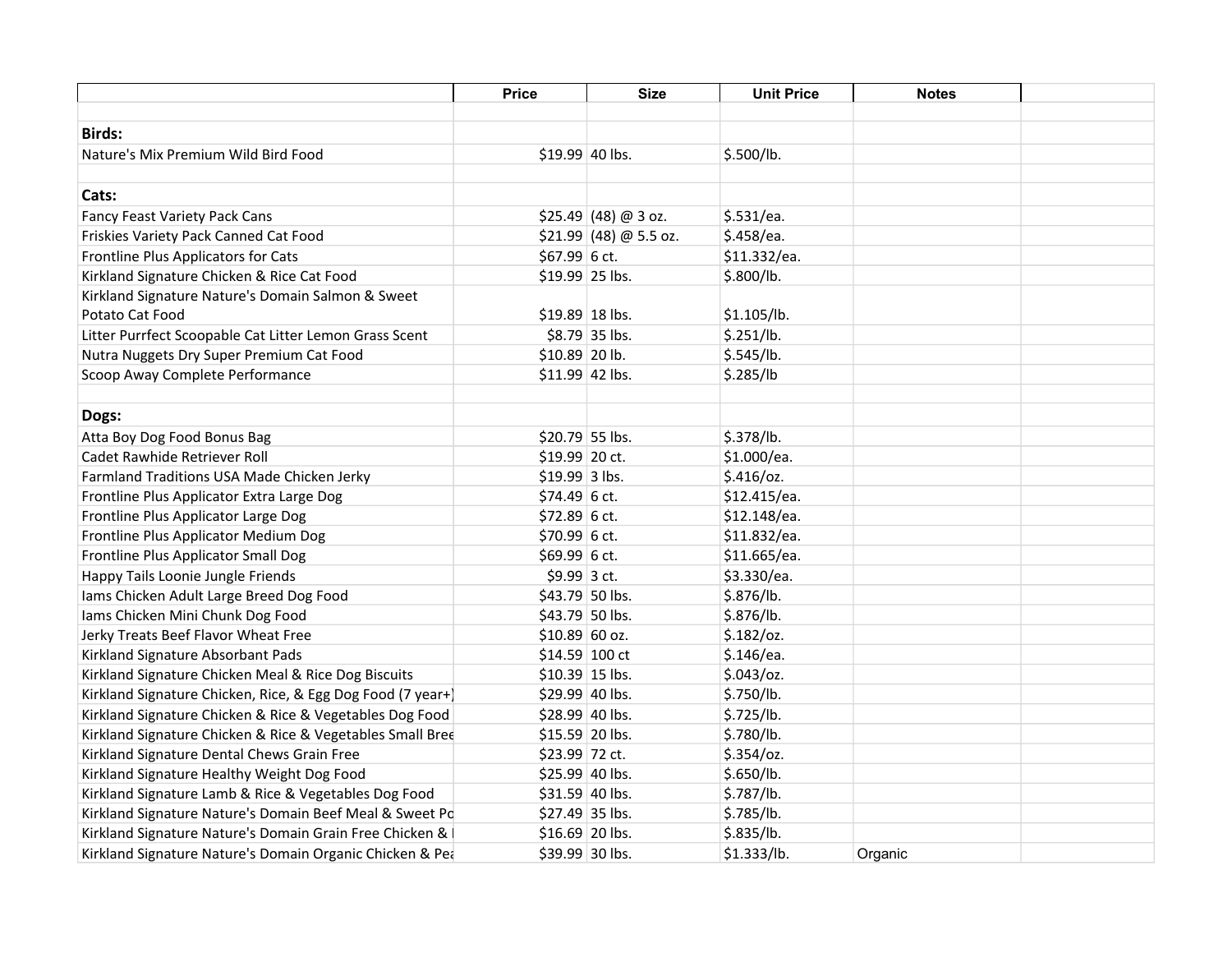|                                                         | <b>Price</b>    | <b>Size</b>              | <b>Unit Price</b> | <b>Notes</b> |  |
|---------------------------------------------------------|-----------------|--------------------------|-------------------|--------------|--|
| Kirkland Signature Nature's Domain Salmon & Sweet Potat | \$32.59 35 lbs. |                          | \$.931/lb.        |              |  |
| Kirkland Signature Nature's Domain Turkey Stew          |                 | $$23.99$ (24) @ 13.2 oz. | $$.076$ /oz.      |              |  |
| Kirkland Signature Nature's Domain Turkey & Sweet Potat | \$29.49 35 lbs. |                          | \$.843/lb.        |              |  |
| Kirkland Signature Pet Mat                              |                 | \$21.79 26" x 38"        | \$21.79/ea.       |              |  |
| Kirkland Signature 42" Round Pet Bed                    | $$26.69$ 42"    |                          | \$26.69/ea.       |              |  |
| Nature's Domain Organic Can Dog Food                    |                 | $$29.99$ (24) @ 13.2 oz. | $$.095$ /oz.      | Organic      |  |
| Nutramax Cosequin DS Plus                               |                 | \$37.59 180 ct.          | \$.208/ea.        |              |  |
| Nutra Nuggets Lamb & Rice Dog Food                      | \$26.99 40 lbs. |                          | \$.675/lb.        |              |  |
| Nylabone Nubz Chicken Dog Chews                         | \$12.99 22 ct.  |                          | \$.590/ea.        |              |  |
| Paw Luxury Bully Sticks                                 | \$31.99 12 ct.  |                          | \$2.666/ea.       |              |  |
| Pedigree Adult Dog Food Bonus Pack                      | \$23.99 55 lbs. |                          | \$.436/lb.        |              |  |
| Pedigree Dentastix Variety Pack                         | \$16.59 51 ct.  |                          | \$.325/ea.        |              |  |
| Vet Works Pill Treats Hickory Smoked Bacon              |                 | $$7.99$ (2) @ 5.8 oz.    | $$.689$ /oz.      |              |  |
| Wet Noses Organic Peanut Butter Banana Dog Treats       | $$12.49$ 5 lbs. |                          | $$.156$ /oz.      | Organic      |  |
|                                                         |                 |                          |                   |              |  |
|                                                         |                 |                          |                   |              |  |
| <b>PLASTICS / PAPER PRODUCTS::</b>                      |                 |                          |                   |              |  |
|                                                         |                 |                          |                   |              |  |
| <b>Bags:</b>                                            |                 |                          |                   |              |  |
| Glad Kitchen Bags With Febreze Odor Shield 13 Gallon    | \$15.79 140 ct. |                          | \$.113/ea.        |              |  |
| Kirkland Signature Clear Trash Bags 33 Gallon           |                 | \$22.99 200 ct.          | \$.115/ea.        |              |  |
| Kirkland Signature Drawstring Trash Bags 33 Gallon      | \$16.99 90 ct.  |                          | \$.189/ea.        |              |  |
| Kirkland Signature Flex-Tech Kitchen Bags 13 Gallon     |                 | \$14.99 200 ct.          | \$.075/ea.        |              |  |
| Kirkland Signature Outdoor Trash 50 Gallon              | \$19.99 70 ct.  |                          | \$.286/ea.        |              |  |
| Kirkland Signature Wastebasket Liners 10 Gallon         |                 | \$9.99 500 ct.           | \$.020/ea.        |              |  |
| Ziploc Gallon Freezer Bags                              |                 | $$14.49(4) @38$ ct.      | \$.095/bag        |              |  |
| Ziploc Quart Freezer Bags                               |                 | $$12.99$ (4) @ 54 ct.    | \$.060/bag        |              |  |
| <b>Ziploc Sandwich Bags</b>                             |                 | $$10.99$ (4) @ 145 ct.   | \$.019/bag        |              |  |
| Ziploc Slider Bags Gallon & Storage Variety Pack        |                 | $$11.49$ 80 qt./60 gl.   | \$.082/bag        |              |  |
| Ziploc Storage Bags Variety Pack, Gallon, Quart,        |                 |                          |                   |              |  |
| Sandwich, Snack                                         | \$13.59 347 ct. |                          | \$.039/bag        |              |  |
| <b>Disposable Cups:</b>                                 |                 |                          |                   |              |  |
| Chinet Cut Crystal Plastic Party Cups 10 oz.            |                 | \$9.49 150 ct.           | \$.063/ea.        |              |  |
| Dixie 12 oz Cold Drink Cup                              |                 | \$11.49 300 ct.          | \$.038/ea.        |              |  |
| Dixie 5 oz. Paper Cold Cup                              |                 | \$10.49 450 ct.          | \$.023/ea.        |              |  |
| Dixie 3 oz Paper Water Cup                              |                 | $$7.49$ 600 ct.          | \$.012/ea.        |              |  |
| Kirkland Signature/Chinet Red Cups 18 oz.               |                 | \$9.99 240 ct            | \$.042/ea.        |              |  |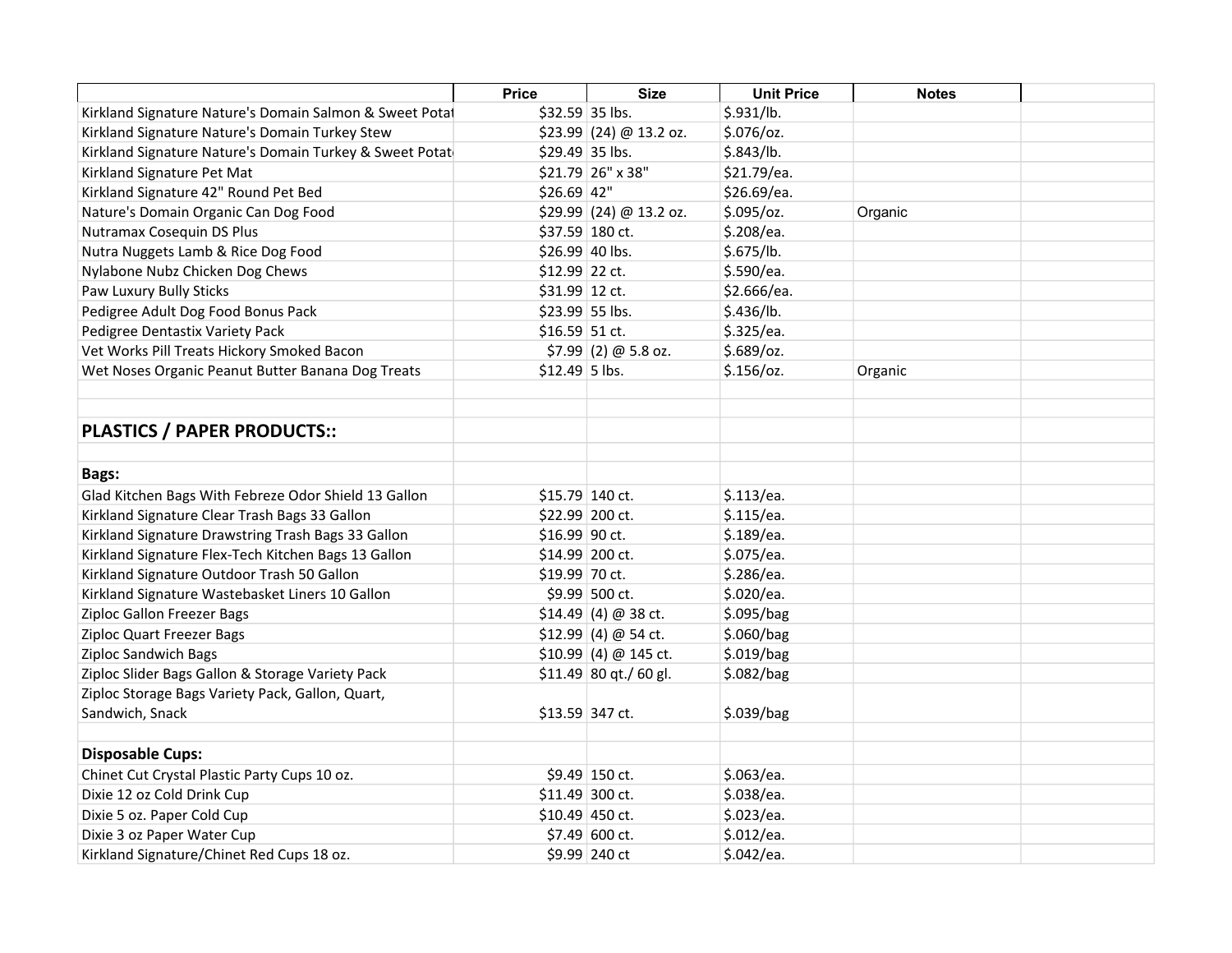|                                                                           | <b>Price</b> | <b>Size</b>                                     | <b>Unit Price</b>                | <b>Notes</b>        |  |
|---------------------------------------------------------------------------|--------------|-------------------------------------------------|----------------------------------|---------------------|--|
| Solo Clear Cups 12 oz.                                                    |              | \$12.69 200 ct.                                 | \$.063/ea.                       |                     |  |
| Solo Clear Cups 16 oz.                                                    |              | \$12.99 200 ct.                                 | \$.065/ea.                       |                     |  |
| Solo Hot Cups 8 oz.                                                       |              | \$7.99 200 ct.                                  | \$.040/ea.                       |                     |  |
| Solo Hot Cups 12 oz.                                                      |              | \$9.99 200 ct.                                  | \$.050/ea.                       |                     |  |
| Solo Hot Cups 16 oz.                                                      |              | \$11.79 160 ct.                                 | \$.074/ea.                       |                     |  |
|                                                                           |              |                                                 |                                  |                     |  |
| <b>Paper Products:</b>                                                    |              |                                                 |                                  |                     |  |
| Bounty Advanced Select-A-Size Rolls (12 rolls)                            |              | 117 sheets/roll<br>$$19.99 $ (760 sq. ft.)      | \$.026/sq. ft.                   | \$1.66/roll         |  |
| Bounty Select-A-Size Print Rolls (12 rolls)                               |              | 131 sheets/roll<br>$$19.99 $ (708 sq. ft.)      | \$.028/sq. ft.                   | \$1.66/roll         |  |
| Charmin Ultra Soft Bath Tissue 30 Jumbo Rolls (= 80<br>Regular Rolls)     |              | \$21.99 828 sq. ft.                             | \$.026/sq. ft.                   | \$.275/regular roll |  |
| Kirkland Signature Casual Dining Napkins                                  |              | $$8.49(4) @ 260$ ct.                            | \$.008/ea.                       |                     |  |
| Kirkland Signature Create a Size Paper Towels 12 Rolls                    |              | 160 sheets/roll<br>\$15.99  (1026 sq. ft.)      | \$.015/sq. ft.                   | \$1.33/roll         |  |
| Kirkland Signature Facial Tissue (30 boxes)                               |              | 110 tissues/box $=$<br>\$23.99 3300 tissues     | \$.007/tissue or \$.<br>80/box   |                     |  |
| Kirkland Signature Facial Tissue, Upright Boxes (12<br>boxes)             |              | $90 \text{ ct/box} = 1080$<br>$$12.99$ tissues  | \$.012/tissue or<br>\$1.08/box   |                     |  |
| Kirkland Signature 2 Ply Bath Tissue 30 rolls                             |              | \$15.99 1593.7 sq ft                            | \$.011/sq ft                     |                     |  |
| Kleenex Facial Tissue Family Pack (10 boxes)                              |              | $230 \text{ ct/box} = 2300$<br>$$17.99$ tissues | \$.007/tissue or<br>\$1.79/box   |                     |  |
| Kleenex Facial Tissue Lotion Family Pack (10 boxes)                       |              | 170 ct/box = $1700$<br>\$16.99 tissues          | \$.009/tissue or<br>$$1.69/b$ ox |                     |  |
| Kleenex Ultra Facial Tissue, Upright Boxes (12 boxes)                     |              | 85 ct/box = 1020<br>$$16.99$ tissues            | \$.016/tissue or<br>\$1.41/box   |                     |  |
| Marathon C-Fold Towel 2 Ply                                               |              | \$30.99 2400 ct.                                | \$0129/ea.                       |                     |  |
| Marathon Dinner Napkin 2 Ply                                              |              | \$12.99 900 ct.                                 | \$.014/ea.                       |                     |  |
| Marathan Giant Roll 2 Ply                                                 |              | \$13.49 4 rolls/1000 ft/roll                    | $\frac{1}{2}$ .003/sq ft         | \$3.37/roll         |  |
| Marathon 2 Ply Embossed Bath Tissue, 48 Big Rolls<br>(=150 Regular Rolls) |              | \$23.49 22,560 sheets/case \$.008/sq. ft.       |                                  | \$.16/regular roll  |  |
| Marathon Towel Crown Single Fold                                          |              | \$19.99 4000 ct.                                | \$.005/ea.                       |                     |  |
| Marathon White M-Fold Towel 1 Ply                                         |              | \$25.99 4000 ct.                                | \$.0064/ea                       |                     |  |
| Vanity Fair 3 Ply Dinner Napkins                                          |              | \$8.49 240 ct.                                  | \$.035/ea.                       |                     |  |
| <b>Plastic Wraps, Foil and Cling Wraps:</b>                               |              |                                                 |                                  |                     |  |
| Kirkland Signature Plastic Food Wrap                                      |              | $$9.89$ (2) @ 750' Rolls                        | \$.0066/sq. ft.                  |                     |  |
| Kirkland Signature 12" Plastic Food Wrap                                  |              | \$12.99 3000' ft. Roll                          | \$.0043/sq. ft.                  |                     |  |
| Kirkland Signature Reynold's Foil Roll 12" x 1000'                        |              | \$24.49 12" x 1000'                             | \$.0244/sq.ft.                   |                     |  |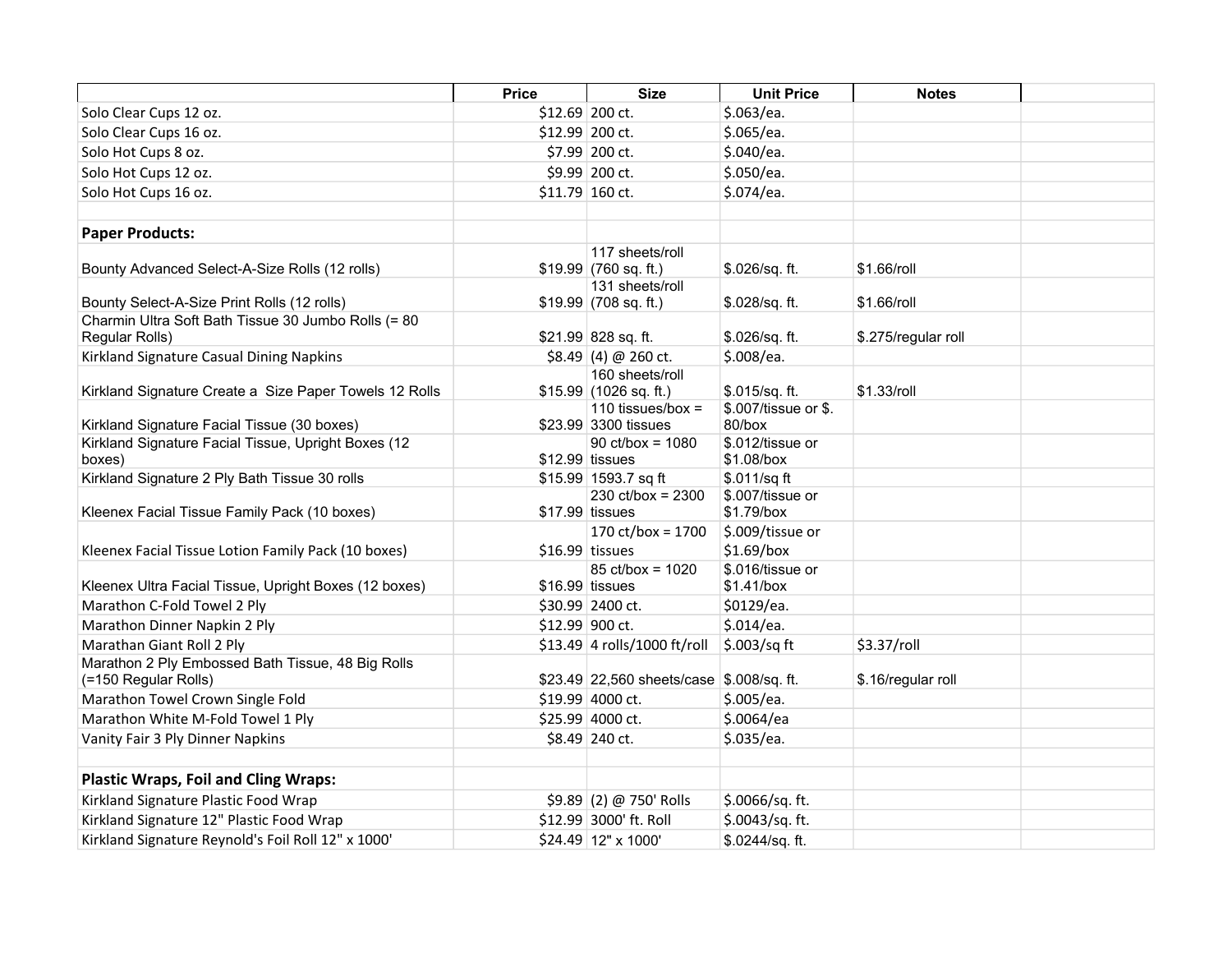|                                                       | <b>Price</b>  | <b>Size</b>              | <b>Unit Price</b> | <b>Notes</b> |  |
|-------------------------------------------------------|---------------|--------------------------|-------------------|--------------|--|
| Kirkland Signature Reynold's Foil Roll Heavy Duty     |               | \$23.99 18' x 500'       | \$.0319/sq. ft.   |              |  |
| Kirkland Signature Reynold's Foil Sheets 12" x 10.75" |               | \$9.99 500 ct.           | \$.0223/sq. ft.   |              |  |
| Polyvinyl PVC Wrap FDA Approved                       |               | \$19.49 18' x 3000'      | \$.0043/sq. ft.   |              |  |
| Reynold's Heavy Duty Foil Rolls 18"                   |               | \$13.99 (2) @ 150' Rolls | \$.0466/ft.       |              |  |
| Reynold's Standard Foil Rolls 12"                     |               | \$16.89 (2) @ 250' Rolls | \$.0337/ft.       |              |  |
|                                                       |               |                          |                   |              |  |
| Plates & Cutlery:                                     |               |                          |                   |              |  |
| Chinet 10 3/8" Dinner Plates                          |               | \$17.99 165 ct.          | \$.109/ea.        |              |  |
| <b>Chinet Lunch Plates</b>                            |               | \$15.69 225 ct.          | \$.070/ea.        |              |  |
| Dixie 10 1/16" Paper Plates                           |               | \$16.49 186 ct.          | \$.089/ea.        |              |  |
| Dixie 8 1/2" Paper Plates                             |               | \$17.39 285 ct.          | \$.061/ea.        |              |  |
| Dixie 6 7/8" Paper Plates                             |               | \$12.89 300 ct.          | \$.043/ea.        |              |  |
| Dixie Paper Bowls 20 oz.                              |               | \$9.99 135 ct.           | \$.074/ea.        |              |  |
| Hinge-Lid Tray 9" Flat Bottom                         |               | \$11.89 100 ct.          | \$.119/ea.        |              |  |
| Hinge-Lid Tray 3-compartment                          |               | \$11.89 100 ct.          | \$.119/ea.        |              |  |
| Hefty Superweight 8 7/8" Foam Plates                  |               | \$10.99 220 ct.          | \$.050/ea.        |              |  |
| Kirkland Signature Clear Cutlery                      |               | \$12.79 360 ct.          | \$.036/ea.        |              |  |
| Solo Heavyweight Forks                                | 10/79         | 500 ct.                  | \$.022/ea.        |              |  |
| Solo Heavyweight Knives                               |               | \$10.79 500 ct.          | \$.022/ea.        |              |  |
| Solo Heavyweight Spoons                               |               | \$10.79 500 ct.          | \$.022/ea.        |              |  |
| Strongholder 9" Paper Plates                          |               | \$10.69 645 ct.          | \$.017/ea.        |              |  |
| <b>PRODUCE::</b>                                      |               |                          |                   |              |  |
|                                                       |               |                          |                   |              |  |
| Fruit:                                                |               |                          |                   |              |  |
| <b>Apple Pears</b>                                    |               | \$6.49 3.5 lbs.          | \$1.854/lb.       |              |  |
| <b>Bananas</b>                                        |               | $$1.39$ 3 lbs.           | \$.463/lb.        |              |  |
| <b>Black Seedless Grapes</b>                          |               | \$9.99 4 lbs.            | \$2.498/lb.       |              |  |
| Blueberries                                           |               | \$5.99 18 oz.            | \$5.324/lb.       |              |  |
| Cantaloupe                                            | \$4.99 2 ct.  |                          | \$2.49/ea         |              |  |
| Cara Cara Oranges                                     |               | \$7.99 8 lbs.            | \$.999/lb.        |              |  |
| <b>Clementine Oranges</b>                             |               | $$6.49$ 5 lbs.           | \$1.298/lb.       |              |  |
| D'Anjou Pears                                         |               | \$4.99 6 lbs.            | \$.832/lb.        |              |  |
| Disney Organic Apples Gala                            |               | $$4.79$ 3 lbs.           | \$1.597/lb.       | Organic      |  |
| Fresh Cut Fruit Bowl                                  |               | \$9.99 3 lbs.            | \$3.330/lb.       |              |  |
| <b>Fresh Pineapple Slices</b>                         |               | \$7.99 3 lbs.            | \$2.663/lb.       |              |  |
| Golden Pineapple                                      | $$2.99$ 1 ct. |                          | \$2.99/ea.        |              |  |
| Grapefruit Large                                      |               | \$8.99 8 lbs.            | \$1.124/lb.       |              |  |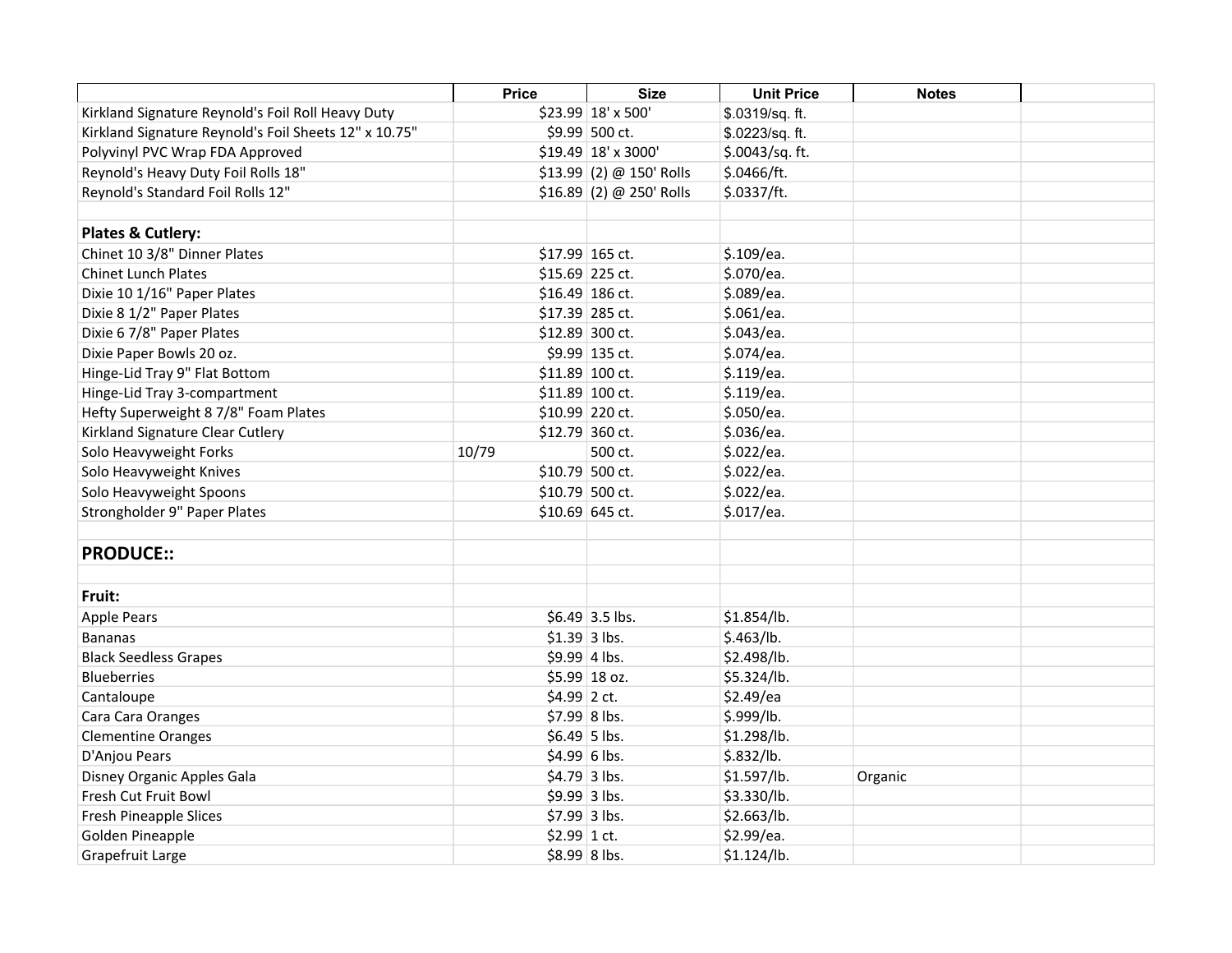|                                  | <b>Price</b>   | <b>Size</b>              | <b>Unit Price</b> | <b>Notes</b> |  |
|----------------------------------|----------------|--------------------------|-------------------|--------------|--|
| <b>Green Seedless Grapes</b>     | \$9.99 4 lbs.  |                          | \$2.498/lb.       |              |  |
| Hass Avocados Variety            | $$6.99 6$ ct.  |                          | \$1.165/ea.       |              |  |
| Honeycrisp Apples                |                | $$10.99$ 5.5 lbs.        | \$1.998/lb.       |              |  |
| Honeydew                         | $$4.49$ 1 ct.  |                          | \$4.49/ea.        |              |  |
| Kiwi Fruit                       |                | $$5.99$ 4 lbs.           | \$1.748/lb.       |              |  |
| Lemons Large                     |                | $$6.99$ 5 lbs.           | \$1.398/lb.       |              |  |
| Limes (from Mexico)              |                | \$7.99 5 lbs.            | \$1.598/lb.       |              |  |
| Mangos                           |                | $$6.49$ 5.5 lbs.         | \$1.180/lb.       |              |  |
| Mini Watermelon Seedless         | \$6.49 2 ct.   |                          | \$3.25/ea.        |              |  |
| <b>Navel Oranges</b>             |                | $$12.49$ 13 lbs.         | \$.961/lb.        |              |  |
| <b>Nectarines</b>                | $$7.49$ 4 lbs. |                          | \$1.873/lb.       |              |  |
| Opal Apples                      |                | \$7.99 5.5 lbs.          | \$1.453/lb.       |              |  |
| <b>Organic Ataulfo Mangos</b>    | $$6.49 6$ ct.  |                          | \$1.082/ea.       | Organic      |  |
| Organic Avocados                 | \$8.99 5 ct.   |                          | \$1.798/ea.       | Organic      |  |
| Organic Blackberries             |                | $$5.49$ 12 oz.           | \$7.32/lb.        | Organic      |  |
| <b>Organic Blueberries</b>       |                | \$6.99 18 oz.            | \$6.213/lb.       | Organic      |  |
| Organic Fuji Apples              |                | $$8.99$ 5.5 lbs.         | \$1.635/lb.       | Organic      |  |
| <b>Organic Gala Apples</b>       |                | \$8.99 5.5 lbs.          | \$1.635/lb.       | Organic      |  |
| <b>Organic Honeycrisp Apples</b> |                | $$13.99$ 5.5 lbs.        | \$2.544/lb.       | Organic      |  |
| <b>Organic Medjool Dates</b>     | $$9.99$ 2 lbs. |                          | \$4.995/lb.       | Organic      |  |
| <b>Organic Sliced Apples</b>     |                | $$6.99$ (8) @ 4 oz. Bags | \$.87/ea.         | Organic      |  |
| <b>Organic Strawberries</b>      |                | \$5.99 2 lbs.            | \$2.995/lb.       | Organic      |  |
| Plums Premium Large              |                | $$6.99$ 4 lbs.           | \$1.748/lb.       |              |  |
| Raspberries                      |                | \$5.99 12 oz.            | \$7.987/lb.       |              |  |
| <b>Red Seedless Grapes</b>       | $$9.49 4$ lbs. |                          | \$2.373/lb.       |              |  |
| <b>Strawberries</b>              | \$4.99 2 lbs.  |                          | \$2.495/lb.       |              |  |
| <b>Watermelon Seedless</b>       | \$8.99 1 ct.   |                          | \$8.99/ea.        |              |  |
|                                  |                |                          |                   |              |  |
| <b>Vegetables:</b>               |                |                          |                   |              |  |
| <b>Artisan Romaine Hearts</b>    | $$3.49$ 5 ct.  |                          | \$.698/ea.        |              |  |
| Asian Chopped Salad Kit          |                | $$.4.49$ 23.58 oz.       | $$.19$ /0z.       |              |  |
| Asparagus                        |                | $$4.99$ 2.25/lbs.        | \$2.218/lb.       |              |  |
| <b>Baby Portabello Mushrooms</b> |                | \$4.49 24 oz.            | \$2.993/lb.       |              |  |
| <b>Baking Potatoes</b>           |                | \$5.49 15 lbs.           | \$.366/lb.        |              |  |
| <b>Broccoli Florets</b>          |                | $$4.99$ 3 lbs.           | \$1.663/lb.       |              |  |
| <b>Brussel Sprouts</b>           |                | $$4.29$ 2 lbs.           | \$2.145/lb.       |              |  |
| Campari Tomatoes Hothouse Grown  | $$5.49$ 2 lbs. |                          | \$2.745/lb.       |              |  |
| <b>Cauliflower Florets</b>       | $$3.99$ 2 lbs. |                          | \$1.995/lb.       |              |  |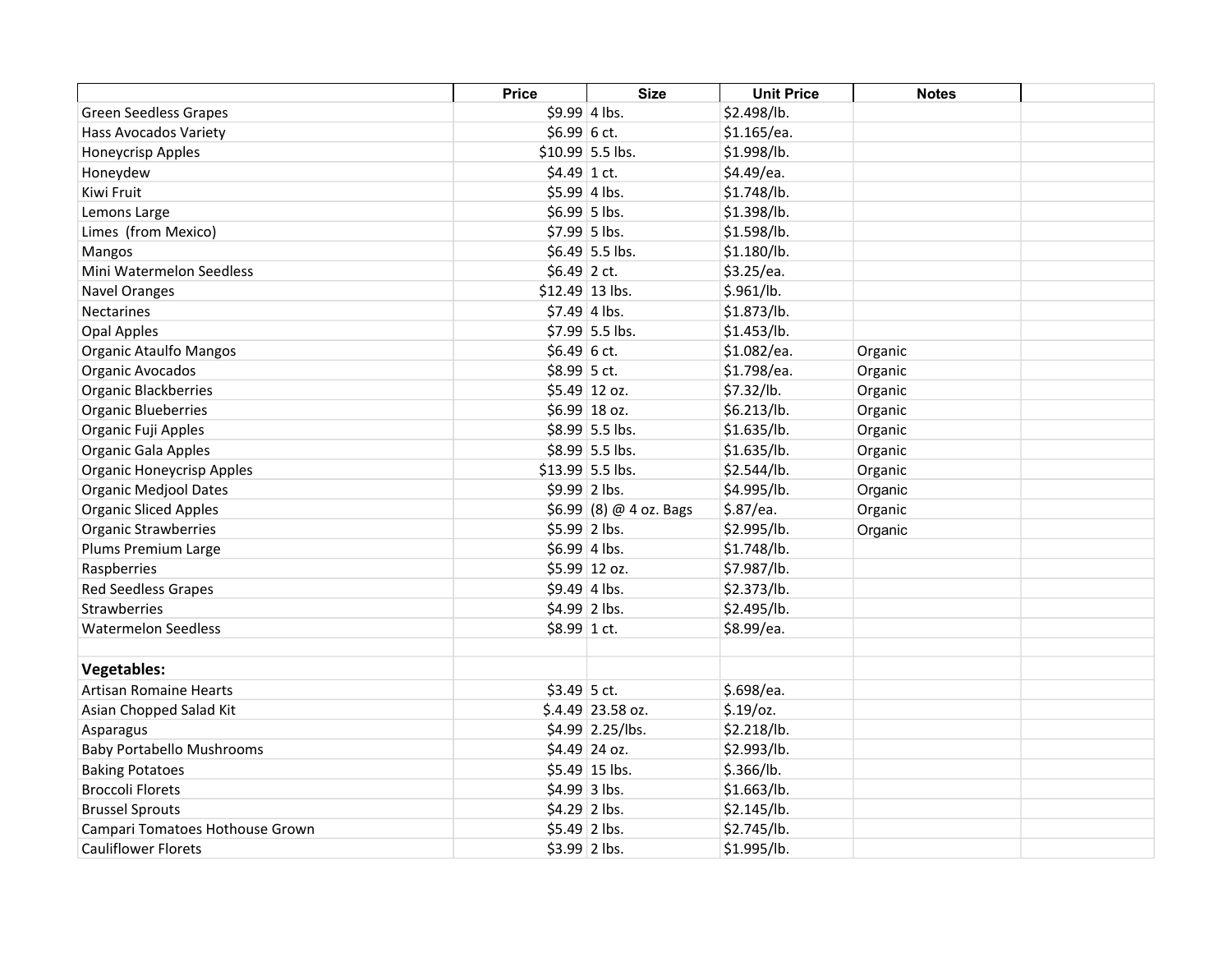|                                         | <b>Price</b>   | <b>Size</b>      | <b>Unit Price</b> | <b>Notes</b> |  |
|-----------------------------------------|----------------|------------------|-------------------|--------------|--|
| Ceasar Salad Kit                        |                | \$3.49 16.95 oz. | $$.206$ /oz.      |              |  |
| <b>Celery Sticks</b>                    |                | $$3.79$ 2.5 lbs. | \$1.516/lb.       |              |  |
| <b>Cocktail Cucumbers</b>               |                | \$4.99 1.5 lbs.  | \$3.327/lb.       |              |  |
| <b>English Cucumbers</b>                | $$4.49$ 3 pk.  |                  | \$1.497/ea.       |              |  |
| French Grean Beans                      | $$4.99$ 2 lbs. |                  | \$2.495/lb.       |              |  |
| Fresh Butternut Squash                  | $$4.99$ 2 lbs. |                  | \$2.495/lb.       |              |  |
| <b>Fresh Garlic</b>                     | $$6.99$ 3 lbs. |                  | \$2.33/lb.        |              |  |
| <b>Gold Potatoes</b>                    |                | \$7.99 15 lbs.   | \$.533/lb.        |              |  |
| <b>Gourmet Creamer Potato</b>           | $$6.99$ 5 lbs. |                  | \$1.398/lb.       |              |  |
| <b>Gourmet Tomato Medley</b>            | $$6.49$ 2 lbs. |                  | \$3.245/lb.       |              |  |
| Grape Tomatoes Hothouse Grown           | \$5.99 2 lbs.  |                  | \$2.995/lb.       |              |  |
| <b>Hearts of Romaine</b>                | $$3.79$ 6 ct.  |                  | \$.632/ea.        |              |  |
| Mini Peppers Hot House Grown            |                | \$5.79 1.5 lbs.  | \$3.86/lb.        |              |  |
| <b>Mixed Bell Peppers</b>               | $$7.49$ 6 ct.  |                  | \$1.248/ea.       |              |  |
| Organic Artisan Romaine Hearts          | \$3.99 5 ct.   |                  | \$.798/ea.        | Organic      |  |
| Organic Baby Spinach                    | $$3.99 1$ lb.  |                  | \$3.99/lb.        | Organic      |  |
| <b>Organic Cauliflower Rice</b>         | $$3.99$ 2 lbs. |                  | \$1.995/lb.       | Organic      |  |
| <b>Organic Carrots</b>                  |                | \$5.99 10 lbs.   | \$.599/lb.        | Organic      |  |
| Organic Mediterranean Salad Kit         |                | \$5.99 24.02 oz. | $$.249$ /oz.      | Organic      |  |
| Organic Peeled Mini Carrots             | $$5.49$ 5 lbs. |                  | \$1.098/lb.       | Organic      |  |
| <b>Organic Power Greens</b>             |                | $$4.99$ 1.5 lbs. | \$3.327/lb.       | Organic      |  |
| <b>Organic Romaine Hearts</b>           | $$3.99$ 6 ct.  |                  | \$.665/ea.        | Organic      |  |
| Organic Spring Salad Mix                | $$3.99$ 1 lb.  |                  | \$3.99/lb.        | Organic      |  |
| Organic Strawberry Harvest Salad Kit    |                | \$5.49 18 oz.    | $$.305$ /oz.      | Organic      |  |
| <b>Orangic Sweet Potatoes</b>           |                | \$7.99 6.5 lbs.  | \$1.229/lb.       | Organic      |  |
| <b>Organic Yellow Onions</b>            |                | \$5.99 10 lbs.   | \$.599/lb.        | Organic      |  |
| Red Bell Peppers Hothouse Grown         | \$6.99 6 ct.   |                  | \$1.17/ea.        |              |  |
| Roma Tomatoes Hothouse Grown            | $$4.99$ 2 lbs. |                  | \$2.495/lb.       |              |  |
| <b>Small Red Potatoes</b>               |                | $$5.49$ 10 lbs.  | \$.549/lb.        |              |  |
| Spinach                                 |                | $$4.49$ 2.5 lbs. | \$1.796/lb.       |              |  |
| Sugar Snap Peas                         |                | \$4.99 24 oz.    | \$3.327/lb.       |              |  |
| Super Sweet Corn Husked & Trimmed       | $$6.49$ 8 ct.  |                  | \$.811/ea.        |              |  |
| Sweet Kale Gourmet Salad                |                | \$4.99 28 oz.    | $$.178$ /oz.      |              |  |
| Sweet Onion Jumbo                       |                | \$6.49 10 lbs.   | \$.649/lb.        |              |  |
| Tomatoes on the Vine Greenhouse Grown   | $$6.49$ 4 lbs. |                  | \$1.623/lb.       |              |  |
| Vegetable Platter with Low Fat Dressing | $$9.99$ 4 lbs. |                  | \$9.99/ea.        |              |  |
| White Mushrooms Large                   |                | \$4.29 24 oz.    | \$2.86/lb.        |              |  |
|                                         |                |                  |                   |              |  |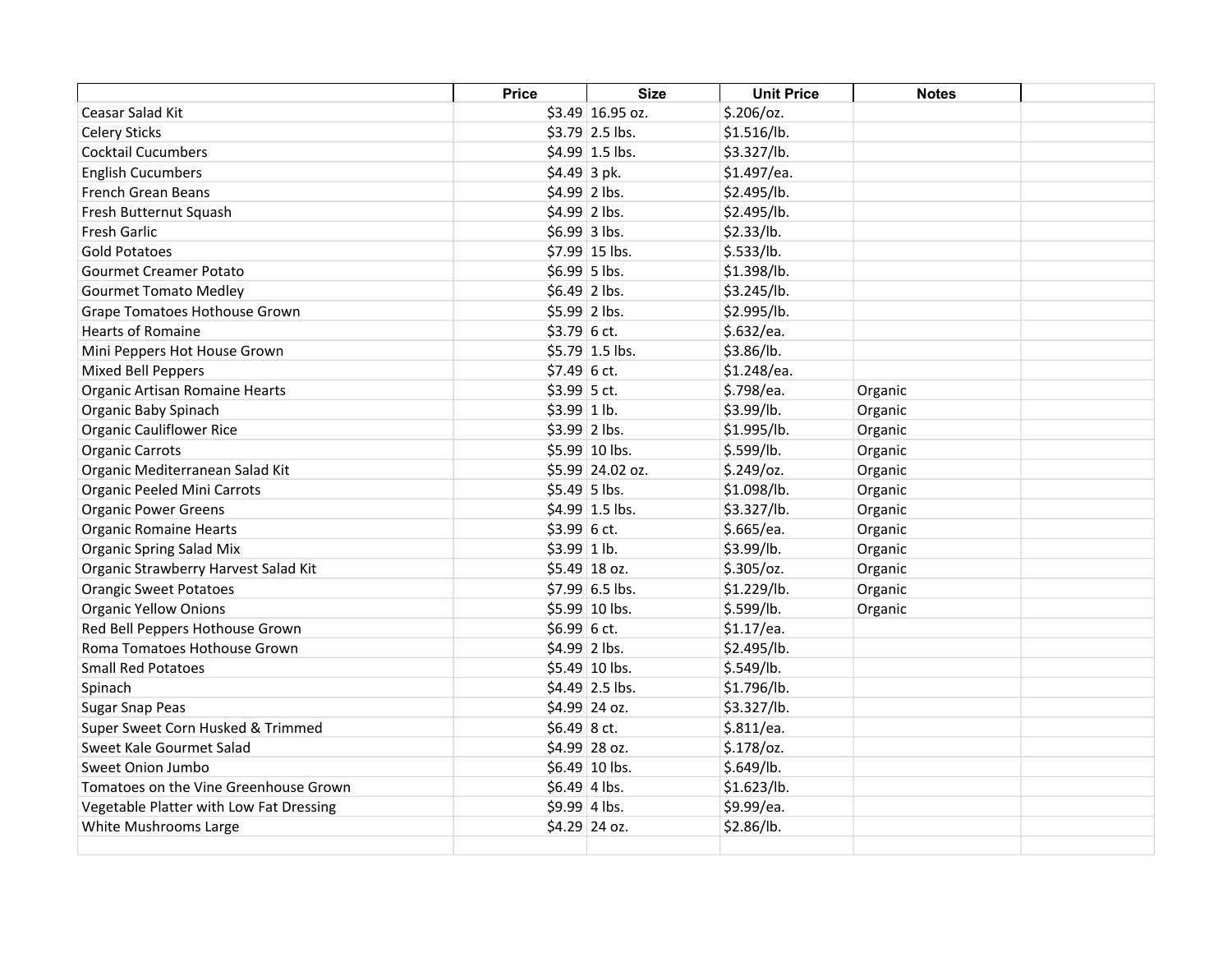|                                                            | <b>Price</b>    | <b>Size</b>             | <b>Unit Price</b> | <b>Notes</b> |  |
|------------------------------------------------------------|-----------------|-------------------------|-------------------|--------------|--|
| <b>REFRIGERATED MEATS &amp; COLD CUTS:: Updat</b>          |                 |                         |                   |              |  |
|                                                            |                 |                         |                   |              |  |
| Bacon:                                                     |                 |                         |                   |              |  |
| Columbus Smoked Turkey Bacon                               |                 | $$13.59$ 2.5 lbs.       | \$5.436/lb.       |              |  |
| Falls Brand Thick Sliced Bacon                             | $$16.89$ 4 lbs. |                         | \$4.223/lb.       |              |  |
| Fletcher's Dry Cured Bacon                                 |                 | $$17.99$ (2) @ 2 lbs.   | \$4.498/lb.       |              |  |
| Hemper's Uncured Bacon                                     |                 | $$14.59(2) @ 1.5$ lbs   | \$4.863/lb.       |              |  |
| Kirkland Signature Low Sodium Bacon                        |                 | $$13.69$ (4) @ 1 lbs.   | \$3.423/lb.       |              |  |
| Kirkland Signature Precooked Bacon                         | $$10.89$ 1 lb.  |                         | \$10.89/lb.       |              |  |
| Kirkland Signature Premium Sliced bacon                    |                 | $$13.69$ (4) @ 1 lbs.   | \$3.423/lb.       |              |  |
|                                                            |                 |                         |                   |              |  |
| <b>Hot Dogs &amp; Sausage:</b>                             |                 |                         |                   |              |  |
| Aidells ABF Chicken Smoked Paprika With Manchego           |                 |                         |                   |              |  |
| Cheese Sausage                                             | \$13.99 3 lbs.  |                         | \$4.663/lb.       |              |  |
| Aidells Bacon Mushroom Swiss ABF Sausage                   | $$13.99$ 3 lbs. |                         | \$4.663/lb.       |              |  |
| Aidells Chicken ABF Pineapple Bacon Sausage                | $$13.99$ 3 lbs. |                         | \$4.663/lb.       |              |  |
| Aidells Organic Chicken Apple Sausage                      |                 | \$15.49 2.25 lbs.       | \$6.884/lb.       | Organic      |  |
| Aidells Spicy Mango Jalapeno Chicken Sausage               | $$13.99$ 3 lbs. |                         | \$4.663/lb.       |              |  |
| Amy Lu Organic Maple Breakfast Links                       | $$13.99$ 2 lbs. |                         | \$6.995/lb.       | Organic      |  |
| Jimmy Dean ABF Cooked Turkey Sausage                       |                 | $$9.49$ 48 ct.          | \$3.954/lb.       |              |  |
| Jimmy Dean Fresh Sausage Roll                              | $$8.59$ 3 lbs.  |                         | \$2.863/lb.       |              |  |
| Kirkland Signature Beef Dinner Franks                      |                 | \$11.99 3.81 lbs.       | \$3.147/lb.       |              |  |
| Kirkland Signature Beef Hot Dogs                           |                 | $$12.99$ (3) @ 1.5 lbs. | \$2.887/lb.       |              |  |
| Kirkland Signature Bratwurst                               |                 | $$8.99$ (2) @ 1.75 lbs. | \$2.569/lb.       |              |  |
| Kirkland Signature Polish Sausage                          |                 | \$11.99 3.81 lbs.       | \$3.147/lb.       |              |  |
| Longhorn Barbecue German Sausage                           |                 | 6.89 2 lbs.             | \$3.445/lb.       |              |  |
| Teton Waters Ranch 100% Grass Fed Beef Polish              |                 |                         |                   |              |  |
| Sausage                                                    |                 | 14.99 2.25 lbs.         | \$6.662/lb.       |              |  |
| True Story Organic Sweet Italian Chicken Sausage           |                 | 14.99 2.25 lbs.         | \$6.62/lb.        | Organic      |  |
| <b>Lunch Meats:</b>                                        |                 |                         |                   |              |  |
|                                                            | $$13.99$ 3 lbs. |                         | \$4.630/lb.       |              |  |
| Curly's Foods Packaged BBQ Baby Back Ribs                  |                 |                         |                   |              |  |
| Hillshire Farm Deli Select Variety Pack                    |                 | \$9.99(3) @ 1 lb.       | \$3.330/lb.       |              |  |
| Hillshire Farm Lunch Meat Variety Pack No Nitrates/Nitrite |                 | $$11.79$ (23) @ 1 lb.   | \$3.93/lb.        |              |  |
| Hillshare Farm Naturals Turkey Breast                      |                 | \$9.59(3) @ 11 oz       | \$4.650/lb.       |              |  |
| Kirkland Signature Extra Lean Sliced Ham                   |                 | $$8.79$ (2) @ 1.5 lbs   | \$2.930/lb.       |              |  |
| Kirkland Signature Oven Roasted Sliced Turkey Breast       |                 | $$9.99$ (3) @ 14 oz.    | \$3.806/lb.       |              |  |
| Kirkland Signature Variety Pack Lunch Meat                 |                 | $$11.89$ (3) @ 14 oz.   | \$4.530/lb.       |              |  |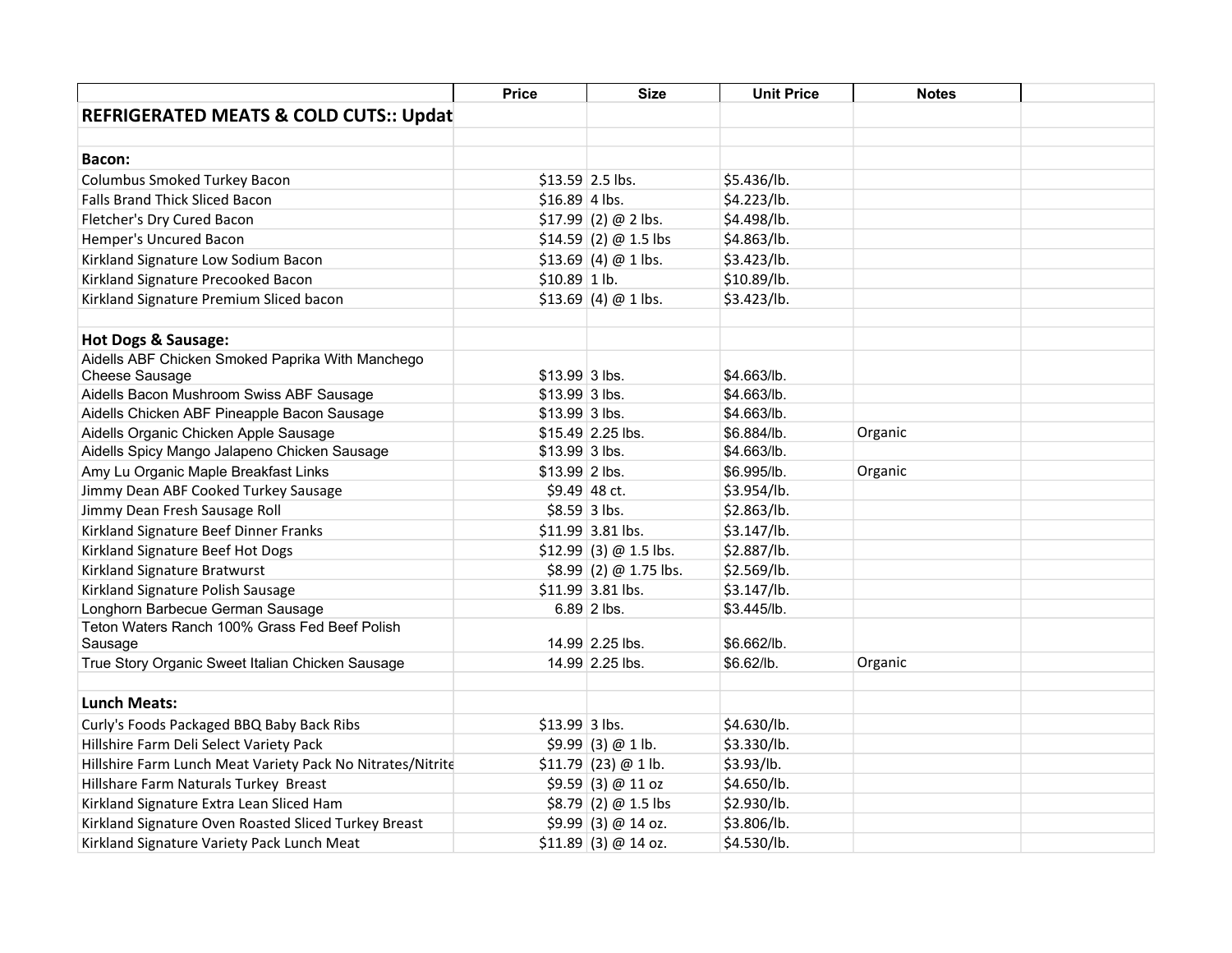|                                                | <b>Price</b>    | <b>Size</b>              | <b>Unit Price</b> | <b>Notes</b> |  |
|------------------------------------------------|-----------------|--------------------------|-------------------|--------------|--|
|                                                |                 |                          |                   |              |  |
| <b>Other Refrigerated:</b>                     |                 |                          |                   |              |  |
| <b>Gregg's Ranch Dressing</b>                  |                 | \$5.99 64 oz.            | $$.094$ /oz.      |              |  |
| Litehouse Blue Cheese Dressing                 |                 | $$9.99$ (2) @ 32 oz.     | $$.156$ /oz.      |              |  |
| <b>Tortillaland Natural Uncooked Tortillas</b> |                 | $$6.49(2) @ 25$ ct.      | \$.130/ea.        |              |  |
|                                                |                 |                          |                   |              |  |
| <b>SNACKS::</b>                                |                 |                          |                   |              |  |
| <b>Meat Snacks:</b>                            |                 |                          |                   |              |  |
| Chefs Cut Real Steak Jerky                     | \$13.99 14 oz.  |                          | \$.999/oz.        |              |  |
| Duke's Shorty Sausage                          | \$11.69 16 oz.  |                          | \$.731/cz.        |              |  |
| Golden Island Korean BBQ Pork Jerky            |                 | \$11.89 14.5 oz.         | \$.820/cz.        |              |  |
| Kirkland Signature Steak Strips                |                 | \$9.99 12 oz.            | \$.833/oz.        |              |  |
| Oberto Beef Pepperoni Sticks                   | \$12.99 24 oz.  |                          | \$.541/cz.        |              |  |
| Oberto Original Beef Jerky                     |                 | \$14.99(2) @9 oz.        | \$.833/oz.        |              |  |
| Oberto Teriyaki Beef Jerky                     |                 | $$14.99$ (2) @ 9 oz.     | \$.833/oz.        |              |  |
| Oberto Teriyaki Turkey Jerky                   |                 | \$14.99(2)@9 oz.         | \$.833/oz.        |              |  |
| Oberto Variety Pack                            |                 | $$14.99$ (12) @ 1.25 oz. | \$.999/oz.        |              |  |
| Perky Jerky Original Turkey Jerky              | \$13.79 14 oz.  |                          | \$.985/cz.        |              |  |
|                                                |                 |                          |                   |              |  |
| <b>Big Bag Snacks::</b>                        |                 |                          |                   |              |  |
| Kirkland Signature Peanut Butter Pretzels      |                 | \$8.89 55 oz.            | \$.162/oz.        |              |  |
| <b>Shultz Mini-Pretzels</b>                    |                 | $$5.89 6$ lbs.           | $$0.61$ /oz.      |              |  |
| Utz Pub Mix                                    |                 | \$7.29 44 oz.            | $$.166$ /oz.      |              |  |
|                                                |                 |                          |                   |              |  |
| Candy::                                        |                 |                          |                   |              |  |
| 180 Snacks Pistachio Squares                   | \$11.89 16 oz.  |                          | $$.743$ /oz.      |              |  |
| <b>Black Forest Gummy Bears</b>                | $$8.99 6$ lbs.  |                          | \$1.498/lb        |              |  |
| Brookside Dark Chocolate Acai Blueberry        |                 | \$9.99 32 oz             | \$.312/oz         |              |  |
| <b>Edward Marc Coconut Almonds</b>             |                 | \$9.89 32 oz.            | $$.309$ /oz.      |              |  |
| Ferrero Kinder Joy                             | $$11.79$ 12 ct. |                          | \$.983/ea.        |              |  |
| Ferrero Rocher Hazelnut Chocolates             |                 | \$9.00 21.2 oz.          | $$.0608$ /oz.     |              |  |
| Glico Chocolate Pocky                          |                 | \$8.99 12 ct.            | \$.749/ea.        |              |  |
| Godiva Ganache Hearts                          |                 | \$8.59 14.06 oz.         | \$.611/oz.        |              |  |
| Hershey's Assorted Variety Pack                | \$17.59 30 ct.  |                          | \$.586/ea.        |              |  |
| Hershey's Milk Chocolate Bars                  | \$21.99 36 ct.  |                          | \$.611/ea.        |              |  |
| Hi-Chew Fruit Chews Variety                    |                 | \$8.59 30 oz.            | $$.286$ /oz       |              |  |
| Hoody's Praline Pecans                         | \$13.99 40 oz.  |                          | \$5.596/lb.       |              |  |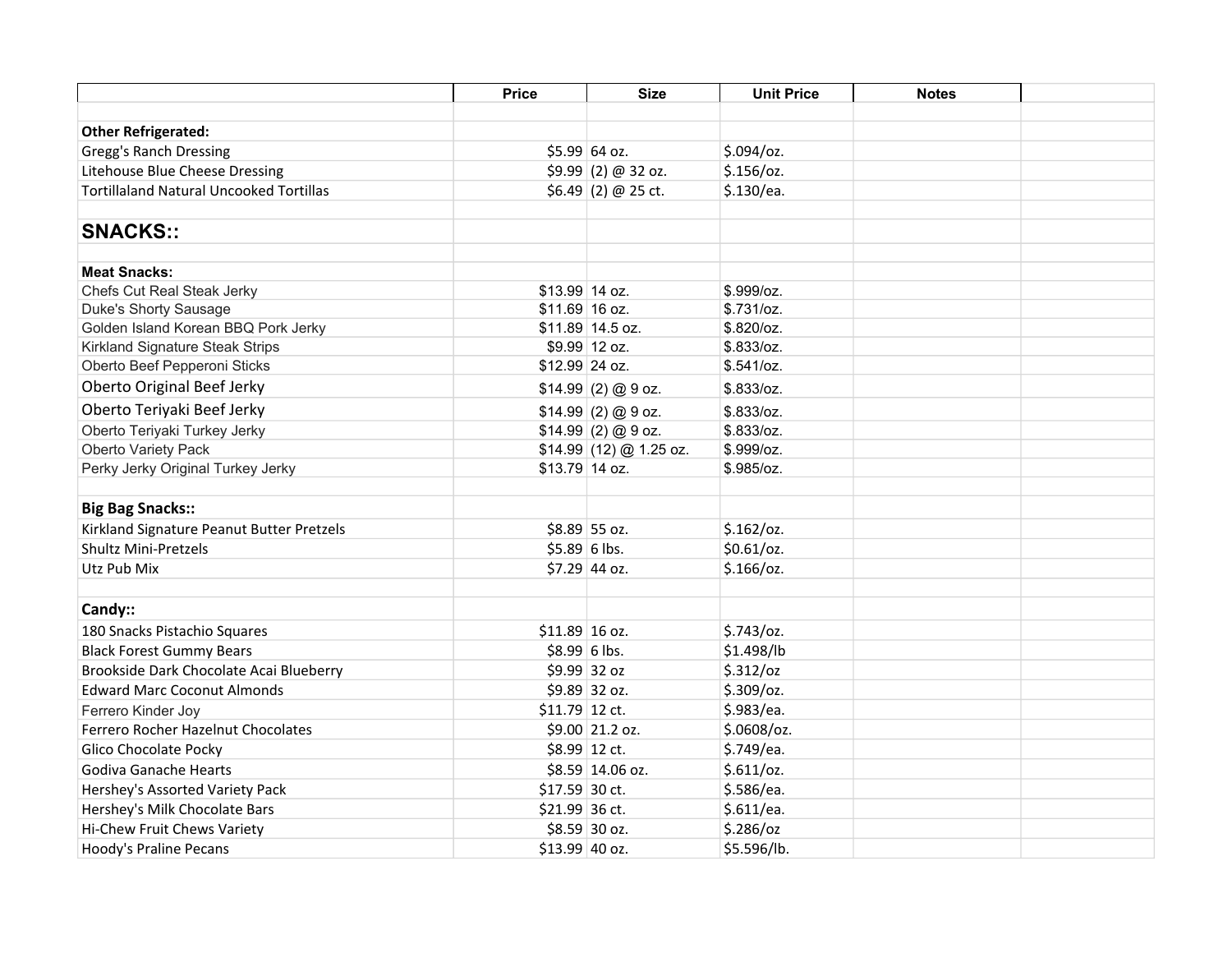|                                                    | <b>Price</b>    | <b>Size</b>         | <b>Unit Price</b> | <b>Notes</b> |  |
|----------------------------------------------------|-----------------|---------------------|-------------------|--------------|--|
| Inno Foods Organic Coconut Clusters                |                 | \$7.99 16 oz.       | \$.499/oz.        | Organic      |  |
| Kirkland Signature All Chocolate Mix               | \$15.99 90 oz.  |                     | \$.178/oz.        |              |  |
| Kirkland Signature Cashew Clusters                 | \$10.99 2 lbs.  |                     | \$5.495/lb.       |              |  |
| Kirkland Signature Dark Chocolate Mangos           |                 | \$9.69 19.4 oz.     | \$.499/oz.        |              |  |
| Kirkland Signature Dark Chocolate Raspberry & Chia |                 |                     |                   |              |  |
| <b>Thins</b>                                       |                 | \$6.99 22 oz.       | $$.318$ /oz.      |              |  |
| Kirkland Signature Funhouse Treats                 | \$13.99 92 oz.  |                     | \$.152/oz         |              |  |
| Kirkland Signature Gourmet Jelly Beans             | \$13.99 64 oz   |                     | $$.219$ /oz.      |              |  |
| Kirkland Signature Macadamia Clusters              | \$13.99 32 oz.  |                     | $$.437$ /oz       |              |  |
| Kirkland Signature Milk Chocolate Almonds          | $$11.69$ 48 oz. |                     | \$.244/oz         |              |  |
| Kirkland Signature Milk Chocolate Raisins          |                 | \$9.99 54 oz.       | $$.185$ /oz.      |              |  |
| Kirkland Signature Mini Favorites                  | \$14.99 80 oz.  |                     | $$.187$ /oz.      |              |  |
| Kirkland Signature Rocky Road Clusters             | $$10.69$ 2 lbs. |                     | \$5.345/lb.       |              |  |
| Kit Kat                                            | \$21.99 36 ct.  |                     | \$.611/ea.        |              |  |
| Lemoncello Chocolate Almonds                       |                 | \$8.99 24 oz.       | $$.375$ /oz.      |              |  |
| Lindt Lindor Truffles                              |                 | \$10.79 21.2 oz.    | $$.50$ /oz.       |              |  |
| M&M's Peanut                                       | \$28.99 48 ct.  |                     | \$.604/ea.        |              |  |
| M&M's Peanut Big Bag                               |                 | \$9.99 62 oz.       | \$.161/oz.        |              |  |
| <b>M&amp;M's Milk Chocolate</b>                    |                 | \$9.99 62 oz.       | \$.161/oz.        |              |  |
| Mars Chocolate Variety Pack                        | \$18.49 30 ct.  |                     | \$.616/ea.        |              |  |
| <b>Mars Maltesers Bucket</b>                       |                 | \$8.69 31 oz.       | \$.280/oz.        |              |  |
| Payday                                             | \$14.49 24 ct.  |                     | \$.604/ea.        |              |  |
| Red Vines Licorice                                 |                 | $$8.99$ 5.5 lbs.    | \$1.635/lb.       |              |  |
| Red Mill Farms Organic Coconut Bites               |                 | \$9.99 24 oz.       | $$.416$ /oz.      | Organic      |  |
| Reese's Peanut Butter Cups                         | \$21.99 36 ct.  |                     | \$.611/ea.        |              |  |
| Redmill Farms Organic Coconut Bites                |                 | \$9.99 24 oz.       | $$.416$ /oz.      | Organic      |  |
| Sanders Sea Salt Caramels                          |                 | $$9.49$ 36 oz.      | $$.264$ /oz.      |              |  |
| <b>Skippy Peanut Butter Bites</b>                  |                 | \$9.59 24 oz.       | $$.400$ /oz.      |              |  |
| <b>Skittles Original</b>                           | \$22.49 36 ct.  |                     | \$.625/ea.        |              |  |
| Snappers Dark Chocolate Sea Salt                   |                 | \$9.99 24 oz.       | $$.416$ /oz.      |              |  |
| Snappers Milk Chocolate Caramel Macchiato          |                 | \$9.99 24 oz.       | $$.416$ /oz.      |              |  |
| Snickers                                           | \$27.99 48 ct.  |                     | \$.583/ea.        |              |  |
| <b>York Peppermint Patties</b>                     |                 | \$12.99 175 ct.     | \$.074/ea.        |              |  |
| Chips:                                             |                 |                     |                   |              |  |
| Angie's Boom Chicka Pop Kettle Corn                |                 | \$5.99 23 oz.       | $$.260$ /oz.      |              |  |
| Cape Cod RF Kettle Chips                           |                 | $$6.29$ 30 oz.      | \$.210/oz.        |              |  |
| Cornnuts Single Serve Variety Pack                 |                 | \$8.99 24 @ 1.7 oz. | \$.375/ea.        |              |  |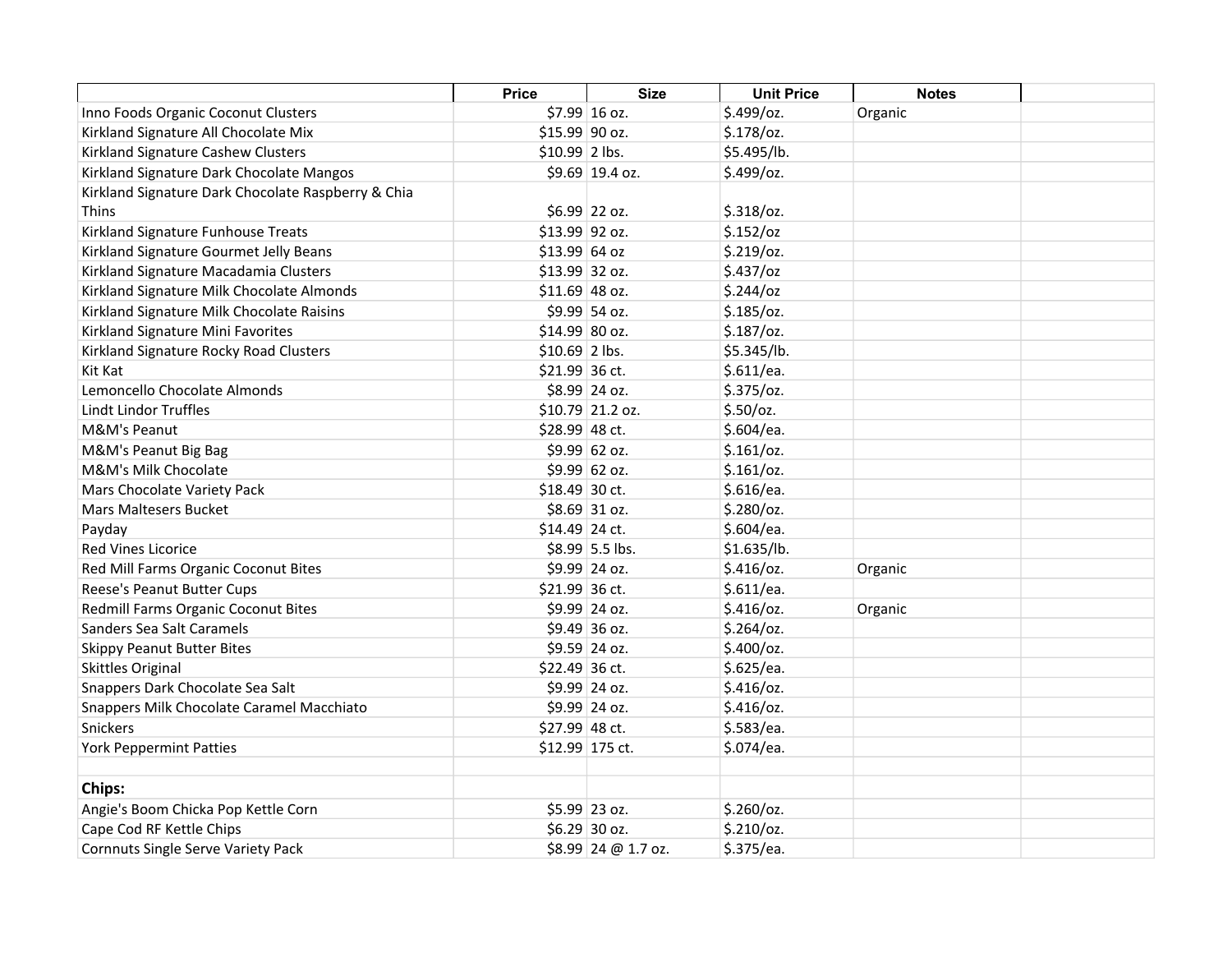|                                                        | <b>Price</b>   | <b>Size</b>            | <b>Unit Price</b> | <b>Notes</b> |  |
|--------------------------------------------------------|----------------|------------------------|-------------------|--------------|--|
| Cretors "The Mix" Popcorn                              |                | $$5.89$ 26 oz.         | \$.227/oz.        |              |  |
| Doritos Nacho Cheese Chips                             |                | \$4.99 30 oz           | $$.166$ /oz       |              |  |
| Food Should Taste Good Multigrain Chips                |                | \$5.99 24 oz.          | $$.250$ /oz.      |              |  |
| Frito Lay Baked Variety Pack Single Serve              | \$12.39 30 ct. |                        | \$.413/ea.        |              |  |
| Frito Lay Ruffles Potato Chips                         |                | $$5.49$ 28 oz.         | $$.196$ /oz       |              |  |
| Frito Lay Variety Pack Single Serve Pack               | \$12.99 54 ct. |                        | \$.241/ea.        |              |  |
| Frito Lay Variety Pack Single Serve Pack               | \$11.99 30 ct. |                        | \$.400/ea.        |              |  |
| Hippeas Organic Vegan White Cheddar Chickpea Puffs     |                | $$6.99 \, \, 18$ oz.   | \$.388/oz.        | Organic      |  |
| Kettle Brand Organic BBQ Potato Chips                  |                | \$5.79 28 oz.          | $$.207$ /oz.      | Organic      |  |
| Kirkland Signature Kettle Potato Chips                 |                | \$4.59 32 oz.          | $$.143$ /oz.      |              |  |
| Kirkland Signature Organic Nacho Cheese Tortilla Chips |                | \$7.99 40 oz.          | $$.200$ /oz.      | Organic      |  |
| Kirkland Signature Organic Tortilla Chips              |                | \$4.89 40 oz.          | \$.122/oz.        | Organic      |  |
| Kirkland Signature Tortilla Strips                     |                | \$3.59 48 oz.          | \$.075/oz.        |              |  |
| Late July Organic Multigrain Chips                     |                | \$6.79 28 oz.          | $$.243$ /oz.      | Organic      |  |
| Sensible Portions Veggie Straws                        |                | \$5.99 25 oz.          | $$.240$ /oz.      |              |  |
| Skinny Pop Popcorn Single Serve Vendor Pack            |                | $$12.99$ 28 @ 0.65 oz. | \$.464/ea.        |              |  |
| Skinny Pop Original Popcorn                            |                | \$6.99 20 oz.          | $$.350$ /oz.      |              |  |
| <b>Snack Factory Organic Pretzel Crisps</b>            |                | \$6.89 28 oz.          | $$.246$ /oz.      | Organic      |  |
| Snapea Crisps Non-Gmo Calbee Harvest Snaps             |                | \$6.79 20 oz.          | $$.339$ /oz.      |              |  |
| Stacy's Organic Pita Chips                             |                | \$6.99 28 oz.          | $$.250$ /oz.      | Organic      |  |
| Sun Chips Variety Pack                                 | \$11.99 30 ct. |                        | \$.400/ea.        |              |  |
| Tim's Cascade Maui Onion Chip                          |                | $$5.49$ 32 oz.         | \$.172/oz.        |              |  |
| Tim's Jalapeno Potato Chips                            |                | \$5.49 32 oz.          | \$.172/oz.        |              |  |
|                                                        |                |                        |                   |              |  |
| Gum:                                                   |                |                        |                   |              |  |
| Extra Gum Variety Pack 15 pc.                          | $$9.49$ 18 ct  |                        | \$.527/ea         |              |  |
| Eclipse Gum Variety Pack 60 pc.                        | $$9.49$ 4 ct.  |                        | \$2.373/ea.       |              |  |
| Extra Peppermint Slim Pack 15 pc.                      | \$10.99 20 ct. |                        | \$.550/ea.        |              |  |
| Extra Polar Ice Slim Pack 15 pc.                       | \$10.99 20 ct. |                        | \$.550/ea.        |              |  |
| Extra Spearmint Slim Pack 15 pc.                       | \$10.99 20 ct. |                        | \$.550/ea.        |              |  |
| Trident Original 14 pc.                                |                | \$8.99 15 ct.          | \$.599/ea.        |              |  |
| Trident Spearmint 14 pc.                               |                | \$8.99 15 ct.          | \$.599/ea.        |              |  |
| Wrigley Gum Variety Pack 15 pc.                        | \$10.99 15 ct. |                        | \$.733/ea.        |              |  |
| <b>Dried Fruits:</b>                                   |                |                        |                   |              |  |
| Bare Snacks Organic Baked Banana Chips                 | $$9.89$ 9 oz.  |                        | \$1.099/oz.       | Organic      |  |
| Del Destino Organic Sliced Mangoes                     |                | \$7.99 60 oz.          | \$.133/oz.        | Organic      |  |
| Happy Village Organic Calimyrna Figs                   | \$10.79 40 oz  |                        | $$.270$ /oz       | Organic      |  |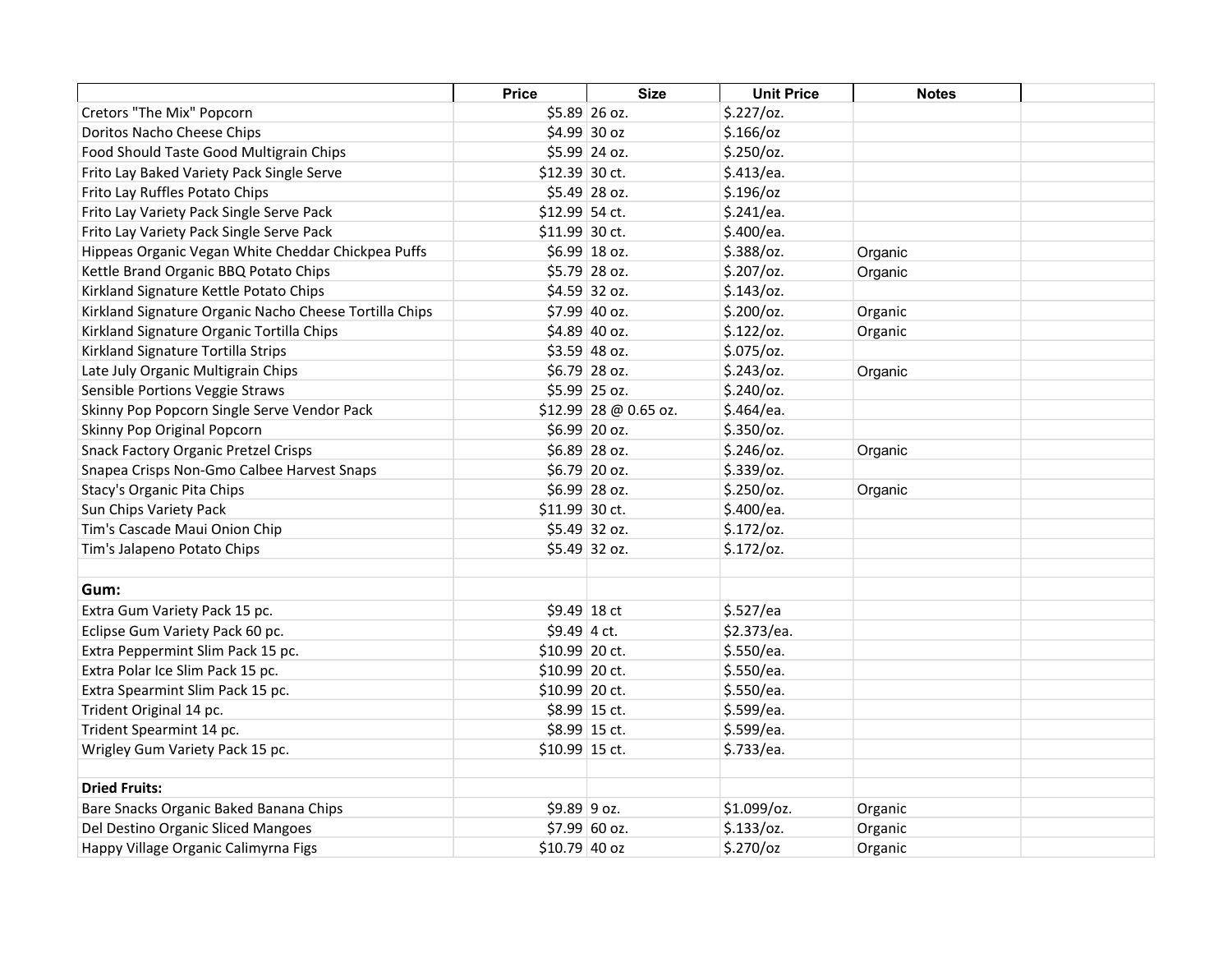|                                                       | <b>Price</b>    | <b>Size</b>          | <b>Unit Price</b> | <b>Notes</b> |  |
|-------------------------------------------------------|-----------------|----------------------|-------------------|--------------|--|
| Kirkland Signature Dried Berries & Cherries           |                 | \$7.99 20 oz.        | $$.400$ /oz.      |              |  |
| Kirkland Signature Organic Dried Blueberries          | \$13.79 20 oz.  |                      | \$.690/oz.        | Organic      |  |
| Kirkland Signature Organic Dried Tart Cherries        |                 | \$8.39 20 oz.        | $$.420$ /oz.      | Organic      |  |
| Kirkland Signature Organic Nuts & Berries             | \$11.99 28 oz.  |                      | $$.428$ /oz.      | Organic      |  |
| Kirkland Signature Sunsweet Dried Plums               |                 | \$8.99 56 oz.        | \$.161/oz.        |              |  |
| Kirkland Signature Tropical Fruit & Nut Medley        |                 | \$8.98 32 oz.        | $$.280$ /oz       |              |  |
| Made In Nature Organic Apricots                       | \$12.59 48 oz   |                      | \$.262/oz         | Organic      |  |
| Made in Nature Organic Dried Mangoes                  | $$16.99$ 28 oz. |                      | $$.607$ /oz.      | Organic      |  |
| Made In Nature Organic Figgy Pops Bananarama          | \$11.99 20 oz.  |                      | \$.600/cz.        | Organic      |  |
| Made In Nature Organic Figgy Pops Cranberry/Pistachio |                 | \$9.99 20 oz.        | \$.500/cz.        | Organic      |  |
| Mariani Dried Coconut                                 |                 | \$5.99 22 oz.        | \$.272/oz.        |              |  |
| Nature's Garden Omega-3 Deluxe Mix                    | 9,89            |                      | \$.380/cz.        |              |  |
| Ocean Spray Craisins                                  |                 | \$8.99 64 oz.        | \$.140/cz.        |              |  |
| Organic Bare Fruit Fuji Apple Chips                   |                 | \$9.89 14 oz         | \$.706/oz.        | Organic      |  |
| Paradise Green Dried Mangos                           |                 | \$10.99 35.2 oz.     | \$.312/oz.        |              |  |
| <b>Snack Factory Apple Sticks</b>                     |                 | \$6.99 20 ct.        | \$.350/ea.        |              |  |
| Sun Maid Organic Raisins                              |                 | $$10.79(2) @ 2$ lbs. | \$2.698/lb.       | Organic      |  |
|                                                       |                 |                      |                   |              |  |
| <b>Individually Wrapped Snacks::</b>                  |                 |                      |                   |              |  |
| Bamboo Lane Organic Brown Rice Rollers                |                 | $$7.99$ (4) @ 3.5 oz | \$1.998/ea.       | Organic      |  |
| Caveman Dark Chocolate Nutrition Bars Variety Pack    | \$17.99 20 ct   |                      | \$.900/ea         |              |  |
| Clif Bar Organic Kids ZBar                            | \$17.49 36 ct.  |                      | \$.486/ea.        | Organic      |  |
| Clif Bar Variety Pack                                 | \$19.89 24 ct   |                      | \$.829/ea.        |              |  |
| General Mills Fiber One Bars Oats & Chocolate         |                 | \$9.99 36 ct.        | \$.322/ea.        |              |  |
| General Mills Fruit by the Foot                       | \$12.59 48 ct.  |                      | \$.262/ea.        |              |  |
| <b>Hostess Cupcakes &amp; Twinkies</b>                |                 | \$6.99 32 ct.        | \$.218/ea.        |              |  |
| Fit Crunch Bars Chocolate Peanut Butter               | \$16.99 18 ct.  |                      | \$.943/ea.        |              |  |
| Kellogg's Nutri-grain Bar                             | \$12.49 48 ct.  |                      | \$.260/ea.        |              |  |
| Kellogg's Rice Krispie Treats                         | \$10.99 60 ct.  |                      | \$.183/ea.        |              |  |
| Kind Bar Variety Pack                                 | \$19.99 20 ct   |                      | \$1.00/ea         |              |  |
| Kirkland Signature Granola Bars                       |                 | $$8.79$ 60 ct.       | \$.147/ea.        |              |  |
| Kirkland Signature Nut Bars                           | \$16.99 30 ct.  |                      | \$.566/ea.        |              |  |
| Kirkland Signature Organic Fruity Snacks              | \$14.59 72 ct.  |                      | \$.203/ea         | Organic      |  |
| Kirkland Signature Protein Bar Variety Pack           | \$17.99 20 ct.  |                      | \$.900/ea.        |              |  |
| Mott's Fruit Flavored Snacks                          |                 | \$9.89 90 ct.        | \$.110/ea.        |              |  |
| Nature's Bakery Fig Bar                               | \$11.59 36 ct.  |                      | \$.322/ea.        |              |  |
| Nature Valley Crunchy Granola Bars                    | \$12.79 49 ct.  |                      | \$.261/ea.        |              |  |
| Nature Valley Fruit & Nut Bars                        | \$12.79 48 ct.  |                      | \$.266/ea.        |              |  |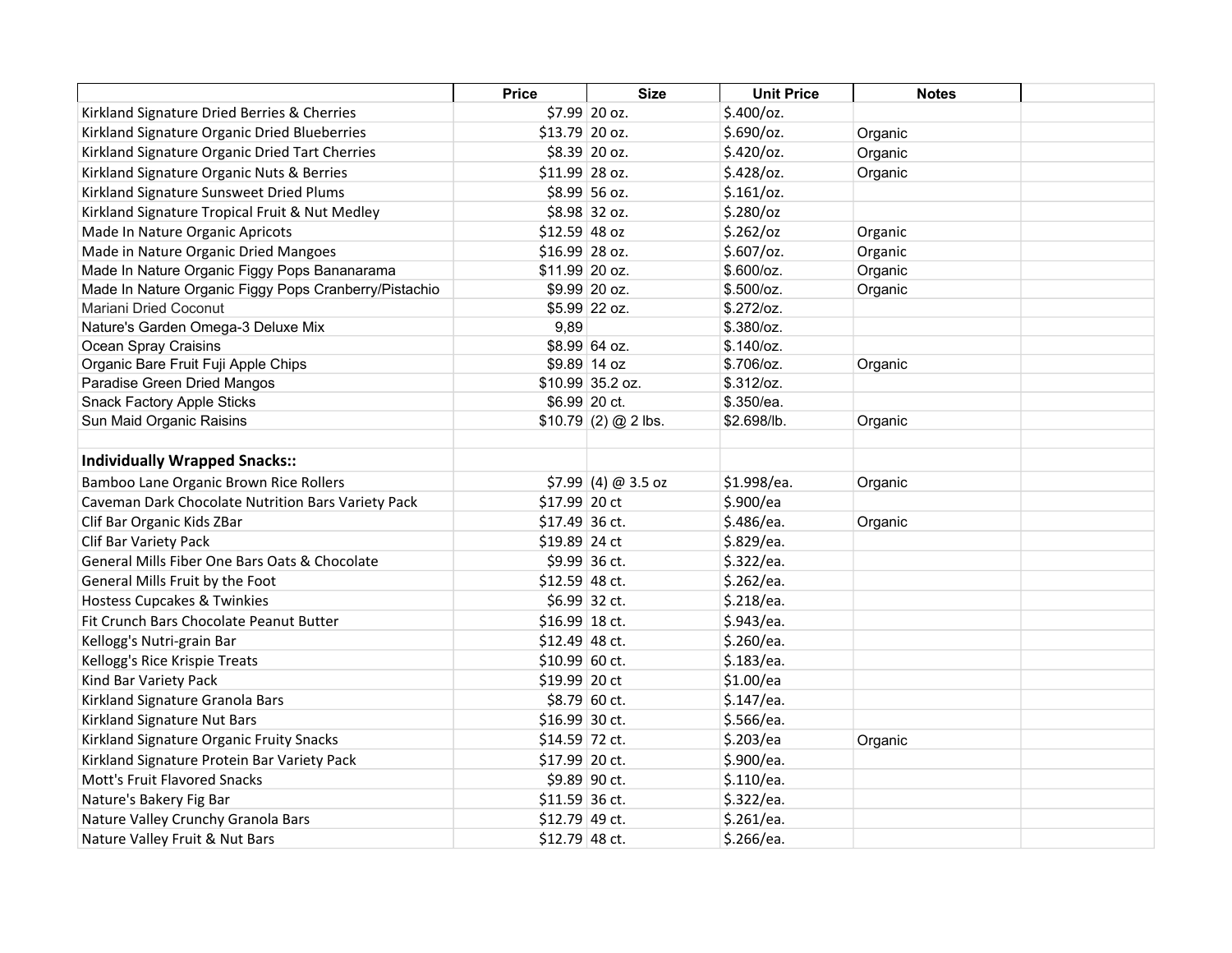|                                                        | <b>Price</b>    | <b>Size</b>       | <b>Unit Price</b> | <b>Notes</b> |  |
|--------------------------------------------------------|-----------------|-------------------|-------------------|--------------|--|
| Nature Valley Protein Chewy Bars                       | \$13.69 30 ct.  |                   | \$.456/ea.        |              |  |
| Nature Valley Sweet N Salty Granola Bars               | $$12.79$ 48 ct. |                   | \$.266/ea.        |              |  |
| Pure Protein Bar Variety Pack                          | $$18.99$ 21 ct  |                   | \$.904/ea.        |              |  |
| Premier Protein Variety Pack                           | \$19.99 22 ct.  |                   | \$.909/ea.        |              |  |
| Quaker Chewy Granola Bars Variety                      |                 | \$8.89 60 ct.     | \$.148/ea.        |              |  |
| Ready Chocolate Chip Protein Cookie                    |                 | \$9.99 10 ct.     | \$.999/ea.        |              |  |
| RX Bar Variety Pack                                    | \$16.99 12 ct.  |                   | \$1.416/ea.       |              |  |
| Stretch Island 100% Natural Fruit Strips               | \$10.59 48 ct.  |                   | \$.221/ea.        |              |  |
| <b>TreeTop Fruit Flavored Snacks</b>                   | \$11.79 80 ct.  |                   | \$.147/ea.        |              |  |
| Zone Perfect Nutrition Bar Variety                     | \$16.79 24 ct.  |                   | \$.700/ea.        |              |  |
|                                                        |                 |                   |                   |              |  |
| <b>Mints::</b>                                         |                 |                   |                   |              |  |
| <b>Altoids Peppermint Mints</b>                        | \$13.99 12 ct.  |                   | \$1.166/ea.       |              |  |
| Lifesavers Wint-O-Green Mints                          |                 | \$6.99 50 oz      | $$.140$ /oz       |              |  |
|                                                        |                 |                   |                   |              |  |
| Nuts::                                                 |                 |                   |                   |              |  |
| <b>Blue Diamond Smokehouse Almonds</b>                 |                 | \$14.69 2.81 lbs. | \$5.228/lb.       |              |  |
| Hoody's Salted In-Shell Peanuts                        | $$6.29$ 5 lbs.  |                   | \$1.258/lb.       |              |  |
| Hoody's Unsalted In-Shell Peanuts                      | $$6.29$ 5 lbs.  |                   | \$1.258/lb.       |              |  |
| Kirkland Signature Asian Snack Mix                     |                 | \$9.99 40 oz.     | $$.250$ /oz.      |              |  |
| Kirkland Signature Cashews                             |                 | \$18.99 2.5 lbs.  | \$7.596/lb.       |              |  |
| Kirkland Signature Dry Roasted Almonds                 |                 | \$10.99 2.5 lbs.  | \$4.396/lb.       |              |  |
| Kirkland Signature Dry Roasted Macadamia Nuts          |                 | \$18.99 1.5 lbs.  | \$12.660/lb.      |              |  |
| Kirkland Signature Extra Fancy Mixed Nuts              |                 | \$17.99 2.5 lbs.  | \$7.196/lb.       |              |  |
| Kirkland Signature Mixed Nuts Snack Packs 1.6 oz       |                 |                   |                   |              |  |
| packages                                               | \$15.99 21 ct.  |                   | \$.761/ea.        |              |  |
| Kirkland Signature Organic Unsalted Cashews            |                 | $$19.99$ 2.5 lbs. | \$7.996/lb        | Organic      |  |
| Kirkland Signature Pistachios                          | \$14.99 3 lbs.  |                   | \$4.997/lb.       |              |  |
| Kirkland Signature Pistachio Kernels                   |                 | $$13.89$ 1.5 lbs. | \$9.260/lb.       |              |  |
| Kirkland Signature Rocky Road Clusters                 | $$10.69$ 2 lbs. |                   | \$5.345/lb.       |              |  |
| Kirkland Signature Snacking Nuts 1.6 oz packages       | \$16.99 30 ct   |                   | \$.566/ea         |              |  |
| Kirkland Signature Super Extra Large Peanuts           |                 | \$6.99 2.5 lbs.   | \$2.796/lb.       |              |  |
| Kirkland Signature Trail Mix Snack Packs 2 oz packages | \$13.99 28 ct.  |                   | \$.500/ea.        |              |  |
| Kirkland Signature Unsalted Mixed Nuts                 |                 | $$18.69$ 2.5 lbs. | \$7.476/lb.       |              |  |
| Wildroots Trail Mix Coastal Berry Blend                |                 | \$9.69 26 oz      | $$.372$ /oz       |              |  |
| Wonderful Pistachios Salt and Pepper                   | \$17.99 3 lbs   |                   | \$5.997/lb.       |              |  |
|                                                        |                 |                   |                   |              |  |
| <b>Packaged Crackers &amp; Cookies:</b>                |                 |                   |                   |              |  |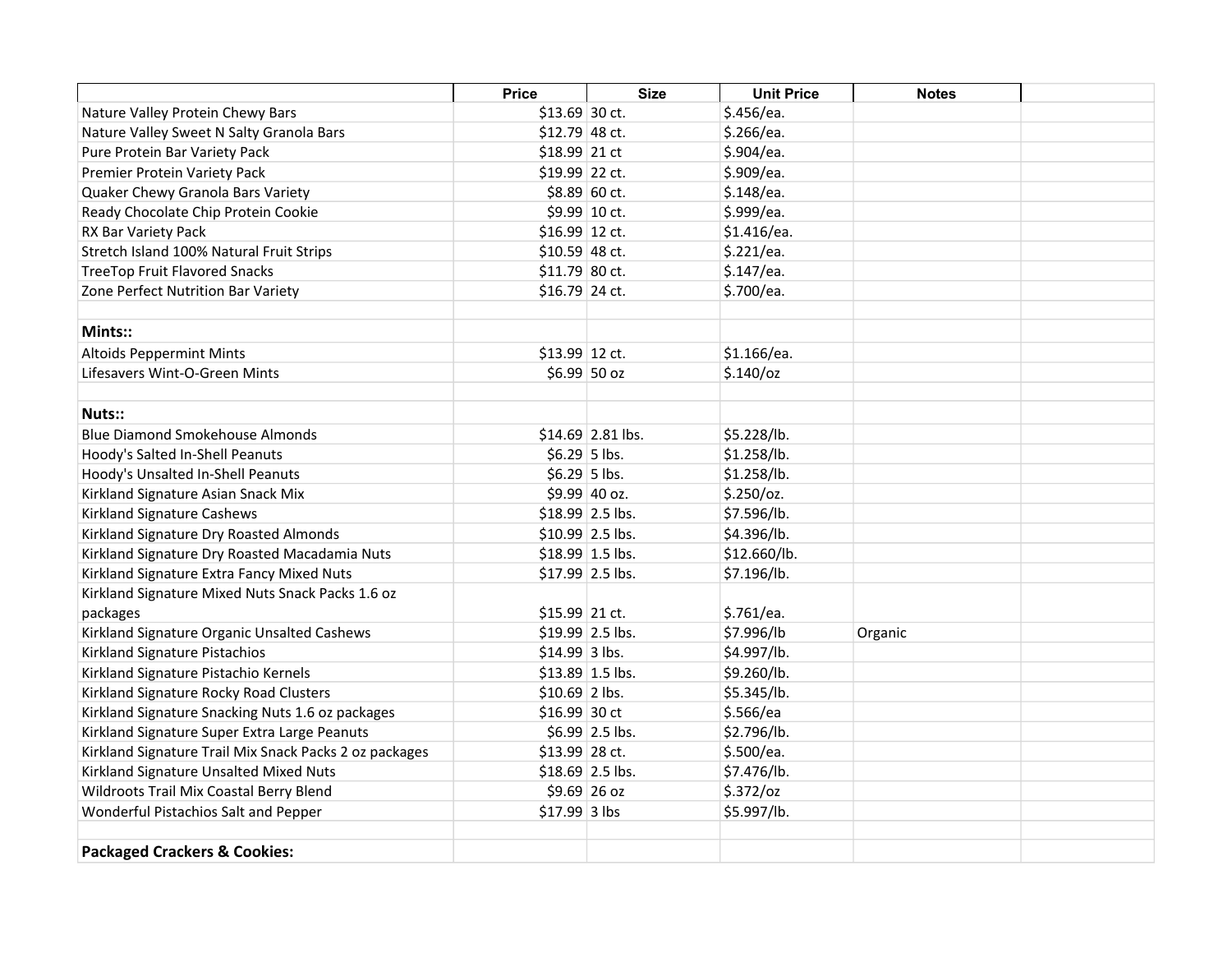|                                                     | <b>Price</b>    | <b>Size</b>           | <b>Unit Price</b> | <b>Notes</b> |  |
|-----------------------------------------------------|-----------------|-----------------------|-------------------|--------------|--|
| Annie's Organic Bunny Snacks Variety                |                 | $$11.99$ (36) @ 1 oz. | \$.333/ea.        | Organic      |  |
| Cello Parmesan Whisps                               |                 | \$9.99 9.5 oz.        | \$1.052/oz.       |              |  |
| Crunch Master 4 Cheese Toasted Sesame Rice Crackers |                 | $$7.99$ (6) @ 3.5 oz. | $$.380$ /oz.      |              |  |
| Goldfish Pepperidge Farm Crackers, 1 oz packages    |                 | \$9.99 45 ct.         | \$.222/ea.        |              |  |
| Harvest Stone Organic Sprouted Quinoa Cracker       |                 | \$8.59(2) @ 10 oz.    | $$.430$ /oz.      | Organic      |  |
| <b>Keebler Variety</b>                              | $$10.69$ 42 ct. |                       | \$.255/ea.        |              |  |
| Kirkland Signature Chocolate Creme Filled Cookie    |                 | \$7.89 32 @ .75 oz    | \$.247/ea.        |              |  |
| Kirkland Signature Organic Animal Crackers          |                 | \$9.99 64 oz.         | $$.156$ /oz.      | Organic      |  |
| Lotus Bakery Biscoff Cookies                        |                 | \$6.99 35.2 oz.       | $$.199$ /oz.      |              |  |
| Mary's Gone Crackers Organic Crackers               |                 | \$7.99 20 oz.         | $$.400$ /oz.      | Organic      |  |
| Milton's Gluten Free Everything Crackers            |                 | \$7.89 20 oz          | \$.395/oz         |              |  |
| Milton's Gluten Free Sea Salt Crackers              |                 | \$7.89 20 oz.         | \$.395/oz.        |              |  |
| Nabisco Honey Maid Grahams                          |                 | \$7.69 57.6 oz.       | $$.134$ /oz.      |              |  |
| Nabisco Oreo Cookies                                |                 | \$8.49 52.5 oz.       | \$.162/oz.        |              |  |
| Nabisco Premium Saltines                            |                 | $$5.49$ 48 oz.        | \$.114/oz.        |              |  |
| Nabisco Ritz Crackers                               |                 | \$8.59 61.65 oz.      | $$.139$ /oz.      |              |  |
| Nabisco Variety Blue Box                            | \$10.99 40 ct.  |                       | \$.275/ea.        |              |  |
| <b>Nabisco Wheat Thins</b>                          |                 | \$7.39 40 oz.         | $$.185$ /oz.      |              |  |
| Pepperidge Farm Goldfish Crackers                   |                 | \$8.99 58 oz.         | \$.155/oz.        |              |  |
| Pepperidge Farm Goldfish Crackers, 1 oz packages    |                 | \$9.99 45 ct.         | \$.222/ea.        |              |  |
| RW Garcia Organic 3 Seed Sweet Potato Crackers      |                 | $$9.69(2)15$ oz       | \$.323/oz.        | Organic      |  |
| <b>Starbucks Cookie Straw</b>                       |                 | \$9.69 17.6 oz.       | \$.551/oz.        |              |  |
| Sugar Bowl Bakery Petite Palmiers                   |                 | \$6.99 32 oz.         | $$.218$ /oz.      |              |  |
| <b>Sunshine Cheez-It Crackers</b>                   |                 | \$7.99 48 oz.         | $$.166$ /oz.      |              |  |
|                                                     |                 |                       |                   |              |  |
| Popcorn::                                           |                 |                       |                   |              |  |
| Kirkland Signature Microwave Popcorn                |                 | \$9.49 44 ct.         | \$.216/ea.        |              |  |
| Orville Redenbacher Popcorn Kernels                 | \$9.99 8 lbs.   |                       | \$1.249/lb.       |              |  |
|                                                     |                 |                       |                   |              |  |
| Trail Mix (Big Bag)::                               |                 |                       |                   |              |  |
| Kirkland Signature Trail Mix                        | \$12.79 64 oz.  |                       | $$.200$ /oz.      |              |  |
| <b>TOILETRIES::</b>                                 |                 |                       |                   |              |  |
| <b>Updated 05/13/16</b>                             |                 |                       |                   |              |  |
|                                                     |                 |                       |                   |              |  |
| <b>Beauty::</b>                                     |                 |                       |                   |              |  |
| Kirkland Signature Daily Facial Towelettes          |                 | \$11.99 150 ct.       | \$.080/ea.        |              |  |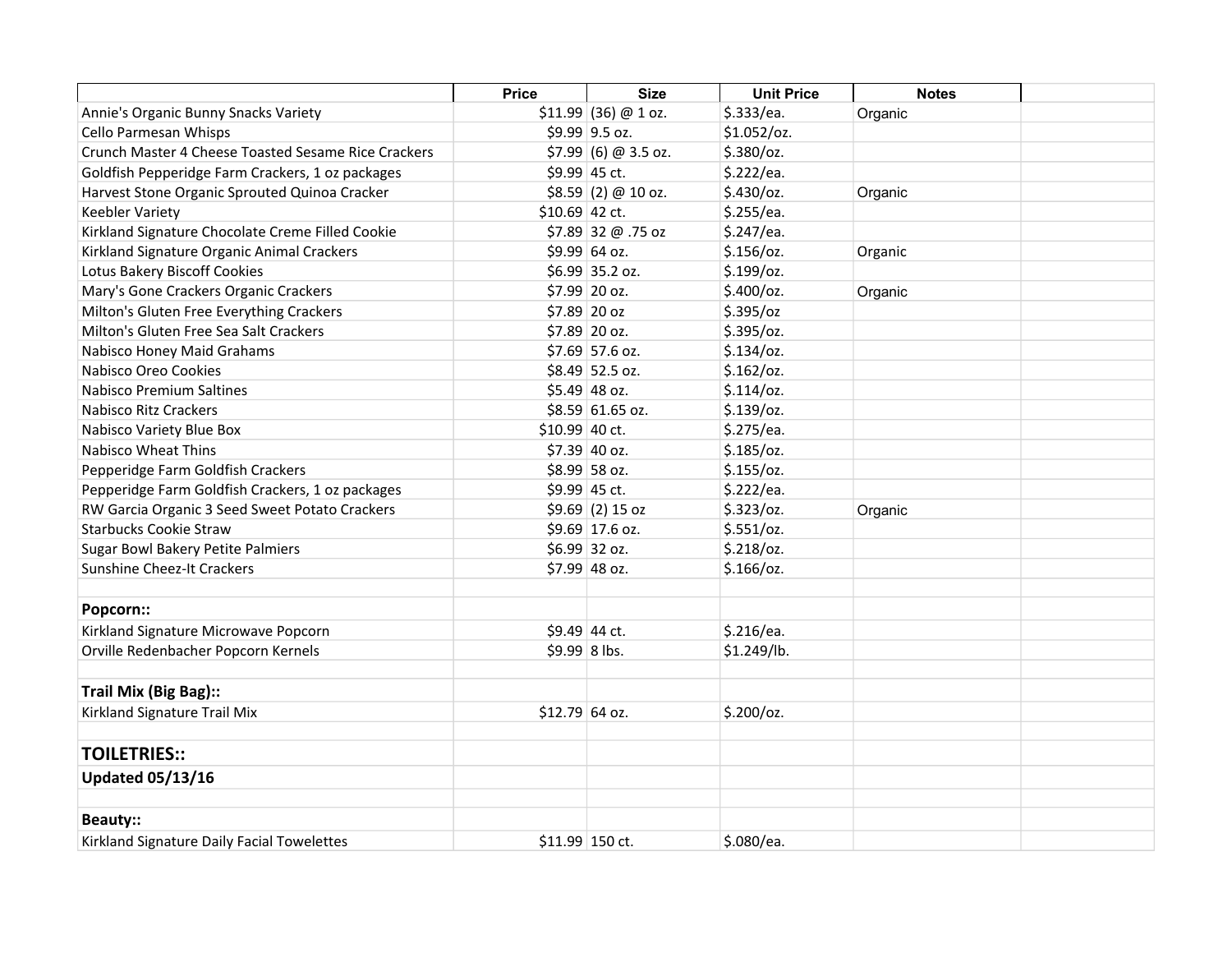|                                                        | <b>Price</b>    | <b>Size</b>                  | <b>Unit Price</b> | <b>Notes</b> |  |
|--------------------------------------------------------|-----------------|------------------------------|-------------------|--------------|--|
| Neutrogena Make-Up Remover Facial Towelettes           |                 | \$14.99 114 ct.              | \$.131/ea.        |              |  |
| Q-Tips Cotton Swabs                                    |                 | \$8.99 1875 ct.              | \$.005/ea.        |              |  |
| Swisspers Premium Hypoallergenic Cotton Rounds         |                 | \$12.99 900 ct.              | \$.014/ea         |              |  |
|                                                        |                 |                              |                   |              |  |
| <b>Body Wash &amp; Soaps::</b>                         |                 |                              |                   |              |  |
| Dove Moisturizing Bar                                  | $$15.99$ 16 ct. |                              | \$.999/ea.        |              |  |
| Dove Deep Moisture Body Wash                           |                 | $$14.99$ (3) @ 24 oz.        | $$.208$ /oz.      |              |  |
| Dove Sensitive Skin Bar Soap                           | $$15.99$ 16 ct. |                              | \$.999/ea.        |              |  |
| Irish Spring Bar Soap                                  |                 | \$8.99 20 ct.                | \$.450/ea.        |              |  |
| Kirkland Signature Body Soap                           |                 | \$9.99 15 ct.                | \$.666/ea         |              |  |
| Kirkland Signature Natural Citrus Body Wash            |                 | $$9.99$ (2) @ 27 oz.         | $$.185$ /oz.      |              |  |
| Neutrogena Rain Bath Shower Gel                        |                 | $$12.97$ (3) @ 16 oz.        | \$.270/oz.        |              |  |
| Olay Moisture Body Wash                                |                 | 11,99 (3) @ 23.6 oz.         | $$.169$ /oz.      |              |  |
| Softsoap Advanced Clean Soap                           |                 | $$8.99$ (2) @ 80 oz.         | $$.056$ /oz.      |              |  |
|                                                        |                 |                              |                   |              |  |
| <b>Hair Care::</b>                                     |                 |                              |                   |              |  |
| Dove Advance Moisture Conditioner                      |                 | \$8.99 40 oz.                | \$.225/oz.        |              |  |
| Dove Advanced Moisture Shampoo                         |                 | \$8.99 40 oz.                | \$.225/oz.        |              |  |
| Head & Shoulders Complete Scalp Care                   | \$11.99 40 oz.  |                              | \$.299/oz.        |              |  |
| Kirkland Signature 5% Minoxidil Foam For Men           |                 | $$44.99 6$ month supply      | \$7.498/month     |              |  |
| Kirkland Signature Moisture Conditioner                |                 | \$7.49 33.8 oz.              | \$.222/oz.        |              |  |
| Kirkland Signature Moisture Shampoo                    |                 | \$9.99 33.8 oz.              | $$.296$ /oz.      |              |  |
| <b>Nexxus Humectress Conditioner</b>                   | \$24.99 44 oz.  |                              | $$.568$ /oz.      |              |  |
| Nexxus Therappe Shampoo                                | \$16.99 44 oz.  |                              | $$.386$ /oz.      |              |  |
| Orlando Pita Argan Gloss Conditioner                   | \$14.99 27 oz.  |                              | \$.555/oz.        |              |  |
| Orlando Pita Argan Gloss Shampoo with Travel Argan Oil | \$14.99 27 oz.  |                              | \$.555/oz.        |              |  |
| Pantene Advanced Care Conditioner                      |                 | \$9.99 38.2 oz.              | \$.262/oz.        |              |  |
| Pantene Advanced Care Shampoo                          |                 | \$9.99 38.2 oz.              | \$.262/oz.        |              |  |
| Tigi Bed Head Shampoo & Conditioner                    |                 | $$9.97(2) @ 25.36$ oz.       | $$.197$ /oz.      |              |  |
|                                                        |                 |                              |                   |              |  |
| Lotions::                                              |                 |                              |                   |              |  |
| Alba Botanica Hawaiian Sunscreen Spray SPF 50          | \$15.99 13 oz.  |                              | \$1.230/oz.       |              |  |
| Amlactin Moisturizing Lotion                           | \$17.89 20 oz.  |                              | \$.895/oz.        |              |  |
| Aveeno Moisturizing Lotion                             |                 | $$14.99$ (2) @ 20 oz.        | $$.375$ /oz.      |              |  |
| <b>Cetaphil Moisturizing Cream</b>                     |                 | $$15.99$ 20 oz. + 8.8 oz     | \$.555/oz.        |              |  |
| <b>Cetaphil Moisturizing Lotion</b>                    |                 | $$18.99$ (2) @ 20 oz.        | $$.432$ /oz.      |              |  |
| Cetaphil Skin Cleanser                                 |                 | $$19.99$ (2) @ 20 oz. + 4 oz | $$.454$ /oz.      |              |  |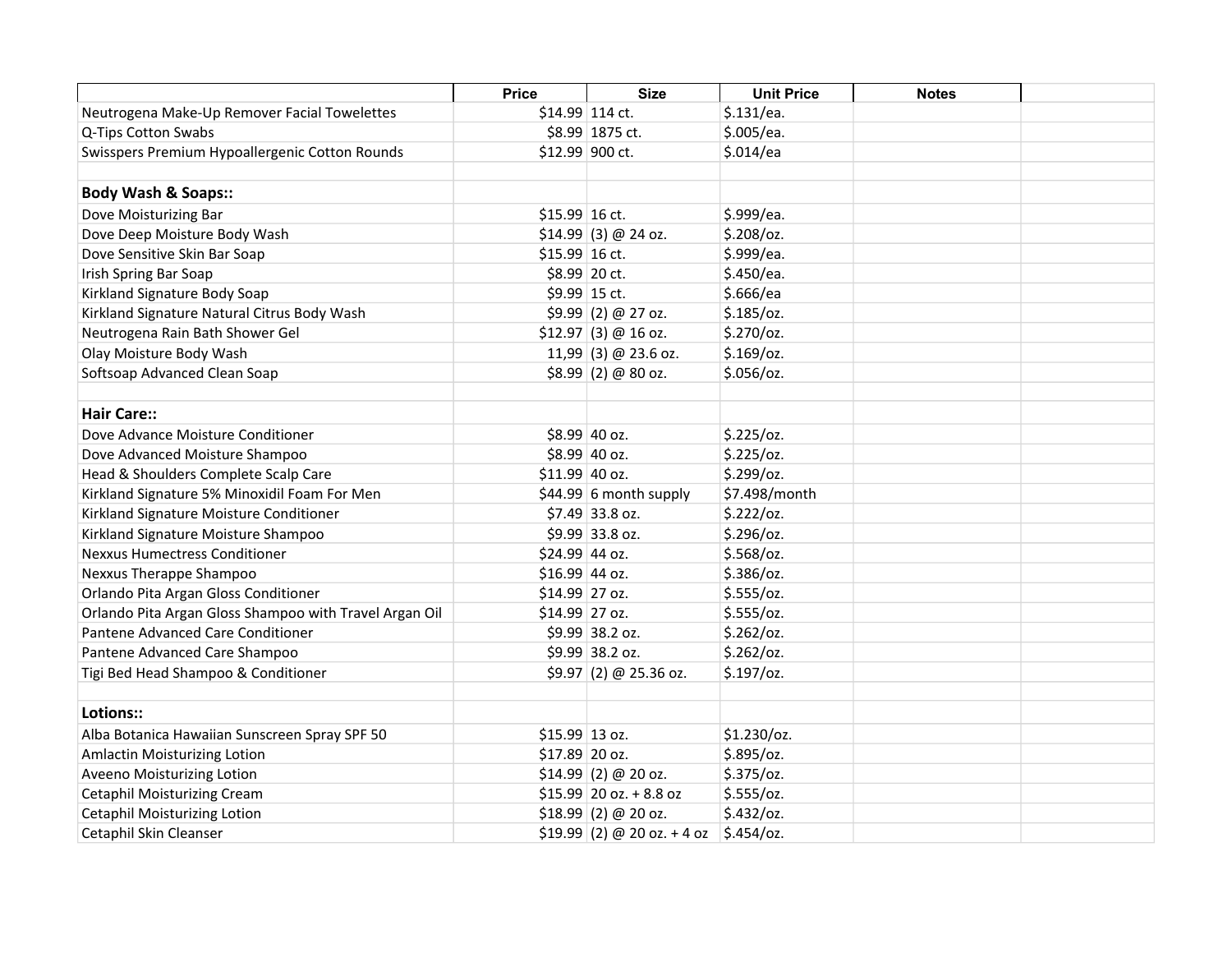|                                                         | <b>Price</b>   | <b>Size</b>                   | <b>Unit Price</b> | <b>Notes</b> |  |
|---------------------------------------------------------|----------------|-------------------------------|-------------------|--------------|--|
|                                                         |                | Spray (2) @ 6.9 oz            |                   |              |  |
| Coppertone Sport Sunscreen SPF 50 Spray & Lotion        |                | \$16.99 & Lotion 7 oz.        | $$.817$ /oz.      |              |  |
| Hydroxatone Anti-Aging BB Cream                         |                | \$19.99 (2) @ 1.5 oz.         | \$6.663/oz.       |              |  |
| Lubriderm Daily Moisture Lotion                         |                | $$13.49$ (2) @ 24 oz. + 6 oz  | $$.250$ /oz.      |              |  |
|                                                         |                | Spray (2) @ 6.5 oz.           |                   |              |  |
| Neutrogena Beach Defense SPF 70 Spray & Lotion          |                | \$14.99 & Lotion 1 oz         | $$1.071$ /oz.     |              |  |
| Neutrogena Rapid Wrinkle Repair Cream                   |                | $$36.99$ (2) @ 1.7 oz.        | \$10.879/oz.      |              |  |
|                                                         |                | $(2)$ @ 3 oz lotion,          |                   |              |  |
|                                                         |                | $(1)$ @ 1 oz lotion,          |                   |              |  |
|                                                         |                | (1) @ 0.15 oz Lip             |                   |              |  |
| Neutrogena Ultra Sheer Lotion SPF55 + Lip Balm          | \$13.99 Balm   |                               |                   |              |  |
| Olay Regenerist Micro-Sculpting Cream                   |                | \$39.99 (2) @ 1.7 oz.         | \$11.76/oz.       |              |  |
|                                                         |                | $(2)$ @ 1.7 oz. + 0.5         |                   |              |  |
| Olay Regenerist Serum                                   |                | \$37.99 oz. Mini              | \$9.74/oz.        |              |  |
| Olay Total Effects SPF 15 Fragrance Free                |                | \$29.99 3.4 oz.               | \$8.821/oz.       |              |  |
| Roc Retinol Correxion Daily Moisturizer or Night Cream  |                | \$29.99(2) @ 1.1 oz.          | \$13.632/oz.      |              |  |
|                                                         |                |                               |                   |              |  |
| <b>Personal Products::</b>                              |                |                               |                   |              |  |
| Always Long Super Maxi Pads                             | \$12.99 90 ct. |                               | \$.144/ea.        |              |  |
| Always Maxi Extra Heavy Overnight                       | \$12.99 54 ct. |                               | \$.241/ea.        |              |  |
| Always Regular Ultra Thin                               | \$12.99 96 ct. |                               | \$.135/ea.        |              |  |
| Always Ultra Thin Overnight                             | \$12.99 76 ct. |                               | \$.171/ea.        |              |  |
| Degree Men Ultraclear Antiperspirant Deodorant          | $$13.99$ 5 ct. |                               | \$1.036/oz.       |              |  |
| Dove Advanced Care Antiperspirant Deodorant             | $$13.99$ 4 ct. |                               | $$1.345$ /oz.     |              |  |
| Gillette Men's Clear Gel Antiperspirant Deodorant       | $$14.99$ 6 ct. |                               | $$.657$ /oz.      |              |  |
| Poise Ultimate Absorbency Contourfit Pad                |                | \$37.99 108 ct.               | \$.352/ea.        |              |  |
| Secret Outlast Invisible Solid Antiperspirant Deodorant | $$13.99$ 5 ct. |                               | \$1.076/oz.       |              |  |
| Tampax Pearl Regular                                    | \$13.49 96 ct. |                               | \$.140/ea.        |              |  |
| <b>Tampax Pearl Super</b>                               | \$13.49 96 ct. |                               | \$.140/ea.        |              |  |
|                                                         |                |                               |                   |              |  |
| Razors & Refills::                                      |                |                               |                   |              |  |
| Gillette Custom Plus 3 Disposable Razors                | \$25.99 26 ct. |                               | \$1.00/ea.        |              |  |
| Gillette Fusion ProGlide Power Cartridges               | \$44.99 16 ct. |                               | \$2.811/ea.       |              |  |
| Gillette Fusion ProGlide 2-in-1 Shave Gel               |                | $$11.49$ (3) 6 oz             | $$.638$ /oz       |              |  |
| Gillette Fusion ProShield Razor + 9 Cartridges          |                | $$34.97$ 1 razor + 9 refills  |                   |              |  |
| Gillette Mach 3 Signature Razor + 16 Cartridges         |                | $$31.99$ 1 razor + 16 refills |                   |              |  |
| Gillette Venus Embrace Snap Razor + 11 Cartridges       |                | $$32.99$ 1 razor + 11 refills |                   |              |  |
| Gillette Venus Spa Razor + 12 Cartridges                |                | \$29.99 1 razor + 12 refills  |                   |              |  |